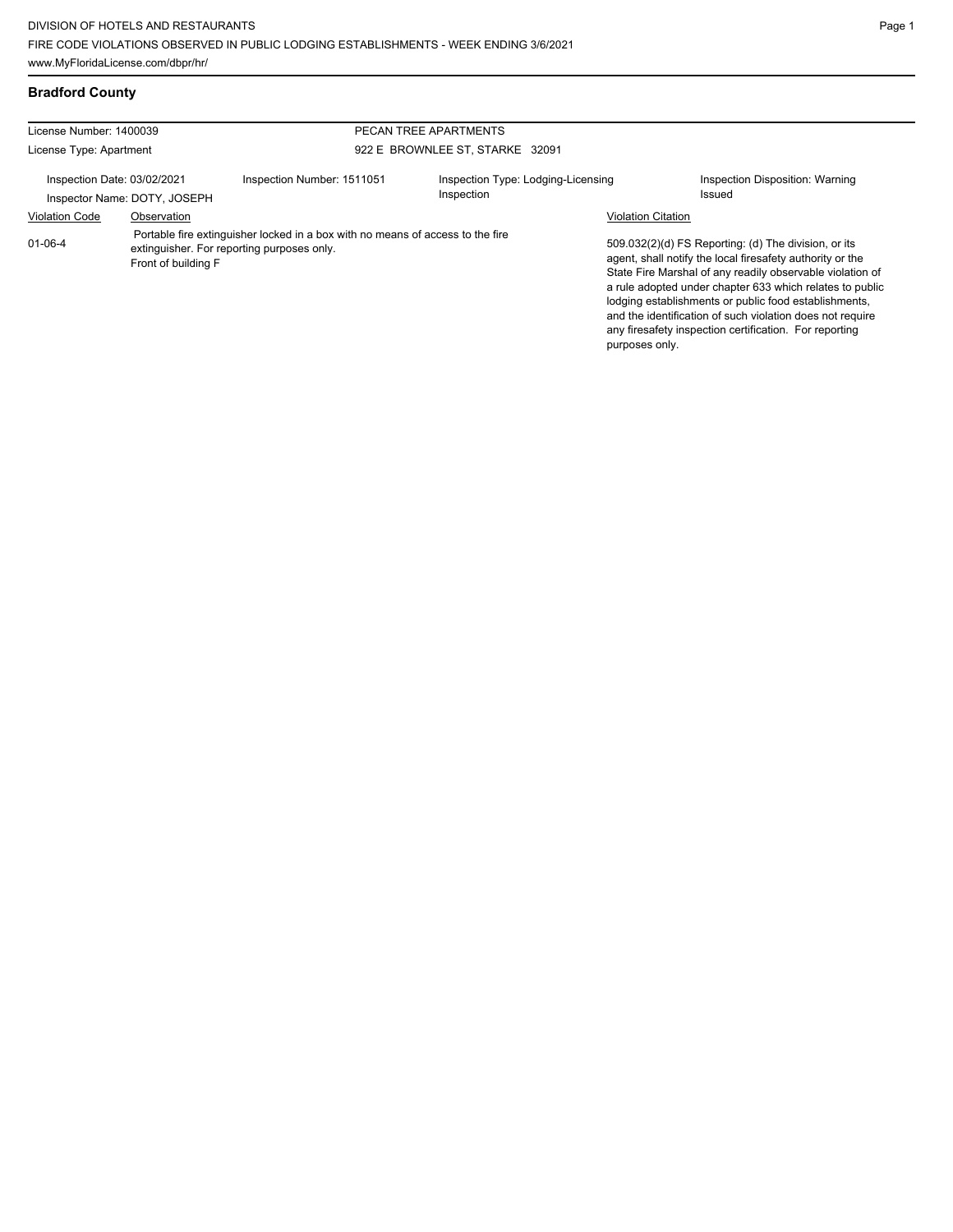ATLANTIC INN

violation does not require any firesafety inspection certification. For reporting purposes only.

| License Type: Motel                                         |                                                                                                                                                                                                                                                                                                           |                        | 2900 N HWY A1A, INDIALANTIC 329032145           |                           |                                                                                                                                                                                                                                                                                                                                                                                                                                                                                                                                                                                          |
|-------------------------------------------------------------|-----------------------------------------------------------------------------------------------------------------------------------------------------------------------------------------------------------------------------------------------------------------------------------------------------------|------------------------|-------------------------------------------------|---------------------------|------------------------------------------------------------------------------------------------------------------------------------------------------------------------------------------------------------------------------------------------------------------------------------------------------------------------------------------------------------------------------------------------------------------------------------------------------------------------------------------------------------------------------------------------------------------------------------------|
| Inspection Date: 03/01/2021                                 | Inspection Number: 1215681<br>Inspector Name: SCHOENLY, BARBARA                                                                                                                                                                                                                                           |                        | Inspection Type: Routine - Lodging              |                           | Inspection Disposition: Warning<br>Issued                                                                                                                                                                                                                                                                                                                                                                                                                                                                                                                                                |
| <b>Violation Code</b>                                       | <b>Observation</b>                                                                                                                                                                                                                                                                                        |                        |                                                 | <b>Violation Citation</b> |                                                                                                                                                                                                                                                                                                                                                                                                                                                                                                                                                                                          |
| $01 - 02 - 4$                                               | Portable fire extinguisher pressure gauge indicates the extinguisher is in need of<br>recharge. For reporting purposes only by room #106                                                                                                                                                                  |                        |                                                 | purposes only.            | 509.032(2)(d) FS Reporting: (d) The division, or its<br>agent, shall notify the local firesafety authority or the<br>State Fire Marshal of any readily observable violation of<br>a rule adopted under chapter 633 which relates to public<br>lodging establishments or public food establishments,<br>and the identification of such violation does not require<br>any firesafety inspection certification. For reporting                                                                                                                                                               |
| License Number: 1505697                                     |                                                                                                                                                                                                                                                                                                           |                        | HOME 2 SUITES BY HILTON PALM BAY 195            |                           |                                                                                                                                                                                                                                                                                                                                                                                                                                                                                                                                                                                          |
| License Type: Hotel                                         |                                                                                                                                                                                                                                                                                                           |                        | 1425 SPORTSMAN LN NE, PALM BAY 32905            |                           |                                                                                                                                                                                                                                                                                                                                                                                                                                                                                                                                                                                          |
| Inspection Date: 03/03/2021                                 | Inspection Number: 1157775<br>Inspector Name: SCHOENLY, BARBARA                                                                                                                                                                                                                                           |                        | Inspection Type: Routine - Lodging              |                           | Inspection Disposition: Inspection<br>Completed - No Further Action                                                                                                                                                                                                                                                                                                                                                                                                                                                                                                                      |
| <b>Violation Code</b>                                       | Observation                                                                                                                                                                                                                                                                                               |                        |                                                 | <b>Violation Citation</b> |                                                                                                                                                                                                                                                                                                                                                                                                                                                                                                                                                                                          |
| $04 - 01 - 4$                                               | Trouble/alarm light illuminated on the fire alarm control panel. For reporting<br>purposes only.<br>Company is here redoing some sprinkler heads that were painted                                                                                                                                        |                        |                                                 | purposes only.            | 509.032(2)(d) FS Reporting: The division, or its agent,<br>shall notify the local firesafety authority or the State Fire<br>Marshal of any readily observable violation of a rule<br>adopted under chapter 633 which relates to public<br>lodging establishments or public food establishments,<br>and the identification of such violation does not require<br>any firesafety inspection certification. For reporting                                                                                                                                                                   |
| License Number: 1500589                                     |                                                                                                                                                                                                                                                                                                           | OCEANSIDE VILLAGE APTS |                                                 |                           |                                                                                                                                                                                                                                                                                                                                                                                                                                                                                                                                                                                          |
| License Type: Apartment                                     |                                                                                                                                                                                                                                                                                                           |                        | 207 CHANDLER STREET, CAPE CANAVERAL 32920       |                           |                                                                                                                                                                                                                                                                                                                                                                                                                                                                                                                                                                                          |
| Inspection Date: 03/05/2021                                 | Inspection Number: 1490662<br>Inspector Name: HICKS, GEORGE RANDY                                                                                                                                                                                                                                         |                        | Inspection Type: Routine - Lodging              |                           | Inspection Disposition: Inspection<br>Completed - No Further Action                                                                                                                                                                                                                                                                                                                                                                                                                                                                                                                      |
| <b>Violation Code</b>                                       | Observation                                                                                                                                                                                                                                                                                               |                        |                                                 | <b>Violation Citation</b> |                                                                                                                                                                                                                                                                                                                                                                                                                                                                                                                                                                                          |
| $07 - 01 - 4$                                               | Damaged electrical wire(s). For reporting purposes only. Light pole between 7<br>and 9.                                                                                                                                                                                                                   |                        |                                                 | purposes only.            | 509.032(2)(d) FS Reporting: (d) The division, or its<br>agent, shall notify the local firesafety authority or the<br>State Fire Marshal of any readily observable violation of<br>a rule adopted under chapter 633 which relates to public<br>lodging establishments or public food establishments,<br>and the identification of such violation does not require<br>any firesafety inspection certification. For reporting                                                                                                                                                               |
| License Number: 1500941                                     |                                                                                                                                                                                                                                                                                                           |                        | ECONOLODGE PORT CANAVERAL AREA                  |                           |                                                                                                                                                                                                                                                                                                                                                                                                                                                                                                                                                                                          |
| License Type: Motel                                         |                                                                                                                                                                                                                                                                                                           |                        | 260 E MERRITT ISLAND CSWY, MERRITT ISLAND 32952 |                           |                                                                                                                                                                                                                                                                                                                                                                                                                                                                                                                                                                                          |
| Inspection Date: 03/05/2021<br>Inspector Name: FRANZ, LINDA | Inspection Number: 1215359                                                                                                                                                                                                                                                                                |                        | Inspection Type: Routine - Lodging              |                           | Inspection Disposition: Inspection<br>Completed - No Further Action                                                                                                                                                                                                                                                                                                                                                                                                                                                                                                                      |
| <b>Violation Code</b>                                       | Observation                                                                                                                                                                                                                                                                                               |                        |                                                 | <b>Violation Citation</b> |                                                                                                                                                                                                                                                                                                                                                                                                                                                                                                                                                                                          |
| $08 - 01 - 4$                                               | Boiler certificate or insurance inspector's boiler report expired. For reporting<br>purposes only. expired 12-14-2020 per the general manager new inspection<br>scheduled for today. 3-5-3021. Fm global was in site while inspection was taking<br>place to inspect boiler. ** Corrective Action Taken** |                        |                                                 |                           | 61C-1.004(10) FAC and 509.032(2)(d) FS Reporting:<br>61C-1.004(10) The insurance inpector's boiler report is<br>required annually for power boilers and high<br>pressure/high temperature boilers and biannually for low<br>pressure steam or vapor heating boilers. 509.032(2)(d)<br>The division, or its agent, shall notify the local firesafety<br>authority or the State Fire Marshal of any readily<br>observable violation of a rule adopted under chapter 633<br>which relates to public lodging establishments or public<br>food establishments, and the identification of such |

# **Brevard County**

License Number: 1502671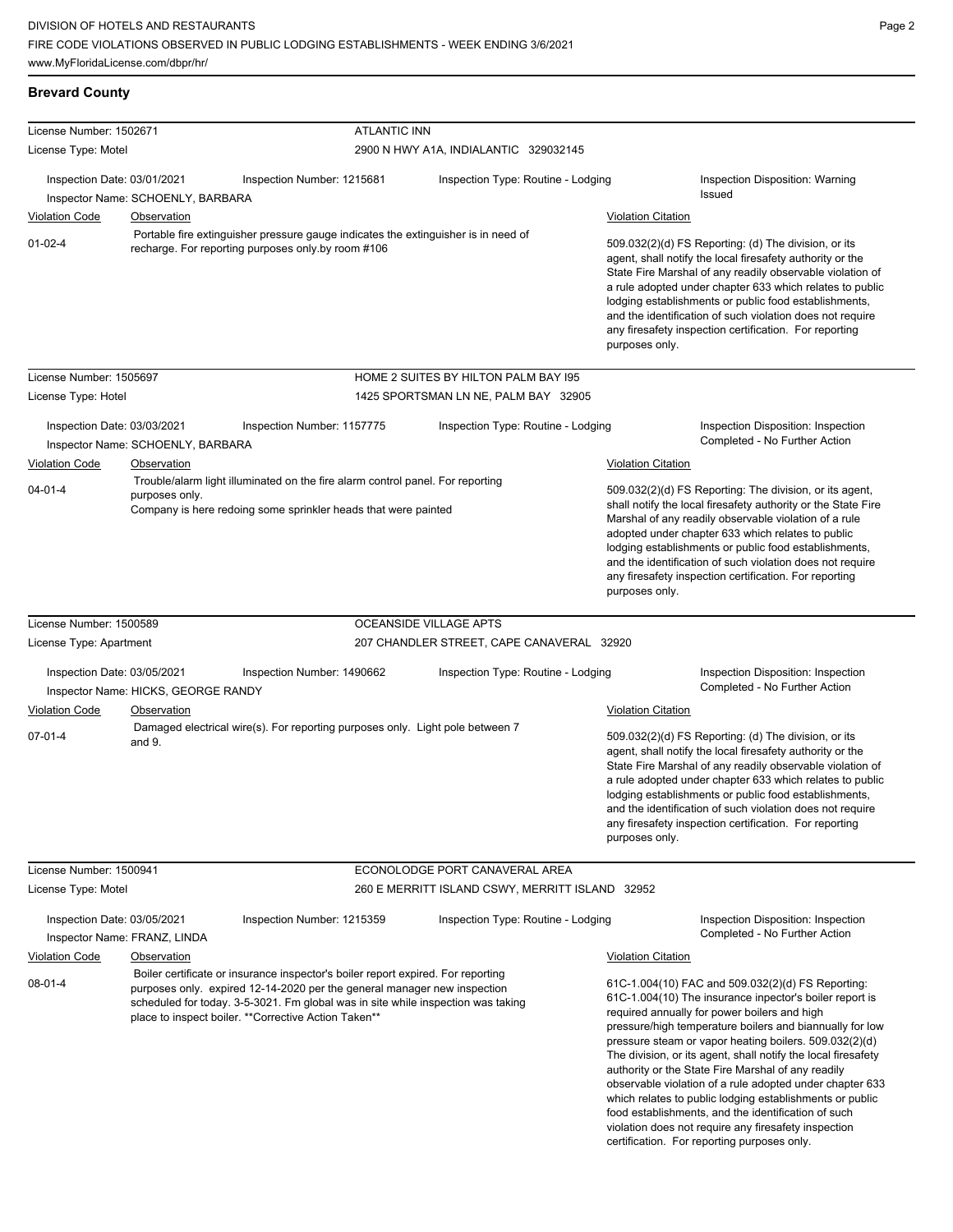#### **Broward County**

| License Number: 1620867     |                                                                              |                                                                                    | CAMBRIA SUITES FT LAUDERDALE                     |                           |                                                                                                                                                                                                                                                                                                                                                                                                                                                                                                                                                                                                                                                                                                 |
|-----------------------------|------------------------------------------------------------------------------|------------------------------------------------------------------------------------|--------------------------------------------------|---------------------------|-------------------------------------------------------------------------------------------------------------------------------------------------------------------------------------------------------------------------------------------------------------------------------------------------------------------------------------------------------------------------------------------------------------------------------------------------------------------------------------------------------------------------------------------------------------------------------------------------------------------------------------------------------------------------------------------------|
| License Type: Hotel         |                                                                              |                                                                                    | 141 SW 19 CT, DANIA 33004                        |                           |                                                                                                                                                                                                                                                                                                                                                                                                                                                                                                                                                                                                                                                                                                 |
| Inspection Date: 03/05/2021 | Inspector Name: LONDONO, GLORIA                                              | Inspection Number: 1157159                                                         | Inspection Type: Routine - Lodging               |                           | Inspection Disposition: Inspection<br>Completed - No Further Action                                                                                                                                                                                                                                                                                                                                                                                                                                                                                                                                                                                                                             |
| <b>Violation Code</b>       | Observation                                                                  |                                                                                    |                                                  | <b>Violation Citation</b> |                                                                                                                                                                                                                                                                                                                                                                                                                                                                                                                                                                                                                                                                                                 |
| $04 - 01 - 4$               | purposes only.                                                               | Trouble/alarm light illuminated on the fire alarm control panel. For reporting     |                                                  | purposes only.            | 509.032(2)(d) FS Reporting: The division, or its agent,<br>shall notify the local firesafety authority or the State Fire<br>Marshal of any readily observable violation of a rule<br>adopted under chapter 633 which relates to public<br>lodging establishments or public food establishments,<br>and the identification of such violation does not require<br>any firesafety inspection certification. For reporting                                                                                                                                                                                                                                                                          |
| $08 - 01 - 4$               | purposes only. 12/10/2020.                                                   | Boiler certificate or insurance inspector's boiler report expired. For reporting   |                                                  |                           | 61C-1.004(10) FAC and 509.032(2)(d) FS Reporting:<br>61C-1.004(10) The insurance inpector's boiler report is<br>required annually for power boilers and high<br>pressure/high temperature boilers and biannually for low<br>pressure steam or vapor heating boilers. 509.032(2)(d)<br>The division, or its agent, shall notify the local firesafety<br>authority or the State Fire Marshal of any readily<br>observable violation of a rule adopted under chapter 633<br>which relates to public lodging establishments or public<br>food establishments, and the identification of such<br>violation does not require any firesafety inspection<br>certification. For reporting purposes only. |
| License Number: 1600887     |                                                                              | <b>I A T LEGACY CORP</b>                                                           |                                                  |                           |                                                                                                                                                                                                                                                                                                                                                                                                                                                                                                                                                                                                                                                                                                 |
| License Type: Apartment     |                                                                              |                                                                                    | 725 NW 7 AVE, HALLANDALE 33009                   |                           |                                                                                                                                                                                                                                                                                                                                                                                                                                                                                                                                                                                                                                                                                                 |
|                             |                                                                              |                                                                                    |                                                  |                           |                                                                                                                                                                                                                                                                                                                                                                                                                                                                                                                                                                                                                                                                                                 |
| Inspection Date: 03/02/2021 | Inspector Name: GANPAT, INDAR                                                | Inspection Number: 1491121                                                         | Inspection Type: Routine - Lodging               |                           | Inspection Disposition: Inspection<br>Completed - No Further Action                                                                                                                                                                                                                                                                                                                                                                                                                                                                                                                                                                                                                             |
| <b>Violation Code</b>       | Observation                                                                  |                                                                                    |                                                  | <b>Violation Citation</b> |                                                                                                                                                                                                                                                                                                                                                                                                                                                                                                                                                                                                                                                                                                 |
| 06-02-4                     | reporting purposes only.                                                     | Front window blocked with ply wood on building 725 facing parking lot. For         |                                                  | purposes only.            | 509.032(2)(d) FS Reporting: The division, or its agent,<br>shall notify the local firesafety authority or the State Fire<br>Marshal of any readily observable violation of a rule<br>adopted under chapter 633 which relates to public<br>lodging establishments or public food establishments,<br>and the identification of such violation does not require<br>any firesafety inspection certification. For reporting                                                                                                                                                                                                                                                                          |
| License Number: 1621588     |                                                                              | CARDONA HOLDINGS II                                                                |                                                  |                           |                                                                                                                                                                                                                                                                                                                                                                                                                                                                                                                                                                                                                                                                                                 |
| License Type: Apartment     |                                                                              |                                                                                    | 6318 BUCHANAN ST, HOLLYWOOD 33024                |                           |                                                                                                                                                                                                                                                                                                                                                                                                                                                                                                                                                                                                                                                                                                 |
| Inspection Date: 03/01/2021 | Inspector Name: FEIGELES, MITCHELL                                           | Inspection Number: 1510737                                                         | Inspection Type: Lodging-Licensing<br>Inspection |                           | Inspection Disposition: Inspection<br>Completed - No Further Action                                                                                                                                                                                                                                                                                                                                                                                                                                                                                                                                                                                                                             |
| <b>Violation Code</b>       | Observation                                                                  |                                                                                    |                                                  | <b>Violation Citation</b> |                                                                                                                                                                                                                                                                                                                                                                                                                                                                                                                                                                                                                                                                                                 |
| $01 - 02 - 4$               | recharge. For reporting purposes only.<br>Fire extinguisher by apartment #4. | Portable fire extinguisher pressure gauge indicates the extinguisher is in need of |                                                  |                           | 509.032(2)(d) FS Reporting: (d) The division, or its<br>agent, shall notify the local firesafety authority or the<br>State Fire Marshal of any readily observable violation of<br>a rule adopted under chapter 633 which relates to public<br>lodging establishments or public food establishments,<br>and the identification of such violation does not require<br>any firesafety inspection certification. For reporting                                                                                                                                                                                                                                                                      |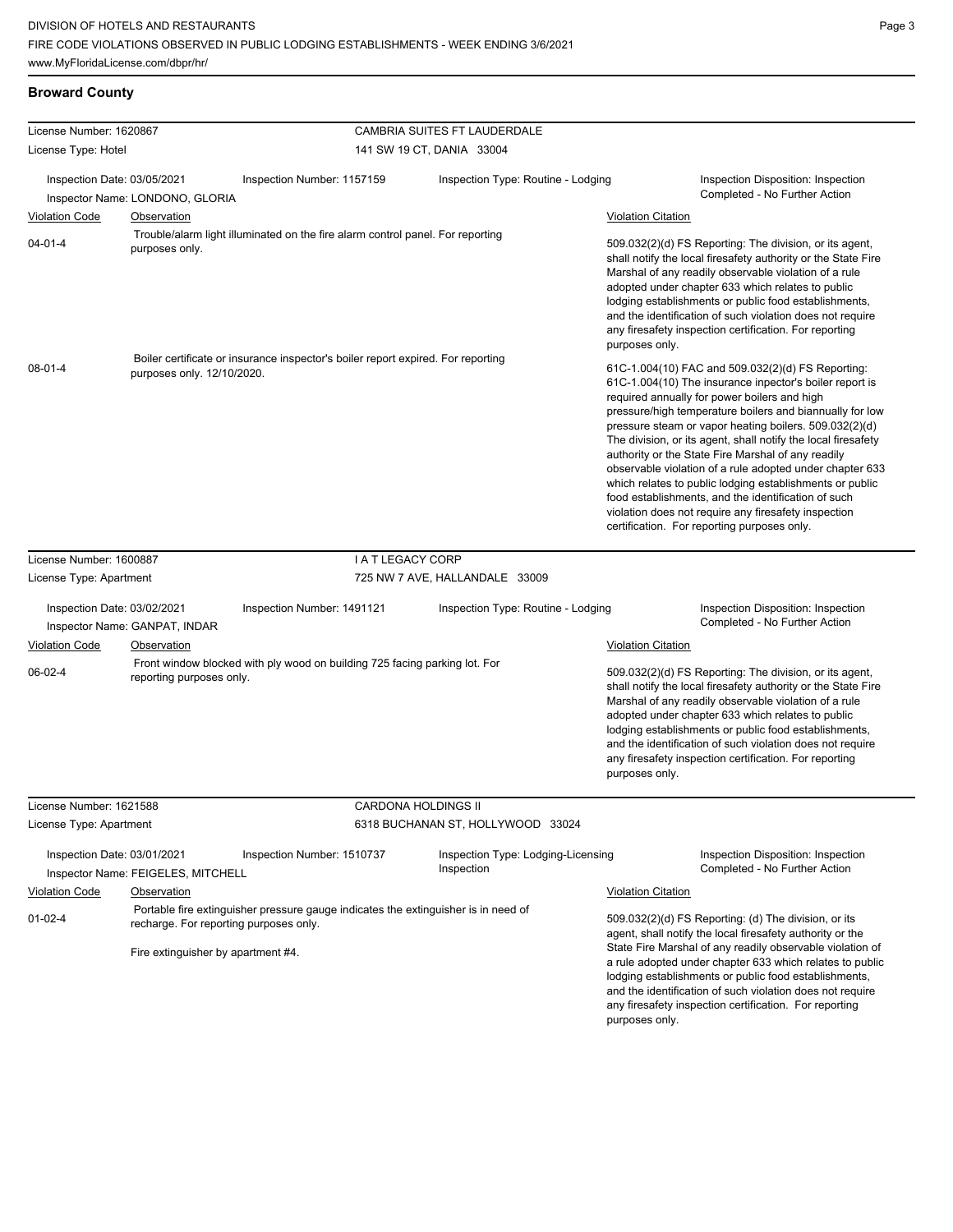#### **Broward County**

| License Number: 1611638<br>License Type: Apartment   |                                                                                                    | <b>SUNBELT MANOR</b>                                                                                                               | 900 N 66 TER, HOLLYWOOD 33024-5774             |                                                                                                                                                                                                                                                                                                                                                                                                                                                                                                                                                                                                                                                                                                 |                                                                                                                                                                                                                                                                                                                                                                                                                            |  |
|------------------------------------------------------|----------------------------------------------------------------------------------------------------|------------------------------------------------------------------------------------------------------------------------------------|------------------------------------------------|-------------------------------------------------------------------------------------------------------------------------------------------------------------------------------------------------------------------------------------------------------------------------------------------------------------------------------------------------------------------------------------------------------------------------------------------------------------------------------------------------------------------------------------------------------------------------------------------------------------------------------------------------------------------------------------------------|----------------------------------------------------------------------------------------------------------------------------------------------------------------------------------------------------------------------------------------------------------------------------------------------------------------------------------------------------------------------------------------------------------------------------|--|
|                                                      |                                                                                                    |                                                                                                                                    |                                                |                                                                                                                                                                                                                                                                                                                                                                                                                                                                                                                                                                                                                                                                                                 |                                                                                                                                                                                                                                                                                                                                                                                                                            |  |
| Inspection Date: 02/26/2021                          | Inspector Name: FEIGELES, MITCHELL                                                                 | Inspection Number: 1507794                                                                                                         | Inspection Type: Routine - Lodging             |                                                                                                                                                                                                                                                                                                                                                                                                                                                                                                                                                                                                                                                                                                 | Inspection Disposition: Warning<br>Issued                                                                                                                                                                                                                                                                                                                                                                                  |  |
| <b>Violation Code</b>                                | Observation                                                                                        |                                                                                                                                    |                                                | <b>Violation Citation</b>                                                                                                                                                                                                                                                                                                                                                                                                                                                                                                                                                                                                                                                                       |                                                                                                                                                                                                                                                                                                                                                                                                                            |  |
| $01 - 02 - 4$                                        | recharge. For reporting purposes only.                                                             | Portable fire extinguisher pressure gauge indicates the extinguisher is in need of<br>Fire extinguisher across from apartment 303. |                                                | 509.032(2)(d) FS Reporting: (d) The division, or its<br>agent, shall notify the local firesafety authority or the<br>State Fire Marshal of any readily observable violation of<br>a rule adopted under chapter 633 which relates to public<br>lodging establishments or public food establishments,<br>and the identification of such violation does not require<br>any firesafety inspection certification. For reporting<br>purposes only.                                                                                                                                                                                                                                                    |                                                                                                                                                                                                                                                                                                                                                                                                                            |  |
| License Number: 1610903                              |                                                                                                    |                                                                                                                                    | HOTEL POMPANO BEACH                            |                                                                                                                                                                                                                                                                                                                                                                                                                                                                                                                                                                                                                                                                                                 |                                                                                                                                                                                                                                                                                                                                                                                                                            |  |
| License Type: Motel                                  |                                                                                                    |                                                                                                                                    | 1201 NW 31ST AVE, POMPANO BEACH 33069          |                                                                                                                                                                                                                                                                                                                                                                                                                                                                                                                                                                                                                                                                                                 |                                                                                                                                                                                                                                                                                                                                                                                                                            |  |
| Inspection Date: 03/04/2021<br><b>Violation Code</b> | Inspector Name: GOODWIN, NICHOLAS<br>Observation                                                   | Inspection Number: 1216191                                                                                                         | Inspection Type: Routine - Lodging             | <b>Violation Citation</b>                                                                                                                                                                                                                                                                                                                                                                                                                                                                                                                                                                                                                                                                       | Inspection Disposition: Warning<br>Issued                                                                                                                                                                                                                                                                                                                                                                                  |  |
|                                                      |                                                                                                    |                                                                                                                                    |                                                |                                                                                                                                                                                                                                                                                                                                                                                                                                                                                                                                                                                                                                                                                                 |                                                                                                                                                                                                                                                                                                                                                                                                                            |  |
| $08 - 01 - 4$                                        | Boiler certificate or insurance inspector's boiler report expired. For reporting<br>purposes only. |                                                                                                                                    |                                                | 61C-1.004(10) FAC and 509.032(2)(d) FS Reporting:<br>61C-1.004(10) The insurance inpector's boiler report is<br>required annually for power boilers and high<br>pressure/high temperature boilers and biannually for low<br>pressure steam or vapor heating boilers. 509.032(2)(d)<br>The division, or its agent, shall notify the local firesafety<br>authority or the State Fire Marshal of any readily<br>observable violation of a rule adopted under chapter 633<br>which relates to public lodging establishments or public<br>food establishments, and the identification of such<br>violation does not require any firesafety inspection<br>certification. For reporting purposes only. |                                                                                                                                                                                                                                                                                                                                                                                                                            |  |
| License Number: 1602080                              |                                                                                                    | AQUA VISTA APTS                                                                                                                    |                                                |                                                                                                                                                                                                                                                                                                                                                                                                                                                                                                                                                                                                                                                                                                 |                                                                                                                                                                                                                                                                                                                                                                                                                            |  |
| License Type: Apartment                              |                                                                                                    |                                                                                                                                    | 109 HENDRICKS ISLE, FORT LAUDERDALE 33301-3724 |                                                                                                                                                                                                                                                                                                                                                                                                                                                                                                                                                                                                                                                                                                 |                                                                                                                                                                                                                                                                                                                                                                                                                            |  |
| Inspection Date: 03/05/2021                          |                                                                                                    | Inspection Number: 1500651                                                                                                         | Inspection Type: Routine - Lodging             |                                                                                                                                                                                                                                                                                                                                                                                                                                                                                                                                                                                                                                                                                                 | Inspection Disposition: Inspection                                                                                                                                                                                                                                                                                                                                                                                         |  |
|                                                      | Inspector Name: NEALY, VALENCIA                                                                    |                                                                                                                                    |                                                |                                                                                                                                                                                                                                                                                                                                                                                                                                                                                                                                                                                                                                                                                                 | Completed - No Further Action                                                                                                                                                                                                                                                                                                                                                                                              |  |
| <b>Violation Code</b>                                | Observation                                                                                        |                                                                                                                                    |                                                | <b>Violation Citation</b>                                                                                                                                                                                                                                                                                                                                                                                                                                                                                                                                                                                                                                                                       |                                                                                                                                                                                                                                                                                                                                                                                                                            |  |
| $01 - 01 - 4$                                        | -Unit 2.                                                                                           | Portable fire extinguisher pressure gauge indicates the extinguisher is<br>overcharged. For reporting purposes only.               |                                                | purposes only.                                                                                                                                                                                                                                                                                                                                                                                                                                                                                                                                                                                                                                                                                  | 509.032(2)(d) FS Reporting: (d) The division, or its<br>agent, shall notify the local firesafety authority or the<br>State Fire Marshal of any readily observable violation of<br>a rule adopted under chapter 633 which relates to public<br>lodging establishments or public food establishments,<br>and the identification of such violation does not require<br>any firesafety inspection certification. For reporting |  |
| License Number: 1621466                              |                                                                                                    |                                                                                                                                    | STELLA PROPERTY MANAGEMENT                     |                                                                                                                                                                                                                                                                                                                                                                                                                                                                                                                                                                                                                                                                                                 |                                                                                                                                                                                                                                                                                                                                                                                                                            |  |
| License Type: Apartment                              |                                                                                                    |                                                                                                                                    | 828 NE 17 AVE, FORT LAUDERDALE 33304           |                                                                                                                                                                                                                                                                                                                                                                                                                                                                                                                                                                                                                                                                                                 |                                                                                                                                                                                                                                                                                                                                                                                                                            |  |
| Inspection Date: 03/02/2021                          | Inspector Name: BRANN, JUSTIN                                                                      | Inspection Number: 1506850                                                                                                         | Inspection Type: Routine - Lodging             |                                                                                                                                                                                                                                                                                                                                                                                                                                                                                                                                                                                                                                                                                                 | Inspection Disposition: Inspection<br>Completed - No Further Action                                                                                                                                                                                                                                                                                                                                                        |  |
| <b>Violation Code</b>                                | Observation                                                                                        |                                                                                                                                    |                                                | <b>Violation Citation</b>                                                                                                                                                                                                                                                                                                                                                                                                                                                                                                                                                                                                                                                                       |                                                                                                                                                                                                                                                                                                                                                                                                                            |  |
| $01 - 02 - 4$                                        | By laundry room.                                                                                   | Portable fire extinguisher pressure gauge indicates the extinguisher is in need of<br>recharge. For reporting purposes only.       |                                                | purposes only.                                                                                                                                                                                                                                                                                                                                                                                                                                                                                                                                                                                                                                                                                  | 509.032(2)(d) FS Reporting: (d) The division, or its<br>agent, shall notify the local firesafety authority or the<br>State Fire Marshal of any readily observable violation of<br>a rule adopted under chapter 633 which relates to public<br>lodging establishments or public food establishments,<br>and the identification of such violation does not require<br>any firesafety inspection certification. For reporting |  |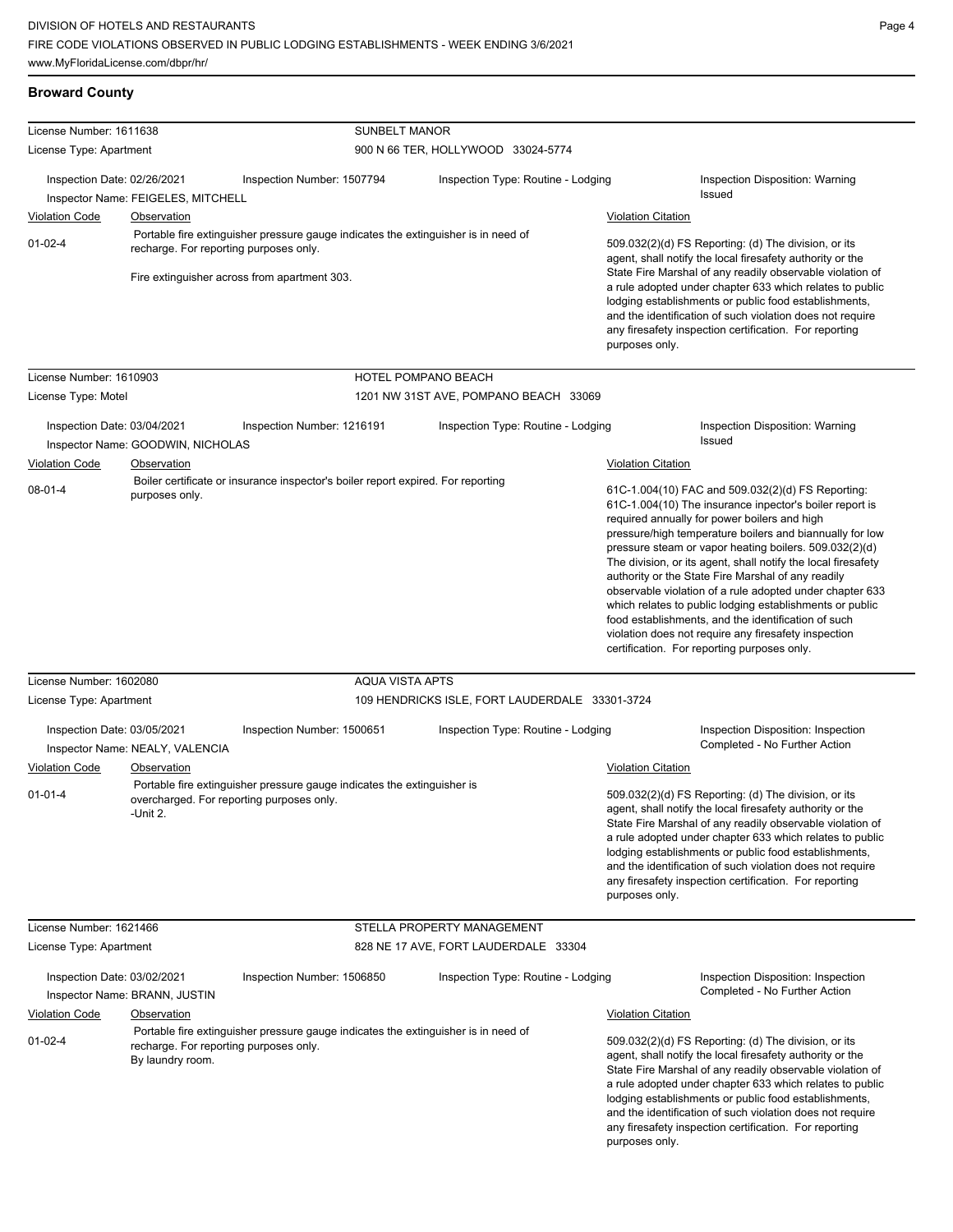## **Broward County**

| License Number: 1601038                              |                                               |                                                                                                                                                                                                                                                                         | <b>WINDSHADOW APARTMENTS</b>                  |                           |                                                                                                                                                                                                                                                                                                                                                                                                                            |
|------------------------------------------------------|-----------------------------------------------|-------------------------------------------------------------------------------------------------------------------------------------------------------------------------------------------------------------------------------------------------------------------------|-----------------------------------------------|---------------------------|----------------------------------------------------------------------------------------------------------------------------------------------------------------------------------------------------------------------------------------------------------------------------------------------------------------------------------------------------------------------------------------------------------------------------|
| License Type: Apartment                              |                                               |                                                                                                                                                                                                                                                                         | 1401 BAYVIEW DR, FORT LAUDERDALE 33304-1659   |                           |                                                                                                                                                                                                                                                                                                                                                                                                                            |
| Inspection Date: 03/01/2021                          | Inspector Name: BRADY, OSSIAN                 | Inspection Number: 1494984                                                                                                                                                                                                                                              | Inspection Type: Routine - Lodging            |                           | Inspection Disposition: Inspection<br>Completed - No Further Action                                                                                                                                                                                                                                                                                                                                                        |
| <b>Violation Code</b>                                | <b>Observation</b>                            |                                                                                                                                                                                                                                                                         |                                               | <b>Violation Citation</b> |                                                                                                                                                                                                                                                                                                                                                                                                                            |
| $02 - 07 - 4$                                        | only.                                         | Flammable chemicals stored near a source of ignition. For reporting purposes<br>Observed tiki torch fuel stored by electrical panel in room below stair case.                                                                                                           |                                               | purposes only.            | 509.032(2)(d) FS Reporting: (d) The division, or its<br>agent, shall notify the local firesafety authority or the<br>State Fire Marshal of any readily observable violation of<br>a rule adopted under chapter 633 which relates to public<br>lodging establishments or public food establishments,<br>and the identification of such violation does not require<br>any firesafety inspection certification. For reporting |
| License Number: 1600637                              |                                               | SKY3111 LLC                                                                                                                                                                                                                                                             |                                               |                           |                                                                                                                                                                                                                                                                                                                                                                                                                            |
| License Type: Apartment                              |                                               |                                                                                                                                                                                                                                                                         | 3111 NE 29 ST, FORT LAUDERDALE 33308          |                           |                                                                                                                                                                                                                                                                                                                                                                                                                            |
| Inspection Date: 03/04/2021<br><b>Violation Code</b> | Inspector Name: DEJONG, STEVEN<br>Observation | Inspection Number: 1503773                                                                                                                                                                                                                                              | Inspection Type: Routine - Lodging            | <b>Violation Citation</b> | Inspection Disposition: Inspection<br>Completed - No Further Action                                                                                                                                                                                                                                                                                                                                                        |
| 02-08-4                                              | a stairwell. For reporting purposes only.     | Propane (LP gas) tank having a water capacity greater than 2.7 lbs. stored under                                                                                                                                                                                        |                                               | purposes only.            | 509.032(2)(d) FS Reporting: (d) The division, or its<br>agent, shall notify the local firesafety authority or the<br>State Fire Marshal of any readily observable violation of<br>a rule adopted under chapter 633 which relates to public<br>lodging establishments or public food establishments,<br>and the identification of such violation does not require<br>any firesafety inspection certification. For reporting |
| License Number: 1612833                              |                                               | SOMERSET PHASE V                                                                                                                                                                                                                                                        |                                               |                           |                                                                                                                                                                                                                                                                                                                                                                                                                            |
| License Type: Apartment                              |                                               |                                                                                                                                                                                                                                                                         | 2725 SOMERSET DR, LAUDERDALE LAKES 33311-2748 |                           |                                                                                                                                                                                                                                                                                                                                                                                                                            |
| Inspection Date: 03/05/2021                          | Inspector Name: MATTIELLO-ATASSI, MARIA       | Inspection Number: 1493026                                                                                                                                                                                                                                              | Inspection Type: Routine - Lodging            |                           | <b>Inspection Disposition: Warning</b><br><b>Issued</b>                                                                                                                                                                                                                                                                                                                                                                    |
| <b>Violation Code</b>                                | Observation                                   |                                                                                                                                                                                                                                                                         |                                               | <b>Violation Citation</b> |                                                                                                                                                                                                                                                                                                                                                                                                                            |
| $01 - 02 - 4$                                        | recharge. For reporting purposes only.        | Portable fire extinguisher pressure gauge indicates the extinguisher is in need of<br>Building 2770 - at FE located at apt. 103.                                                                                                                                        |                                               | purposes only.            | 509.032(2)(d) FS Reporting: (d) The division, or its<br>agent, shall notify the local firesafety authority or the<br>State Fire Marshal of any readily observable violation of<br>a rule adopted under chapter 633 which relates to public<br>lodging establishments or public food establishments,<br>and the identification of such violation does not require<br>any firesafety inspection certification. For reporting |
| License Number: 1614909                              |                                               |                                                                                                                                                                                                                                                                         | PR CENTRO SUNFOREST OWNER LLC                 |                           |                                                                                                                                                                                                                                                                                                                                                                                                                            |
| License Type: Apartment                              |                                               |                                                                                                                                                                                                                                                                         | 2750 SW 73RD WAY, DAVIE 33314                 |                           |                                                                                                                                                                                                                                                                                                                                                                                                                            |
| Inspection Date: 03/05/2021                          | Inspector Name: BARTON, GEOFFREY              | Inspection Number: 1509083                                                                                                                                                                                                                                              | Inspection Type: Routine - Lodging            |                           | Inspection Disposition: Warning<br>Issued                                                                                                                                                                                                                                                                                                                                                                                  |
| <b>Violation Code</b>                                | <b>Observation</b>                            |                                                                                                                                                                                                                                                                         |                                               | <b>Violation Citation</b> |                                                                                                                                                                                                                                                                                                                                                                                                                            |
| $01 - 01 - 4$                                        | Violation**                                   | Portable fire extinguisher pressure gauge indicates the extinguisher is<br>overcharged. For reporting purposes only.<br>Observed extinguisher in recharge zone outside door of unit 2503.<br>Observed extinguisher in recharge zone outside door of unit 1403. **Repeat |                                               | purposes only.            | 509.032(2)(d) FS Reporting: (d) The division, or its<br>agent, shall notify the local firesafety authority or the<br>State Fire Marshal of any readily observable violation of<br>a rule adopted under chapter 633 which relates to public<br>lodging establishments or public food establishments,<br>and the identification of such violation does not require<br>any firesafety inspection certification. For reporting |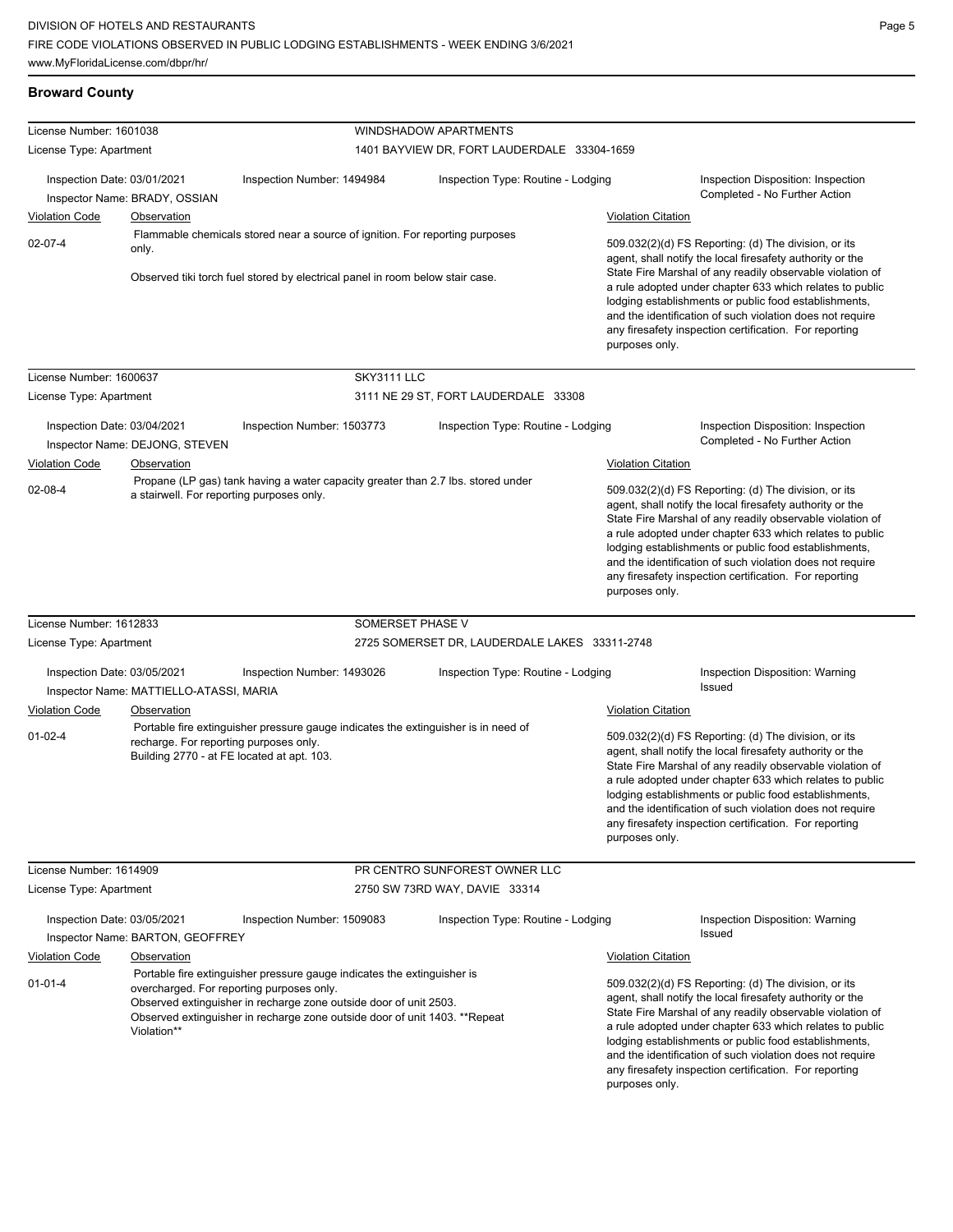| License Number: 2302407     |                               | <b>DANIEL GARCIA</b>                                                                                                                                               |                                        |                           |                                                                                                                                                                                                                                                                                                                                                                                                                            |
|-----------------------------|-------------------------------|--------------------------------------------------------------------------------------------------------------------------------------------------------------------|----------------------------------------|---------------------------|----------------------------------------------------------------------------------------------------------------------------------------------------------------------------------------------------------------------------------------------------------------------------------------------------------------------------------------------------------------------------------------------------------------------------|
| License Type: Apartment     |                               |                                                                                                                                                                    | 265 EAST 7 STREET, HIALEAH 33010       |                           |                                                                                                                                                                                                                                                                                                                                                                                                                            |
|                             |                               |                                                                                                                                                                    |                                        |                           |                                                                                                                                                                                                                                                                                                                                                                                                                            |
| Inspection Date: 03/03/2021 | Inspector Name: PRIETO, EDGAR | Inspection Number: 1502759                                                                                                                                         | Inspection Type: Routine - Lodging     |                           | Inspection Disposition: Warning<br><b>Issued</b>                                                                                                                                                                                                                                                                                                                                                                           |
| <b>Violation Code</b>       | <b>Observation</b>            |                                                                                                                                                                    |                                        | <b>Violation Citation</b> |                                                                                                                                                                                                                                                                                                                                                                                                                            |
| 04-01-4                     | purposes only.                | Trouble/alarm light illuminated on the fire alarm control panel. For reporting                                                                                     |                                        | purposes only.            | 509.032(2)(d) FS Reporting: The division, or its agent,<br>shall notify the local firesafety authority or the State Fire<br>Marshal of any readily observable violation of a rule<br>adopted under chapter 633 which relates to public<br>lodging establishments or public food establishments,<br>and the identification of such violation does not require<br>any firesafety inspection certification. For reporting     |
| License Number: 2305709     |                               |                                                                                                                                                                    | <b>HIALEAH AIRPORT MOTEL</b>           |                           |                                                                                                                                                                                                                                                                                                                                                                                                                            |
| License Type: Motel         |                               |                                                                                                                                                                    | 131-161 W OKEECHOBEE RD, HIALEAH 33010 |                           |                                                                                                                                                                                                                                                                                                                                                                                                                            |
|                             |                               |                                                                                                                                                                    |                                        |                           |                                                                                                                                                                                                                                                                                                                                                                                                                            |
| Inspection Date: 03/03/2021 |                               | Inspection Number: 1216104                                                                                                                                         | Inspection Type: Routine - Lodging     |                           | Inspection Disposition: Warning<br>Issued                                                                                                                                                                                                                                                                                                                                                                                  |
|                             | Inspector Name: PRIETO, EDGAR |                                                                                                                                                                    |                                        |                           |                                                                                                                                                                                                                                                                                                                                                                                                                            |
| Violation Code              | Observation                   | Portable fire extinguisher pressure gauge indicates the extinguisher is                                                                                            |                                        | <b>Violation Citation</b> |                                                                                                                                                                                                                                                                                                                                                                                                                            |
| 01-01-4                     |                               | overcharged. For reporting purposes only. Room #316. ** Repeat Violation**                                                                                         |                                        | purposes only.            | 509.032(2)(d) FS Reporting: (d) The division, or its<br>agent, shall notify the local firesafety authority or the<br>State Fire Marshal of any readily observable violation of<br>a rule adopted under chapter 633 which relates to public<br>lodging establishments or public food establishments,<br>and the identification of such violation does not require<br>any firesafety inspection certification. For reporting |
| License Number: 2324111     |                               |                                                                                                                                                                    | <b>HIALEAH AIRPORT MOTEL</b>           |                           |                                                                                                                                                                                                                                                                                                                                                                                                                            |
| License Type: Motel         |                               |                                                                                                                                                                    | 131 W 5TH ST, HIALEAH 33010            |                           |                                                                                                                                                                                                                                                                                                                                                                                                                            |
| Inspection Date: 03/01/2021 |                               | Inspection Number: 1216113                                                                                                                                         | Inspection Type: Routine - Lodging     |                           | Inspection Disposition: Warning<br>Issued                                                                                                                                                                                                                                                                                                                                                                                  |
|                             | Inspector Name: PRIETO, EDGAR |                                                                                                                                                                    |                                        |                           |                                                                                                                                                                                                                                                                                                                                                                                                                            |
| Violation Code              | Observation                   |                                                                                                                                                                    |                                        | <b>Violation Citation</b> |                                                                                                                                                                                                                                                                                                                                                                                                                            |
| 01-06-4                     |                               | Portable fire extinguisher locked in a box with no means of access to the fire<br>extinguisher. For reporting purposes only. In front of the room #206.            |                                        | purposes only.            | 509.032(2)(d) FS Reporting: (d) The division, or its<br>agent, shall notify the local firesafety authority or the<br>State Fire Marshal of any readily observable violation of<br>a rule adopted under chapter 633 which relates to public<br>lodging establishments or public food establishments,<br>and the identification of such violation does not require<br>any firesafety inspection certification. For reporting |
| License Number: 2304329     |                               | <b>RUES APARTMENTS</b>                                                                                                                                             |                                        |                           |                                                                                                                                                                                                                                                                                                                                                                                                                            |
| License Type: Apartment     |                               |                                                                                                                                                                    | 2575 W 2 AVE, HIALEAH 330101531        |                           |                                                                                                                                                                                                                                                                                                                                                                                                                            |
| Inspection Date: 02/26/2021 |                               | Inspection Number: 1490262                                                                                                                                         | Inspection Type: Routine - Lodging     |                           | Inspection Disposition: Inspection                                                                                                                                                                                                                                                                                                                                                                                         |
|                             | Inspector Name: PRIETO, EDGAR |                                                                                                                                                                    |                                        |                           | Completed - No Further Action                                                                                                                                                                                                                                                                                                                                                                                              |
| <b>Violation Code</b>       | Observation                   |                                                                                                                                                                    |                                        | <b>Violation Citation</b> |                                                                                                                                                                                                                                                                                                                                                                                                                            |
| 01-06-4                     |                               | Portable fire extinguisher locked in a box with no means of access to the fire<br>extinguisher. For reporting purposes only. Located between apartments #2 and #3. |                                        |                           | 509.032(2)(d) FS Reporting: (d) The division, or its<br>agent, shall notify the local firesafety authority or the<br>State Fire Marshal of any readily observable violation of<br>a rule adopted under chapter 633 which relates to public<br>lodging establishments or public food establishments,<br>and the identification of such violation does not require<br>any firesafety inspection certification. For reporting |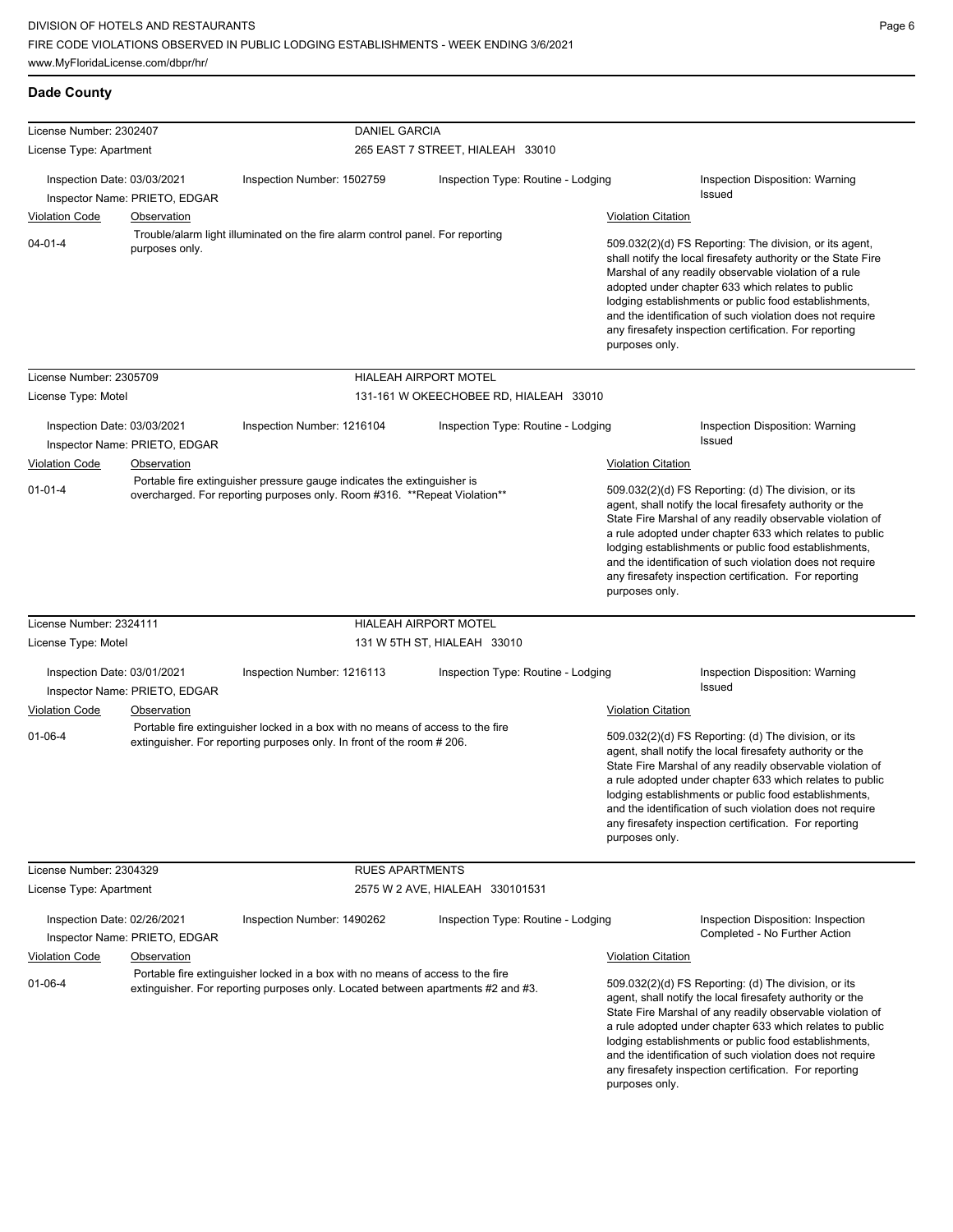| License Number: 2310720                              |                                              | <b>GIL'S APARTMENTS</b>                                                                                                                                    |                                       |                                                                                                                                                                                                                                                                                                                                                                                                                                              |                                                                                                                                                                                                                                                                                                                                                                                                                                                                                                                                                                                                                                                                                                 |
|------------------------------------------------------|----------------------------------------------|------------------------------------------------------------------------------------------------------------------------------------------------------------|---------------------------------------|----------------------------------------------------------------------------------------------------------------------------------------------------------------------------------------------------------------------------------------------------------------------------------------------------------------------------------------------------------------------------------------------------------------------------------------------|-------------------------------------------------------------------------------------------------------------------------------------------------------------------------------------------------------------------------------------------------------------------------------------------------------------------------------------------------------------------------------------------------------------------------------------------------------------------------------------------------------------------------------------------------------------------------------------------------------------------------------------------------------------------------------------------------|
| License Type: Apartment                              |                                              |                                                                                                                                                            | 47 W 13 ST, HIALEAH 330103926         |                                                                                                                                                                                                                                                                                                                                                                                                                                              |                                                                                                                                                                                                                                                                                                                                                                                                                                                                                                                                                                                                                                                                                                 |
| Inspection Date: 03/01/2021                          | Inspector Name: PRIETO, EDGAR                | Inspection Number: 1492636                                                                                                                                 | Inspection Type: Routine - Lodging    |                                                                                                                                                                                                                                                                                                                                                                                                                                              | Inspection Disposition: Inspection<br>Completed - No Further Action                                                                                                                                                                                                                                                                                                                                                                                                                                                                                                                                                                                                                             |
| <b>Violation Code</b>                                | Observation                                  |                                                                                                                                                            |                                       | <b>Violation Citation</b>                                                                                                                                                                                                                                                                                                                                                                                                                    |                                                                                                                                                                                                                                                                                                                                                                                                                                                                                                                                                                                                                                                                                                 |
| $01 - 01 - 4$<br>#3; apartments #6 and #7.           |                                              | Portable fire extinguisher pressure gauge indicates the extinguisher is<br>overcharged. For reporting purposes only. Located between apartments #2 and     |                                       | 509.032(2)(d) FS Reporting: (d) The division, or its<br>agent, shall notify the local firesafety authority or the<br>State Fire Marshal of any readily observable violation of<br>a rule adopted under chapter 633 which relates to public<br>lodging establishments or public food establishments,<br>and the identification of such violation does not require<br>any firesafety inspection certification. For reporting<br>purposes only. |                                                                                                                                                                                                                                                                                                                                                                                                                                                                                                                                                                                                                                                                                                 |
| License Number: 2310671                              |                                              | <b>LLERENA APTS</b>                                                                                                                                        |                                       |                                                                                                                                                                                                                                                                                                                                                                                                                                              |                                                                                                                                                                                                                                                                                                                                                                                                                                                                                                                                                                                                                                                                                                 |
| License Type: Apartment                              |                                              |                                                                                                                                                            | 26 W 11 ST, HIALEAH 330103945         |                                                                                                                                                                                                                                                                                                                                                                                                                                              |                                                                                                                                                                                                                                                                                                                                                                                                                                                                                                                                                                                                                                                                                                 |
| Inspection Date: 02/26/2021<br><b>Violation Code</b> | Inspector Name: PRIETO, EDGAR<br>Observation | Inspection Number: 1495106                                                                                                                                 | Inspection Type: Routine - Lodging    | <b>Violation Citation</b>                                                                                                                                                                                                                                                                                                                                                                                                                    | Inspection Disposition: Inspection<br>Completed - No Further Action                                                                                                                                                                                                                                                                                                                                                                                                                                                                                                                                                                                                                             |
| $01 - 06 - 4$                                        | between apartments #1 and #2.                | Portable fire extinguisher locked in a box with no means of access to the fire<br>extinguisher. For reporting purposes only. Between apartments #4 and #5; |                                       | purposes only.                                                                                                                                                                                                                                                                                                                                                                                                                               | 509.032(2)(d) FS Reporting: (d) The division, or its<br>agent, shall notify the local firesafety authority or the<br>State Fire Marshal of any readily observable violation of<br>a rule adopted under chapter 633 which relates to public<br>lodging establishments or public food establishments,<br>and the identification of such violation does not require<br>any firesafety inspection certification. For reporting                                                                                                                                                                                                                                                                      |
| License Number: 2318754                              |                                              |                                                                                                                                                            | 34 W 13ST APARTMENTS                  |                                                                                                                                                                                                                                                                                                                                                                                                                                              |                                                                                                                                                                                                                                                                                                                                                                                                                                                                                                                                                                                                                                                                                                 |
| License Type: Apartment                              |                                              |                                                                                                                                                            | 34 W 13 ST, HIALEAH 330103986         |                                                                                                                                                                                                                                                                                                                                                                                                                                              |                                                                                                                                                                                                                                                                                                                                                                                                                                                                                                                                                                                                                                                                                                 |
| Inspection Date: 02/26/2021                          | Inspector Name: PRIETO, EDGAR                | Inspection Number: 1492677                                                                                                                                 | Inspection Type: Routine - Lodging    |                                                                                                                                                                                                                                                                                                                                                                                                                                              | Inspection Disposition: Inspection<br>Completed - No Further Action                                                                                                                                                                                                                                                                                                                                                                                                                                                                                                                                                                                                                             |
| Violation Code                                       | Observation                                  |                                                                                                                                                            |                                       | <b>Violation Citation</b>                                                                                                                                                                                                                                                                                                                                                                                                                    |                                                                                                                                                                                                                                                                                                                                                                                                                                                                                                                                                                                                                                                                                                 |
| $01 - 06 - 4$                                        | **Repeat Violation**                         | Portable fire extinguisher locked in a box with no means of access to the fire<br>extinguisher. For reporting purposes only. Between apartments #1 and #4. |                                       | purposes only.                                                                                                                                                                                                                                                                                                                                                                                                                               | 509.032(2)(d) FS Reporting: (d) The division, or its<br>agent, shall notify the local firesafety authority or the<br>State Fire Marshal of any readily observable violation of<br>a rule adopted under chapter 633 which relates to public<br>lodging establishments or public food establishments,<br>and the identification of such violation does not require<br>any firesafety inspection certification. For reporting                                                                                                                                                                                                                                                                      |
| License Number: 2329242                              |                                              |                                                                                                                                                            | COURTYARD BY MARRIOTT SOUTH HOMESTEAD |                                                                                                                                                                                                                                                                                                                                                                                                                                              |                                                                                                                                                                                                                                                                                                                                                                                                                                                                                                                                                                                                                                                                                                 |
| License Type: Hotel                                  |                                              |                                                                                                                                                            | 2905 NE 9 ST, HOMESTEAD 33033         |                                                                                                                                                                                                                                                                                                                                                                                                                                              |                                                                                                                                                                                                                                                                                                                                                                                                                                                                                                                                                                                                                                                                                                 |
| Inspection Date: 03/01/2021                          | Inspector Name: GONZALEZ, RICARDO            | Inspection Number: 1157274                                                                                                                                 | Inspection Type: Routine - Lodging    |                                                                                                                                                                                                                                                                                                                                                                                                                                              | Inspection Disposition: Inspection<br>Completed - No Further Action                                                                                                                                                                                                                                                                                                                                                                                                                                                                                                                                                                                                                             |
| <b>Violation Code</b>                                | <b>Observation</b>                           |                                                                                                                                                            |                                       | <b>Violation Citation</b>                                                                                                                                                                                                                                                                                                                                                                                                                    |                                                                                                                                                                                                                                                                                                                                                                                                                                                                                                                                                                                                                                                                                                 |
| $08 - 01 - 4$                                        | purposes only.                               | Boiler certificate or insurance inspector's boiler report expired. For reporting                                                                           |                                       |                                                                                                                                                                                                                                                                                                                                                                                                                                              | 61C-1.004(10) FAC and 509.032(2)(d) FS Reporting:<br>61C-1.004(10) The insurance inpector's boiler report is<br>required annually for power boilers and high<br>pressure/high temperature boilers and biannually for low<br>pressure steam or vapor heating boilers. 509.032(2)(d)<br>The division, or its agent, shall notify the local firesafety<br>authority or the State Fire Marshal of any readily<br>observable violation of a rule adopted under chapter 633<br>which relates to public lodging establishments or public<br>food establishments, and the identification of such<br>violation does not require any firesafety inspection<br>certification. For reporting purposes only. |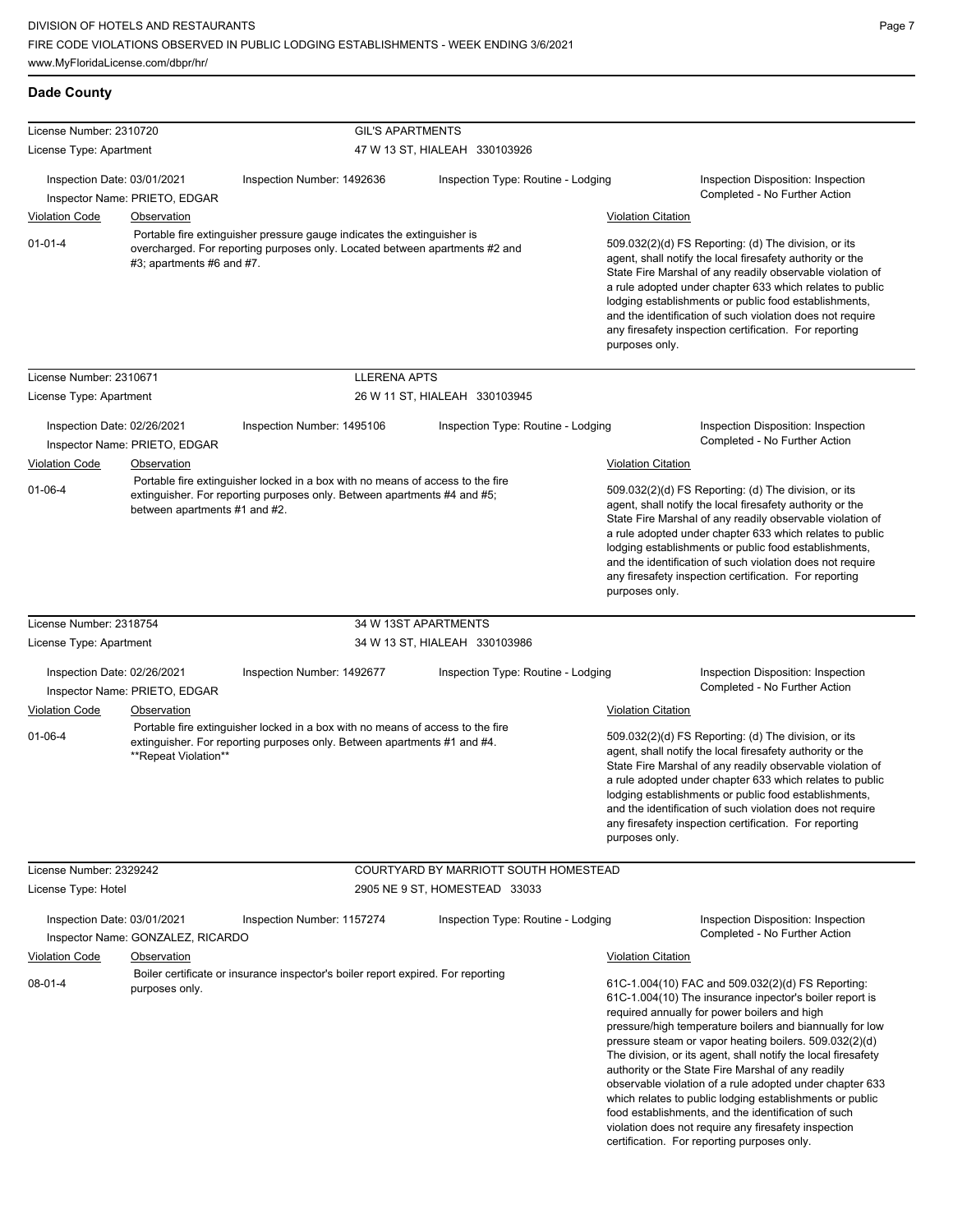| <b>Dade County</b> |
|--------------------|

| HOME 2 SUITES BY HILTON                                                                                                                                                                                                                                                                                                                                                                                                                                                                                                                                                                                                                                                                                     |
|-------------------------------------------------------------------------------------------------------------------------------------------------------------------------------------------------------------------------------------------------------------------------------------------------------------------------------------------------------------------------------------------------------------------------------------------------------------------------------------------------------------------------------------------------------------------------------------------------------------------------------------------------------------------------------------------------------------|
| 77 NE 3 ST, FLORIDA CITY 33034                                                                                                                                                                                                                                                                                                                                                                                                                                                                                                                                                                                                                                                                              |
| Inspection Number: 1158052<br>Inspection Type: Routine - Lodging<br>Inspection Disposition: Warning<br>Issued<br>Inspector Name: AZPURUA, JULIO                                                                                                                                                                                                                                                                                                                                                                                                                                                                                                                                                             |
| <b>Violation Citation</b><br>Observation                                                                                                                                                                                                                                                                                                                                                                                                                                                                                                                                                                                                                                                                    |
| Trouble/alarm light illuminated on the fire alarm control panel. For reporting<br>509.032(2)(d) FS Reporting: The division, or its agent,<br>purposes only.<br>shall notify the local firesafety authority or the State Fire<br>Observed troubleshooting with phone line #1.<br>Marshal of any readily observable violation of a rule<br>adopted under chapter 633 which relates to public<br>lodging establishments or public food establishments,<br>and the identification of such violation does not require<br>any firesafety inspection certification. For reporting<br>purposes only.                                                                                                                |
| MOONLIGHT HOLDING LLC                                                                                                                                                                                                                                                                                                                                                                                                                                                                                                                                                                                                                                                                                       |
| 746 NW 61 ST, MIAMI 33127                                                                                                                                                                                                                                                                                                                                                                                                                                                                                                                                                                                                                                                                                   |
| Inspection Number: 1506146<br>Inspection Type: Routine - Lodging<br>Inspection Disposition: Administrative<br>complaint recommended<br>Inspector Name: VILCHEZ, NABEL                                                                                                                                                                                                                                                                                                                                                                                                                                                                                                                                       |
| <b>Violation Citation</b><br><b>Observation</b><br>Portable fire extinguisher locked in a box with no means of access to the fire<br>509.032(2)(d) FS Reporting: (d) The division, or its<br>extinguisher. For reporting purposes only.<br>agent, shall notify the local firesafety authority or the<br>State Fire Marshal of any readily observable violation of<br>a rule adopted under chapter 633 which relates to public<br>lodging establishments or public food establishments,<br>and the identification of such violation does not require<br>any firesafety inspection certification. For reporting<br>purposes only.                                                                             |
| ANGIE TOWNHOMES                                                                                                                                                                                                                                                                                                                                                                                                                                                                                                                                                                                                                                                                                             |
| 720 NW 61 ST, MIAMI 33127                                                                                                                                                                                                                                                                                                                                                                                                                                                                                                                                                                                                                                                                                   |
| Inspection Number: 1495742<br>Inspection Type: Routine - Lodging<br>Inspection Disposition: Warning<br>Issued<br>Inspector Name: VILCHEZ, NABEL<br>Observation<br><b>Violation Citation</b>                                                                                                                                                                                                                                                                                                                                                                                                                                                                                                                 |
| Portable fire extinguisher locked in a box with no means of access to the fire<br>509.032(2)(d) FS Reporting: (d) The division, or its<br>extinguisher. For reporting purposes only. Sencond floor next to elevator.<br>agent, shall notify the local firesafety authority or the<br>State Fire Marshal of any readily observable violation of<br>a rule adopted under chapter 633 which relates to public<br>lodging establishments or public food establishments,<br>and the identification of such violation does not require<br>any firesafety inspection certification. For reporting<br>purposes only.                                                                                                |
|                                                                                                                                                                                                                                                                                                                                                                                                                                                                                                                                                                                                                                                                                                             |
| 920 SW 5 ST, MIAMI 33130                                                                                                                                                                                                                                                                                                                                                                                                                                                                                                                                                                                                                                                                                    |
| Inspection Number: 1508346<br>Inspection Type: Routine - Lodging<br>Inspection Disposition: Inspection<br>Completed - No Further Action<br>Inspector Name: CRUZ, EDGAR<br>Observation<br><b>Violation Citation</b><br>Trouble/alarm light illuminated on the fire alarm control panel. For reporting<br>509.032(2)(d) FS Reporting: The division, or its agent,<br>purposes only. **Repeat Violation**<br>shall notify the local firesafety authority or the State Fire<br>Marshal of any readily observable violation of a rule<br>adopted under chapter 633 which relates to public<br>lodging establishments or public food establishments,<br>and the identification of such violation does not require |
| AVAV HOLDINGS LLC<br>any firesafety inspection certification. For reporting<br>purposes only.                                                                                                                                                                                                                                                                                                                                                                                                                                                                                                                                                                                                               |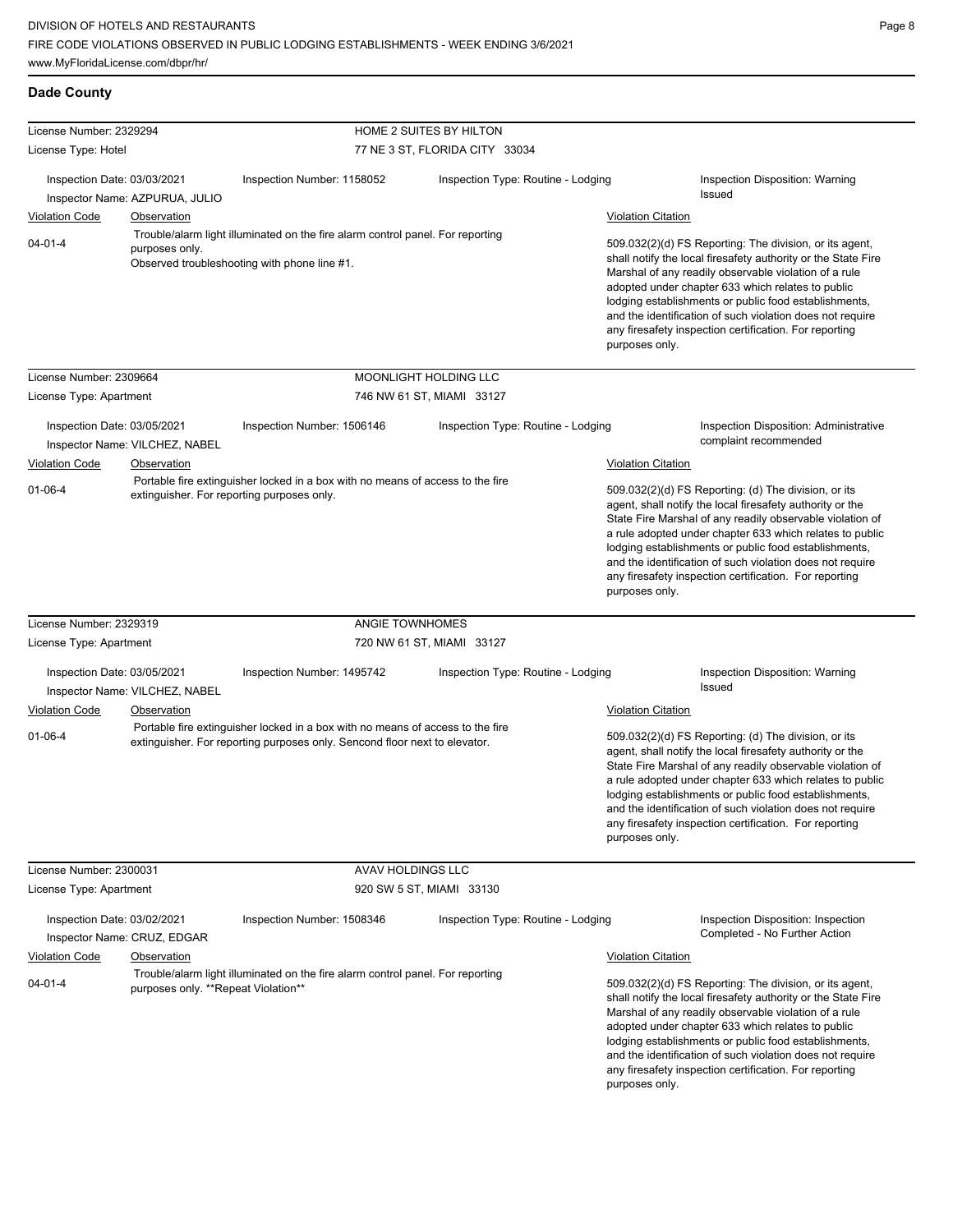| License Number: 2329257     |                                                                                                                                                                                          | <b>ALOFT MARY BRICKELL</b> |                                    |                                                                                                                                                                                                                                                                                                                                                                                                                                                                                                                                                                              |  |
|-----------------------------|------------------------------------------------------------------------------------------------------------------------------------------------------------------------------------------|----------------------------|------------------------------------|------------------------------------------------------------------------------------------------------------------------------------------------------------------------------------------------------------------------------------------------------------------------------------------------------------------------------------------------------------------------------------------------------------------------------------------------------------------------------------------------------------------------------------------------------------------------------|--|
| License Type: Hotel         |                                                                                                                                                                                          |                            | 1001 SW 2 AVE, MIAMI 33130         |                                                                                                                                                                                                                                                                                                                                                                                                                                                                                                                                                                              |  |
| Inspection Date: 03/02/2021 | Inspection Number: 1157828<br>Inspector Name: MASKASEM, SUPPACHAI                                                                                                                        |                            | Inspection Type: Routine - Lodging | <b>Inspection Disposition: Warning</b><br>Issued                                                                                                                                                                                                                                                                                                                                                                                                                                                                                                                             |  |
| <b>Violation Code</b>       | Observation                                                                                                                                                                              |                            |                                    | <b>Violation Citation</b>                                                                                                                                                                                                                                                                                                                                                                                                                                                                                                                                                    |  |
| $04 - 01 - 4$               | Trouble/alarm light illuminated on the fire alarm control panel. For reporting<br>purposes only.                                                                                         |                            |                                    | 509.032(2)(d) FS Reporting: The division, or its agent,<br>shall notify the local firesafety authority or the State Fire<br>Marshal of any readily observable violation of a rule<br>adopted under chapter 633 which relates to public<br>lodging establishments or public food establishments,<br>and the identification of such violation does not require<br>any firesafety inspection certification. For reporting<br>purposes only.                                                                                                                                     |  |
| 08-04-4                     | Boiler certificate not posted in the boiler room. For reporting purposes only.                                                                                                           |                            |                                    | 61C-1.004(10) FAC and 509.032(2)(d) FS Reporting:<br>61C-1.004(10) The insurance inspector's boiler report<br>shall be posted in the boiler room. 509.032(2)(d) The<br>division, or its agent, shall notify the local firesafety<br>authority or the State Fire Marshal of any readily<br>observable violation of a rule adopted under chapter 633<br>which relates to public lodging establishments or public<br>food establishments, and the identification of such<br>violation does not require any firesafety inspection<br>certification. For reporting purposes only. |  |
| License Number: 2310669     |                                                                                                                                                                                          | <b>DOMINION TOWER</b>      |                                    |                                                                                                                                                                                                                                                                                                                                                                                                                                                                                                                                                                              |  |
| License Type: Apartment     |                                                                                                                                                                                          |                            | 1400 NW 10 AVE, MIAMI 331361000    |                                                                                                                                                                                                                                                                                                                                                                                                                                                                                                                                                                              |  |
| Inspection Date: 03/01/2021 | Inspection Number: 1495105<br>Inspector Name: HENLEY, LATONYA                                                                                                                            |                            | Inspection Type: Routine - Lodging | <b>Inspection Disposition: Warning</b><br>Issued                                                                                                                                                                                                                                                                                                                                                                                                                                                                                                                             |  |
| <b>Violation Code</b>       | Observation                                                                                                                                                                              |                            |                                    | <b>Violation Citation</b>                                                                                                                                                                                                                                                                                                                                                                                                                                                                                                                                                    |  |
| $01 - 06 - 4$               | Portable fire extinguisher locked in a box with no means of access to the fire<br>extinguisher. For reporting purposes only. 14th floor by the west side of the<br>building, **Warning** |                            |                                    | 509.032(2)(d) FS Reporting: (d) The division, or its<br>agent, shall notify the local firesafety authority or the<br>State Fire Marshal of any readily observable violation of<br>a rule adopted under chapter 633 which relates to public<br>lodging establishments or public food establishments,<br>and the identification of such violation does not require<br>any firesafety inspection certification. For reporting<br>purposes only.                                                                                                                                 |  |
| $04 - 01 - 4$               | Trouble/alarm light illuminated on the fire alarm control panel. For reporting<br>purposes only. By the office inside the security booth. **Warning**                                    |                            |                                    | 509.032(2)(d) FS Reporting: The division, or its agent,<br>shall notify the local firesafety authority or the State Fire<br>Marshal of any readily observable violation of a rule<br>adopted under chapter 633 which relates to public<br>lodging establishments or public food establishments,<br>and the identification of such violation does not require<br>any firesafety inspection certification. For reporting<br>purposes only.                                                                                                                                     |  |
| License Number: 2305080     |                                                                                                                                                                                          | R & L APTS                 |                                    |                                                                                                                                                                                                                                                                                                                                                                                                                                                                                                                                                                              |  |
| License Type: Apartment     |                                                                                                                                                                                          |                            | 220 NW 15 ST, MIAMI 331361846      |                                                                                                                                                                                                                                                                                                                                                                                                                                                                                                                                                                              |  |
| Inspection Date: 03/05/2021 | Inspection Number: 1502496<br>Inspector Name: HENLEY, LATONYA                                                                                                                            |                            | Inspection Type: Routine - Lodging | Inspection Disposition: Inspection<br>Completed - No Further Action                                                                                                                                                                                                                                                                                                                                                                                                                                                                                                          |  |
| <b>Violation Code</b>       | <b>Observation</b>                                                                                                                                                                       |                            |                                    | <b>Violation Citation</b>                                                                                                                                                                                                                                                                                                                                                                                                                                                                                                                                                    |  |
| $01 - 06 - 4$               | Portable fire extinguisher locked in a box with no means of access to the fire<br>extinguisher. For reporting purposes only. By apartment 1.                                             |                            |                                    | 509.032(2)(d) FS Reporting: (d) The division, or its<br>agent, shall notify the local firesafety authority or the<br>State Fire Marshal of any readily observable violation of<br>a rule adopted under chapter 633 which relates to public<br>lodging establishments or public food establishments,<br>and the identification of such violation does not require<br>any firesafety inspection certification. For reporting<br>purposes only.                                                                                                                                 |  |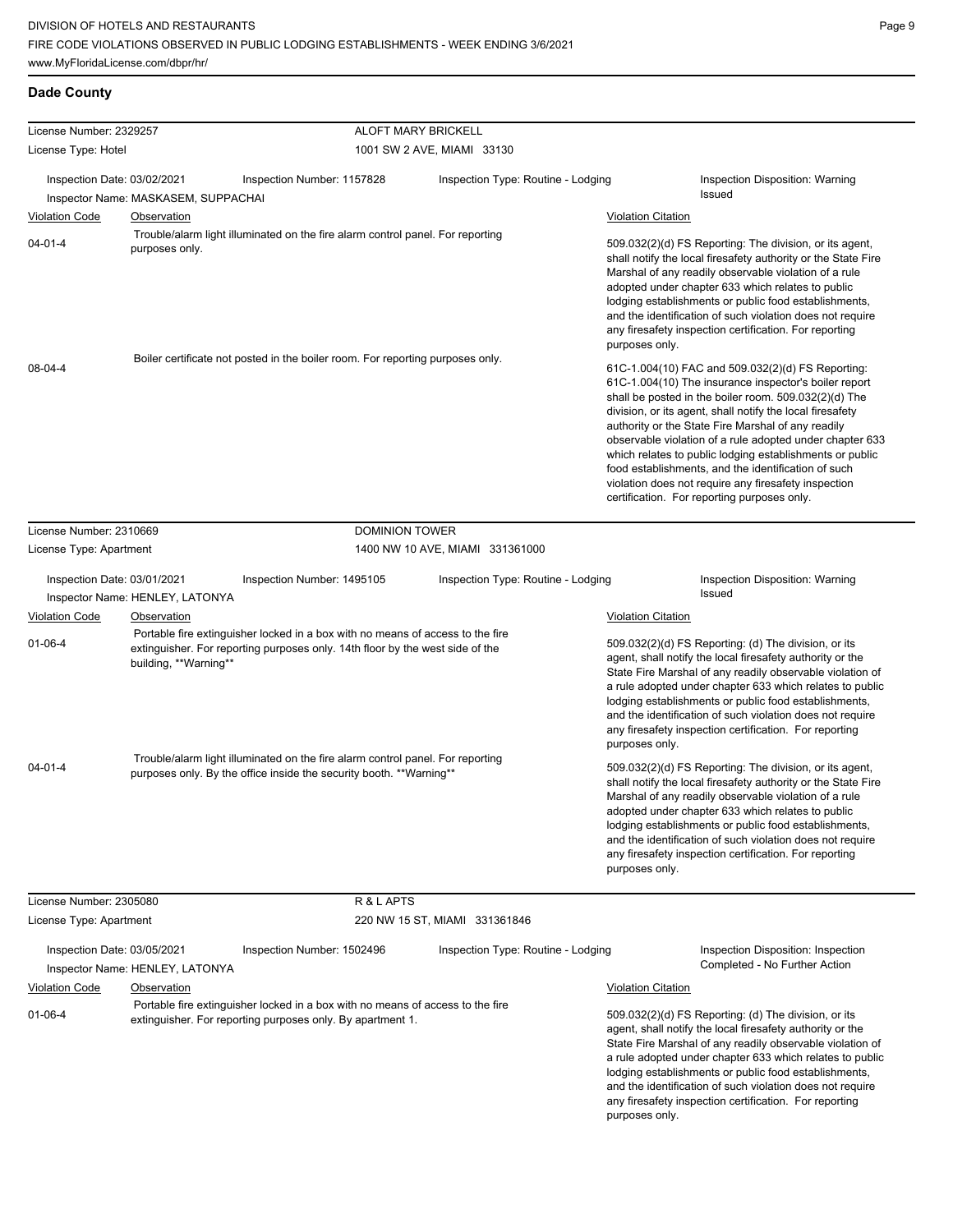| <b>Dade County</b>                                                                                                                            |                                    |                                                                                      |                                    |                                                                                                                                                                                                                                                                                                                                                                                                                                          |                                                                                                                                                                                                                                                                                                                                                                                                                                              |  |
|-----------------------------------------------------------------------------------------------------------------------------------------------|------------------------------------|--------------------------------------------------------------------------------------|------------------------------------|------------------------------------------------------------------------------------------------------------------------------------------------------------------------------------------------------------------------------------------------------------------------------------------------------------------------------------------------------------------------------------------------------------------------------------------|----------------------------------------------------------------------------------------------------------------------------------------------------------------------------------------------------------------------------------------------------------------------------------------------------------------------------------------------------------------------------------------------------------------------------------------------|--|
| License Number: 2304413                                                                                                                       |                                    | <b>BP 825 LLC</b>                                                                    |                                    |                                                                                                                                                                                                                                                                                                                                                                                                                                          |                                                                                                                                                                                                                                                                                                                                                                                                                                              |  |
| License Type: Apartment                                                                                                                       |                                    |                                                                                      | 825 ALTON RD, MIAMI BEACH 33139    |                                                                                                                                                                                                                                                                                                                                                                                                                                          |                                                                                                                                                                                                                                                                                                                                                                                                                                              |  |
| Inspection Date: 03/01/2021                                                                                                                   |                                    | Inspection Number: 1496276                                                           | Inspection Type: Routine - Lodging |                                                                                                                                                                                                                                                                                                                                                                                                                                          | Inspection Disposition: Inspection                                                                                                                                                                                                                                                                                                                                                                                                           |  |
| Inspector Name: WILLIAMS, ALFREDA                                                                                                             |                                    |                                                                                      |                                    |                                                                                                                                                                                                                                                                                                                                                                                                                                          | Completed - No Further Action                                                                                                                                                                                                                                                                                                                                                                                                                |  |
| <b>Violation Code</b>                                                                                                                         | Observation                        |                                                                                      |                                    | <b>Violation Citation</b>                                                                                                                                                                                                                                                                                                                                                                                                                |                                                                                                                                                                                                                                                                                                                                                                                                                                              |  |
| Portable fire extinguisher locked in a box with no means of access to the fire<br>$01 - 06 - 4$<br>extinguisher. For reporting purposes only. |                                    |                                                                                      |                                    |                                                                                                                                                                                                                                                                                                                                                                                                                                          | 509.032(2)(d) FS Reporting: (d) The division, or its<br>agent, shall notify the local firesafety authority or the<br>State Fire Marshal of any readily observable violation of<br>a rule adopted under chapter 633 which relates to public<br>lodging establishments or public food establishments,<br>and the identification of such violation does not require<br>any firesafety inspection certification. For reporting<br>purposes only. |  |
| License Number: 2305271                                                                                                                       |                                    | <b>WINTER HAVEN</b>                                                                  |                                    |                                                                                                                                                                                                                                                                                                                                                                                                                                          |                                                                                                                                                                                                                                                                                                                                                                                                                                              |  |
| License Type: Hotel                                                                                                                           |                                    |                                                                                      | 1400 OCEAN DR, MIAMI BEACH 33139   |                                                                                                                                                                                                                                                                                                                                                                                                                                          |                                                                                                                                                                                                                                                                                                                                                                                                                                              |  |
| Inspection Date: 03/01/2021                                                                                                                   | Inspector Name: HODGE, KRISTEN     | Inspection Number: 1156645                                                           | Inspection Type: Routine - Lodging |                                                                                                                                                                                                                                                                                                                                                                                                                                          | Inspection Disposition: Warning<br>Issued                                                                                                                                                                                                                                                                                                                                                                                                    |  |
| Violation Code                                                                                                                                | Observation                        |                                                                                      |                                    | <b>Violation Citation</b>                                                                                                                                                                                                                                                                                                                                                                                                                |                                                                                                                                                                                                                                                                                                                                                                                                                                              |  |
| $04 - 01 - 4$                                                                                                                                 | desk. For reporting purposes only. | Trouble/alarm light illuminated on the fire alarm control panel located behind front |                                    | 509.032(2)(d) FS Reporting: The division, or its agent,<br>shall notify the local firesafety authority or the State Fire<br>Marshal of any readily observable violation of a rule<br>adopted under chapter 633 which relates to public<br>lodging establishments or public food establishments,<br>and the identification of such violation does not require<br>any firesafety inspection certification. For reporting<br>purposes only. |                                                                                                                                                                                                                                                                                                                                                                                                                                              |  |
| License Number: 2305372                                                                                                                       |                                    |                                                                                      | CHESTERFIELD / LEON / LILY HOTELS  |                                                                                                                                                                                                                                                                                                                                                                                                                                          |                                                                                                                                                                                                                                                                                                                                                                                                                                              |  |
| License Type: Hotel                                                                                                                           |                                    |                                                                                      | 855 COLLINS AVE, MIAMI BEACH 33139 |                                                                                                                                                                                                                                                                                                                                                                                                                                          |                                                                                                                                                                                                                                                                                                                                                                                                                                              |  |
| Inspection Date: 03/02/2021                                                                                                                   | Inspector Name: WILLIAMS, ALFREDA  | Inspection Number: 1157637                                                           | Inspection Type: Routine - Lodging |                                                                                                                                                                                                                                                                                                                                                                                                                                          | Inspection Disposition: Warning<br><b>Issued</b>                                                                                                                                                                                                                                                                                                                                                                                             |  |
| Violation Code                                                                                                                                | Observation                        |                                                                                      |                                    | Violation Citation                                                                                                                                                                                                                                                                                                                                                                                                                       |                                                                                                                                                                                                                                                                                                                                                                                                                                              |  |
| $04 - 01 - 4$                                                                                                                                 | purposes only.                     | Trouble/alarm light illuminated on the fire alarm control panel. For reporting       |                                    | purposes only.                                                                                                                                                                                                                                                                                                                                                                                                                           | 509.032(2)(d) FS Reporting: The division, or its agent,<br>shall notify the local firesafety authority or the State Fire<br>Marshal of any readily observable violation of a rule<br>adopted under chapter 633 which relates to public<br>lodging establishments or public food establishments,<br>and the identification of such violation does not require<br>any firesafety inspection certification. For reporting                       |  |
| License Number: 2329270                                                                                                                       |                                    |                                                                                      | REAL PROPERTIES LENOX LLC          |                                                                                                                                                                                                                                                                                                                                                                                                                                          |                                                                                                                                                                                                                                                                                                                                                                                                                                              |  |
| License Type: Apartment                                                                                                                       |                                    |                                                                                      | 1611 LENOX AVE, MIAMI BEACH 33139  |                                                                                                                                                                                                                                                                                                                                                                                                                                          |                                                                                                                                                                                                                                                                                                                                                                                                                                              |  |
| Inspection Date: 03/05/2021                                                                                                                   | Inspector Name: HODGE, KRISTEN     | Inspection Number: 1503420                                                           | Inspection Type: Routine - Lodging |                                                                                                                                                                                                                                                                                                                                                                                                                                          | Inspection Disposition: Warning<br><b>Issued</b>                                                                                                                                                                                                                                                                                                                                                                                             |  |
| <b>Violation Code</b>                                                                                                                         | Observation                        |                                                                                      |                                    | <b>Violation Citation</b>                                                                                                                                                                                                                                                                                                                                                                                                                |                                                                                                                                                                                                                                                                                                                                                                                                                                              |  |
| $04 - 04 - 4$                                                                                                                                 |                                    | Fire alarm control panel has no power. For reporting purposes only.                  |                                    | purposes only.                                                                                                                                                                                                                                                                                                                                                                                                                           | 509.032(2)(d) FS Reporting: The division, or its agent,<br>shall notify the local firesafety authority or the State Fire<br>Marshal of any readily observable violation of a rule<br>adopted under chapter 633 which relates to public<br>lodging establishments or public food establishments,<br>and the identification of such violation does not require<br>any firesafety inspection certification. For reporting                       |  |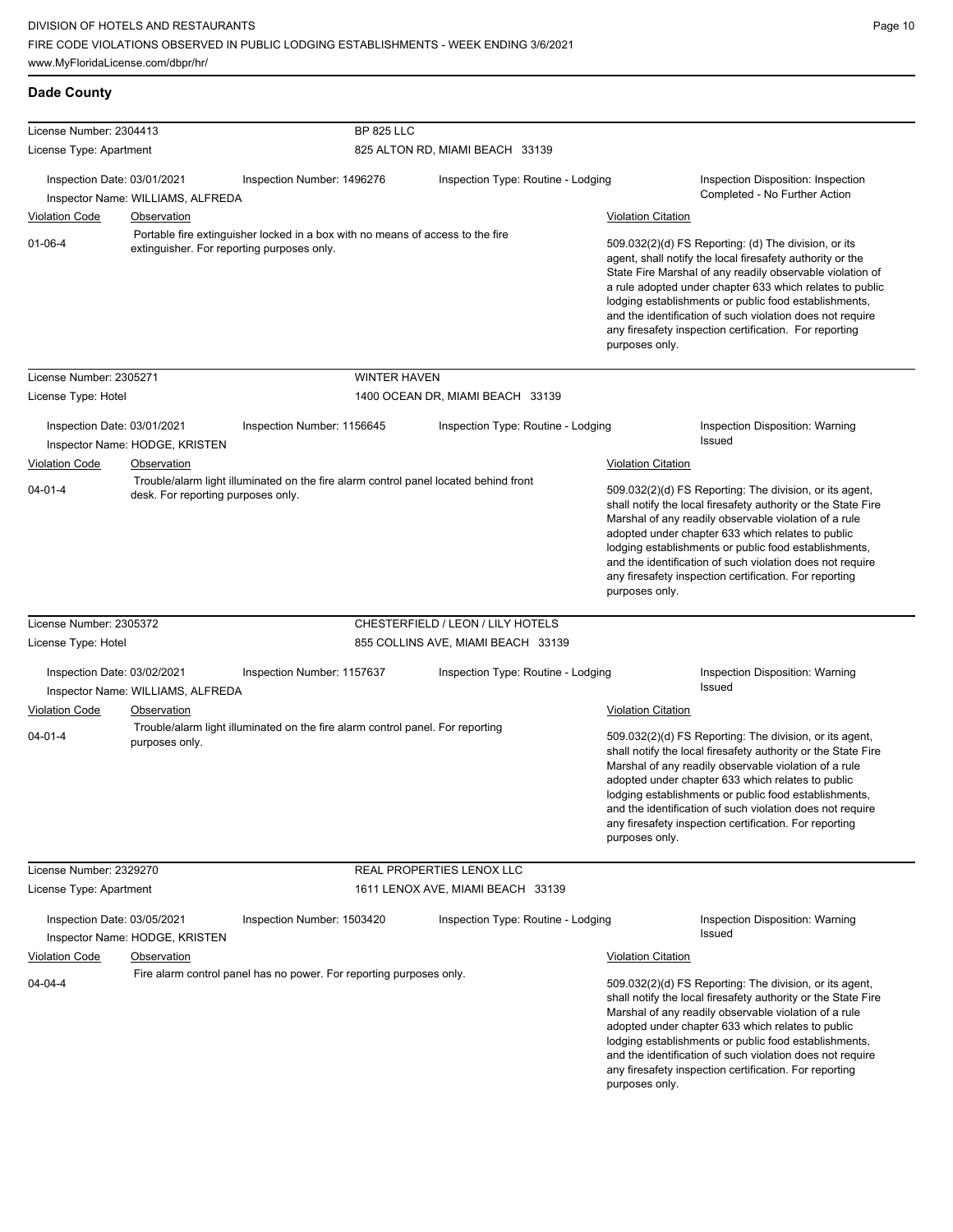| <b>Dade County</b>                   |                                                                                                                                                        |                                                                                                                                                      |                                                  |                                                                                                                                                                                                                                                                                                                                                                                                                                              |                                                                                                                                                                                                                                                                                                                                                                                                                                                                                                                                                                              |  |
|--------------------------------------|--------------------------------------------------------------------------------------------------------------------------------------------------------|------------------------------------------------------------------------------------------------------------------------------------------------------|--------------------------------------------------|----------------------------------------------------------------------------------------------------------------------------------------------------------------------------------------------------------------------------------------------------------------------------------------------------------------------------------------------------------------------------------------------------------------------------------------------|------------------------------------------------------------------------------------------------------------------------------------------------------------------------------------------------------------------------------------------------------------------------------------------------------------------------------------------------------------------------------------------------------------------------------------------------------------------------------------------------------------------------------------------------------------------------------|--|
| License Number: 2329312              |                                                                                                                                                        | <b>CLAREMONT HOTEL</b>                                                                                                                               |                                                  |                                                                                                                                                                                                                                                                                                                                                                                                                                              |                                                                                                                                                                                                                                                                                                                                                                                                                                                                                                                                                                              |  |
| License Type: Hotel                  |                                                                                                                                                        | 1700 COLLINS AVE, MIAMI BEACH 33139                                                                                                                  |                                                  |                                                                                                                                                                                                                                                                                                                                                                                                                                              |                                                                                                                                                                                                                                                                                                                                                                                                                                                                                                                                                                              |  |
| Inspection Date: 03/03/2021          | Inspector Name: HODGE, KRISTEN                                                                                                                         | Inspection Number: 1157714                                                                                                                           | Inspection Type: Routine - Lodging               |                                                                                                                                                                                                                                                                                                                                                                                                                                              | Inspection Disposition: Warning<br><b>Issued</b>                                                                                                                                                                                                                                                                                                                                                                                                                                                                                                                             |  |
| <b>Violation Code</b>                | <b>Observation</b>                                                                                                                                     |                                                                                                                                                      |                                                  | <b>Violation Citation</b>                                                                                                                                                                                                                                                                                                                                                                                                                    |                                                                                                                                                                                                                                                                                                                                                                                                                                                                                                                                                                              |  |
|                                      |                                                                                                                                                        | Portable fire extinguisher missing from it's designated location (sign present                                                                       |                                                  |                                                                                                                                                                                                                                                                                                                                                                                                                                              |                                                                                                                                                                                                                                                                                                                                                                                                                                                                                                                                                                              |  |
| $01 - 03 - 4$                        |                                                                                                                                                        | indicating designated location). Observed empty fire extinguisher box located on<br>the 3rd floor near room number 325. For reporting purposes only. |                                                  | purposes only.                                                                                                                                                                                                                                                                                                                                                                                                                               | 509.032(2)(d) FS Reporting: (d) The division, or its<br>agent, shall notify the local firesafety authority or the<br>State Fire Marshal of any readily observable violation of<br>a rule adopted under chapter 633 which relates to public<br>lodging establishments or public food establishments,<br>and the identification of such violation does not require<br>any firesafety inspection certification. For reporting                                                                                                                                                   |  |
| License Number: 2330548              |                                                                                                                                                        | <b>LATORO LLC</b>                                                                                                                                    |                                                  |                                                                                                                                                                                                                                                                                                                                                                                                                                              |                                                                                                                                                                                                                                                                                                                                                                                                                                                                                                                                                                              |  |
| License Type: Apartment              |                                                                                                                                                        |                                                                                                                                                      | 1604 MICHIGAN AVE, MIAMI BEACH 33139             |                                                                                                                                                                                                                                                                                                                                                                                                                                              |                                                                                                                                                                                                                                                                                                                                                                                                                                                                                                                                                                              |  |
| Inspection Date: 03/03/2021          | Inspector Name: HODGE, KRISTEN                                                                                                                         | Inspection Number: 1489390                                                                                                                           | Inspection Type: Lodging-Licensing<br>Inspection |                                                                                                                                                                                                                                                                                                                                                                                                                                              | Inspection Disposition: Inspection<br>Completed - No Further Action                                                                                                                                                                                                                                                                                                                                                                                                                                                                                                          |  |
| <b>Violation Code</b><br>Observation |                                                                                                                                                        |                                                                                                                                                      |                                                  | <b>Violation Citation</b>                                                                                                                                                                                                                                                                                                                                                                                                                    |                                                                                                                                                                                                                                                                                                                                                                                                                                                                                                                                                                              |  |
| $01 - 02 - 4$                        | Portable fire extinguisher pressure gauge indicates the extinguisher is in need of<br>recharge located next to mailboxes. For reporting purposes only. |                                                                                                                                                      |                                                  | 509.032(2)(d) FS Reporting: (d) The division, or its<br>agent, shall notify the local firesafety authority or the<br>State Fire Marshal of any readily observable violation of<br>a rule adopted under chapter 633 which relates to public<br>lodging establishments or public food establishments,<br>and the identification of such violation does not require<br>any firesafety inspection certification. For reporting<br>purposes only. |                                                                                                                                                                                                                                                                                                                                                                                                                                                                                                                                                                              |  |
| License Number: 2329208              |                                                                                                                                                        | <b>GRAND BEACH HOTEL</b>                                                                                                                             |                                                  |                                                                                                                                                                                                                                                                                                                                                                                                                                              |                                                                                                                                                                                                                                                                                                                                                                                                                                                                                                                                                                              |  |
| License Type: Hotel                  |                                                                                                                                                        |                                                                                                                                                      | 4835 COLLINS AVE, MIAMI BEACH 33140              |                                                                                                                                                                                                                                                                                                                                                                                                                                              |                                                                                                                                                                                                                                                                                                                                                                                                                                                                                                                                                                              |  |
| Inspection Date: 03/02/2021          | Inspector Name: UNZAGA, MILADYS                                                                                                                        | Inspection Number: 1155891                                                                                                                           | Inspection Type: Routine - Lodging               |                                                                                                                                                                                                                                                                                                                                                                                                                                              | Inspection Disposition: Inspection<br>Completed - No Further Action                                                                                                                                                                                                                                                                                                                                                                                                                                                                                                          |  |
| <b>Violation Code</b>                | Observation                                                                                                                                            |                                                                                                                                                      |                                                  | <b>Violation Citation</b>                                                                                                                                                                                                                                                                                                                                                                                                                    |                                                                                                                                                                                                                                                                                                                                                                                                                                                                                                                                                                              |  |
| $04 - 01 - 4$                        |                                                                                                                                                        | Trouble/alarm light illuminated on the fire alarm control panel. For reporting<br>purposes only. Observed trouble light illuminated.                 |                                                  | purposes only.                                                                                                                                                                                                                                                                                                                                                                                                                               | 509.032(2)(d) FS Reporting: The division, or its agent,<br>shall notify the local firesafety authority or the State Fire<br>Marshal of any readily observable violation of a rule<br>adopted under chapter 633 which relates to public<br>lodging establishments or public food establishments,<br>and the identification of such violation does not require<br>any firesafety inspection certification. For reporting                                                                                                                                                       |  |
| 08-04-4                              |                                                                                                                                                        | Boiler certificate not posted in the boiler room. For reporting purposes only.<br>Person in charge posted all of them. **Corrected On-Site**         |                                                  |                                                                                                                                                                                                                                                                                                                                                                                                                                              | 61C-1.004(10) FAC and 509.032(2)(d) FS Reporting:<br>61C-1.004(10) The insurance inspector's boiler report<br>shall be posted in the boiler room. 509.032(2)(d) The<br>division, or its agent, shall notify the local firesafety<br>authority or the State Fire Marshal of any readily<br>observable violation of a rule adopted under chapter 633<br>which relates to public lodging establishments or public<br>food establishments, and the identification of such<br>violation does not require any firesafety inspection<br>certification. For reporting purposes only. |  |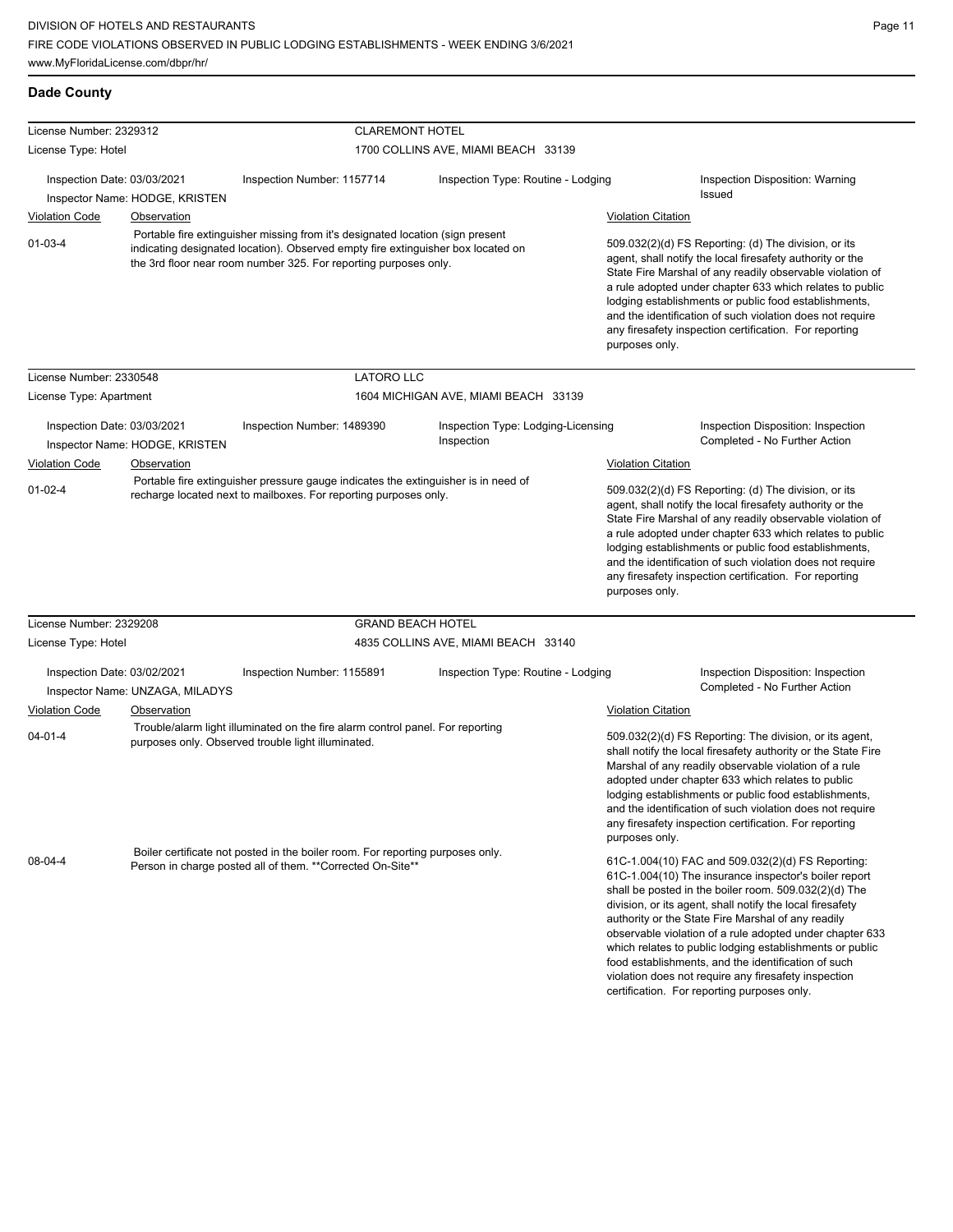| <b>Dade County</b>                                   |                                                |                                                                                                                                      |                                              |                                             |                                                                                                                                                                                                                                                                                                                                                                                                                                                                                                                                                                                                                                                                                                 |
|------------------------------------------------------|------------------------------------------------|--------------------------------------------------------------------------------------------------------------------------------------|----------------------------------------------|---------------------------------------------|-------------------------------------------------------------------------------------------------------------------------------------------------------------------------------------------------------------------------------------------------------------------------------------------------------------------------------------------------------------------------------------------------------------------------------------------------------------------------------------------------------------------------------------------------------------------------------------------------------------------------------------------------------------------------------------------------|
| License Number: 2329275                              |                                                |                                                                                                                                      | NOTEBOOK MIAMI BEACH                         |                                             |                                                                                                                                                                                                                                                                                                                                                                                                                                                                                                                                                                                                                                                                                                 |
| License Type: Hotel                                  |                                                |                                                                                                                                      | 216 43 STREET, MIAMI BEACH 33140             |                                             |                                                                                                                                                                                                                                                                                                                                                                                                                                                                                                                                                                                                                                                                                                 |
| Inspection Date: 03/03/2021<br><b>Violation Code</b> | Inspector Name: UNZAGA, MILADYS<br>Observation | Inspection Number: 1157119                                                                                                           | Inspection Type: Routine - Lodging           | <b>Violation Citation</b>                   | Inspection Disposition: Warning<br>Issued                                                                                                                                                                                                                                                                                                                                                                                                                                                                                                                                                                                                                                                       |
| $04 - 01 - 4$                                        |                                                | Trouble/alarm light illuminated on the fire alarm control panel. For reporting<br>purposes only. Observed trouble light illuminated. |                                              | purposes only.                              | 509.032(2)(d) FS Reporting: The division, or its agent,<br>shall notify the local firesafety authority or the State Fire<br>Marshal of any readily observable violation of a rule<br>adopted under chapter 633 which relates to public<br>lodging establishments or public food establishments,<br>and the identification of such violation does not require<br>any firesafety inspection certification. For reporting                                                                                                                                                                                                                                                                          |
| License Number: 2329462                              |                                                |                                                                                                                                      | WESTGATE SOUTH BEACH OCEANFRONT RESORT       |                                             |                                                                                                                                                                                                                                                                                                                                                                                                                                                                                                                                                                                                                                                                                                 |
| License Type: Hotel                                  |                                                |                                                                                                                                      | 3611 COLLINS AVE, MIAMI BEACH 33140          |                                             |                                                                                                                                                                                                                                                                                                                                                                                                                                                                                                                                                                                                                                                                                                 |
| Inspection Date: 03/03/2021                          | Inspector Name: UNZAGA, MILADYS                | Inspection Number: 1158105                                                                                                           | Inspection Type: Routine - Lodging           |                                             | Inspection Disposition: Inspection<br>Completed - No Further Action                                                                                                                                                                                                                                                                                                                                                                                                                                                                                                                                                                                                                             |
| <b>Violation Code</b><br>$04 - 01 - 4$               | Observation                                    | Trouble/alarm light illuminated on the fire alarm control panel. For reporting<br>purposes only. Observed trouble light illuminated. |                                              | <b>Violation Citation</b><br>purposes only. | 509.032(2)(d) FS Reporting: The division, or its agent,<br>shall notify the local firesafety authority or the State Fire<br>Marshal of any readily observable violation of a rule<br>adopted under chapter 633 which relates to public<br>lodging establishments or public food establishments,<br>and the identification of such violation does not require<br>any firesafety inspection certification. For reporting                                                                                                                                                                                                                                                                          |
| License Number: 2329235                              |                                                |                                                                                                                                      | ST REGIS RESORT AND RESIDENCES - BAL HARBOUR |                                             |                                                                                                                                                                                                                                                                                                                                                                                                                                                                                                                                                                                                                                                                                                 |
| License Type: Hotel                                  |                                                |                                                                                                                                      | 9703 COLLINS AVE, BAL HARBOUR 33154          |                                             |                                                                                                                                                                                                                                                                                                                                                                                                                                                                                                                                                                                                                                                                                                 |
| Inspection Date: 03/05/2021                          | Inspector Name: PRIETO, VICENTE                | Inspection Number: 1157472                                                                                                           | Inspection Type: Routine - Lodging           |                                             | Inspection Disposition: Inspection<br>Completed - No Further Action                                                                                                                                                                                                                                                                                                                                                                                                                                                                                                                                                                                                                             |
| <b>Violation Code</b>                                | Observation                                    |                                                                                                                                      |                                              | <b>Violation Citation</b>                   |                                                                                                                                                                                                                                                                                                                                                                                                                                                                                                                                                                                                                                                                                                 |
| $04 - 01 - 4$                                        | purposes only.                                 | Trouble/alarm light illuminated on the fire alarm control panel. For reporting                                                       |                                              | purposes only.                              | 509.032(2)(d) FS Reporting: The division, or its agent,<br>shall notify the local firesafety authority or the State Fire<br>Marshal of any readily observable violation of a rule<br>adopted under chapter 633 which relates to public<br>lodging establishments or public food establishments,<br>and the identification of such violation does not require<br>any firesafety inspection certification. For reporting                                                                                                                                                                                                                                                                          |
| 08-03-4                                              | purposes only. **Repeat Violation**            | No boiler certificate or insurance inspector's boiler report available. For reporting                                                |                                              |                                             | 61C-1.004(10) FAC and 509.032(2)(d) FS Reporting:<br>61C-1.004(10) The insurance inpector's boiler report is<br>required annually for power boilers and high<br>pressure/high temperature boilers and biannually for low<br>pressure steam or vapor heating boilers. 509.032(2)(d)<br>The division, or its agent, shall notify the local firesafety<br>authority or the State Fire Marshal of any readily<br>observable violation of a rule adopted under chapter 633<br>which relates to public lodging establishments or public<br>food establishments, and the identification of such<br>violation does not require any firesafety inspection<br>certification. For reporting purposes only. |
| 08-04-4                                              |                                                | Boiler certificate not posted in the boiler room. For reporting purposes only.                                                       |                                              |                                             | 61C-1.004(10) FAC and 509.032(2)(d) FS Reporting:<br>61C-1.004(10) The insurance inspector's boiler report<br>shall be posted in the boiler room. 509.032(2)(d) The<br>division, or its agent, shall notify the local firesafety<br>authority or the State Fire Marshal of any readily<br>observable violation of a rule adopted under chapter 633<br>which relates to public lodging establishments or public<br>food establishments, and the identification of such<br>violation does not require any firesafety inspection                                                                                                                                                                   |

certification. For reporting purposes only.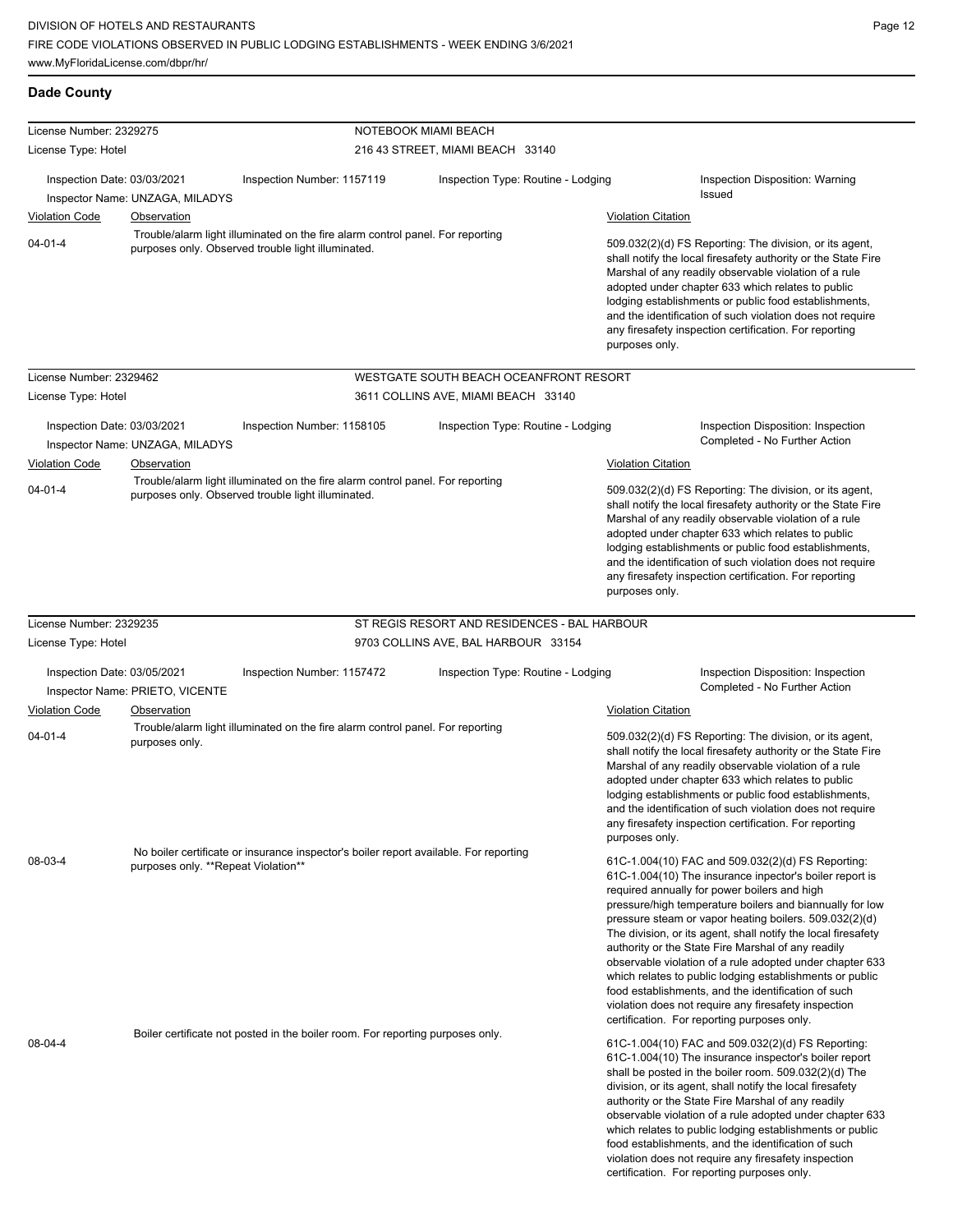| License Number: 2302711     |                                                               | NEWPORT BEACHSIDE HOTEL & RESORT                                                      |                                            |                           |                                                                                                                                                                                                                                                                                                                                                                                                                                                                                                                                                                                                                                                                                                 |  |  |
|-----------------------------|---------------------------------------------------------------|---------------------------------------------------------------------------------------|--------------------------------------------|---------------------------|-------------------------------------------------------------------------------------------------------------------------------------------------------------------------------------------------------------------------------------------------------------------------------------------------------------------------------------------------------------------------------------------------------------------------------------------------------------------------------------------------------------------------------------------------------------------------------------------------------------------------------------------------------------------------------------------------|--|--|
| License Type: Motel         |                                                               |                                                                                       | 16701 COLLINS AVE, SUNNY ISLES BEACH 33160 |                           |                                                                                                                                                                                                                                                                                                                                                                                                                                                                                                                                                                                                                                                                                                 |  |  |
| Inspection Date: 03/01/2021 |                                                               | Inspection Number: 1214556                                                            | Inspection Type: Routine - Lodging         |                           | Inspection Disposition: Warning<br><b>Issued</b>                                                                                                                                                                                                                                                                                                                                                                                                                                                                                                                                                                                                                                                |  |  |
|                             | Inspector Name: TAYLOR, JOHN                                  |                                                                                       |                                            |                           |                                                                                                                                                                                                                                                                                                                                                                                                                                                                                                                                                                                                                                                                                                 |  |  |
| <b>Violation Code</b>       | Observation                                                   |                                                                                       |                                            | <b>Violation Citation</b> |                                                                                                                                                                                                                                                                                                                                                                                                                                                                                                                                                                                                                                                                                                 |  |  |
| $08-01-4$                   | purposes only. As of 9/24/20.                                 | Boiler certificate or insurance inspector's boiler report expired. For reporting      |                                            |                           | 61C-1.004(10) FAC and 509.032(2)(d) FS Reporting:<br>61C-1.004(10) The insurance inpector's boiler report is<br>required annually for power boilers and high<br>pressure/high temperature boilers and biannually for low<br>pressure steam or vapor heating boilers. 509.032(2)(d)<br>The division, or its agent, shall notify the local firesafety<br>authority or the State Fire Marshal of any readily<br>observable violation of a rule adopted under chapter 633<br>which relates to public lodging establishments or public<br>food establishments, and the identification of such<br>violation does not require any firesafety inspection<br>certification. For reporting purposes only. |  |  |
| License Number: 2329446     |                                                               | PROVIDENT GRAND                                                                       |                                            |                           |                                                                                                                                                                                                                                                                                                                                                                                                                                                                                                                                                                                                                                                                                                 |  |  |
| License Type: Hotel         |                                                               |                                                                                       | 5350 NW 84 AVE, DORAL 33166                |                           |                                                                                                                                                                                                                                                                                                                                                                                                                                                                                                                                                                                                                                                                                                 |  |  |
|                             | Inspection Date: 03/02/2021<br>Inspector Name: GONZALEZ, ERIK | Inspection Number: 1157872                                                            | Inspection Type: Routine - Lodging         |                           | Inspection Disposition: Warning<br><b>Issued</b>                                                                                                                                                                                                                                                                                                                                                                                                                                                                                                                                                                                                                                                |  |  |
| <b>Violation Code</b>       | Observation                                                   |                                                                                       |                                            | <b>Violation Citation</b> |                                                                                                                                                                                                                                                                                                                                                                                                                                                                                                                                                                                                                                                                                                 |  |  |
| 08-03-4                     | purposes only.                                                | No boiler certificate or insurance inspector's boiler report available. For reporting |                                            |                           | 61C-1.004(10) FAC and 509.032(2)(d) FS Reporting:<br>61C-1.004(10) The insurance inpector's boiler report is<br>required annually for power boilers and high<br>pressure/high temperature boilers and biannually for low<br>pressure steam or vapor heating boilers. 509.032(2)(d)<br>The division, or its agent, shall notify the local firesafety<br>authority or the State Fire Marshal of any readily<br>observable violation of a rule adopted under chapter 633                                                                                                                                                                                                                           |  |  |

which relates to public lodging establishments or public food establishments, and the identification of such violation does not require any firesafety inspection certification. For reporting purposes only.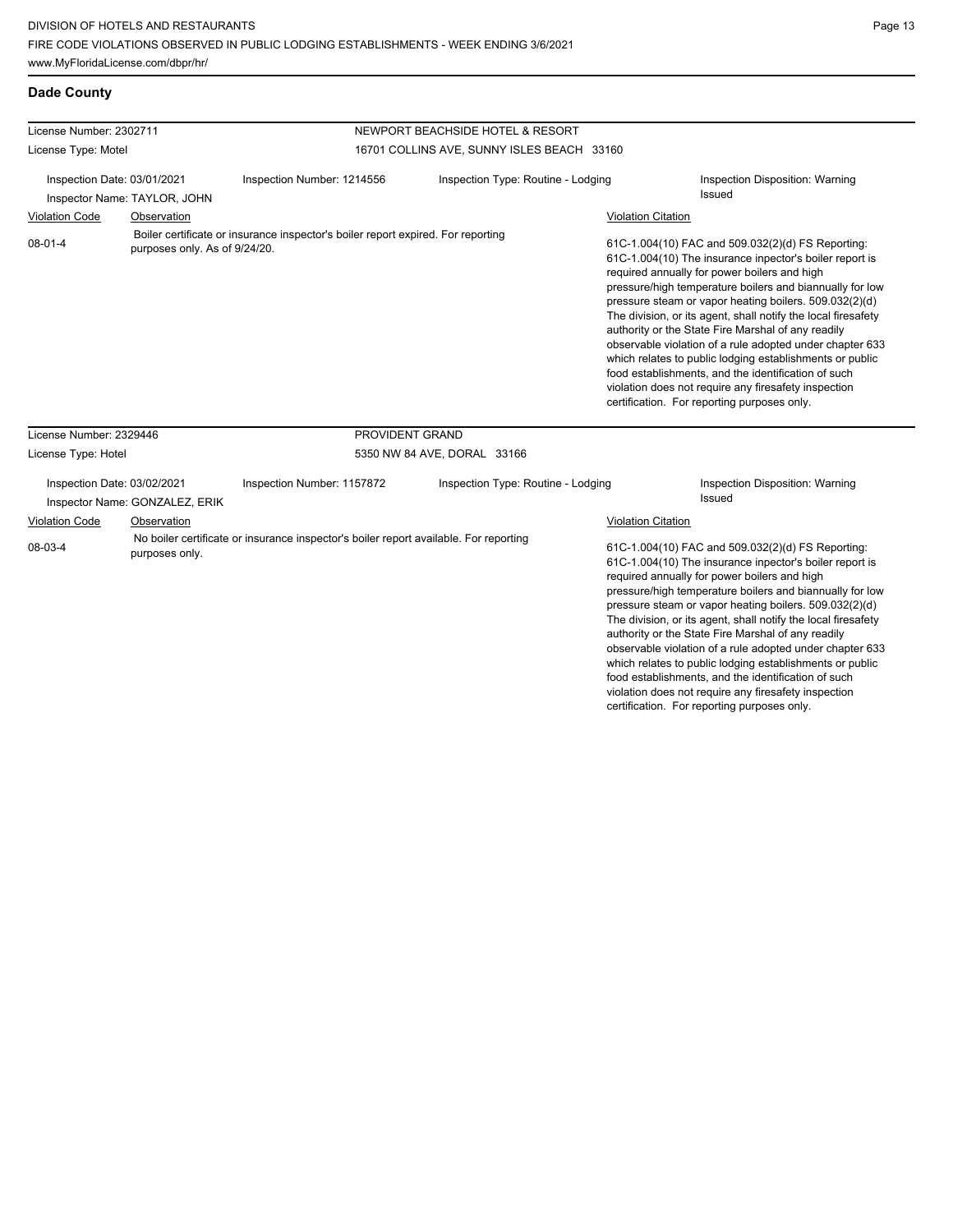**Duval County**

| License Number: 2608252                                        |                             | <b>RED ROOF INN</b>                                                                                                                                                                                                            |                                    |                           |                                                                                                                                                                             |
|----------------------------------------------------------------|-----------------------------|--------------------------------------------------------------------------------------------------------------------------------------------------------------------------------------------------------------------------------|------------------------------------|---------------------------|-----------------------------------------------------------------------------------------------------------------------------------------------------------------------------|
| 6099 YOUNGERMAN CIR, JACKSONVILLE 32244<br>License Type: Motel |                             |                                                                                                                                                                                                                                |                                    |                           |                                                                                                                                                                             |
|                                                                | Inspection Date: 03/04/2021 | Inspection Number: 1213713                                                                                                                                                                                                     | Inspection Type: Routine - Lodging |                           | Inspection Disposition: Warning                                                                                                                                             |
| Inspector Name: BELLEMARE, RYAN                                |                             |                                                                                                                                                                                                                                |                                    |                           | Issued                                                                                                                                                                      |
| <b>Violation Code</b>                                          | Observation                 |                                                                                                                                                                                                                                |                                    | <b>Violation Citation</b> |                                                                                                                                                                             |
| $01 - 03 - 4$                                                  | buildings.                  | Portable fire extinguisher missing from it's designated location (sign present<br>indicating designated location). For reporting purposes only.<br>All exterior fire extinguishers are missing from there housing boxes on the |                                    |                           | 509.032(2)(d) FS Reporting: (d) The division, or its<br>agent, shall notify the local firesafety authority or the<br>State Fire Marshal of any readily observable violation |

ng: (d) The division, or its al firesafety authority or the readily observable violation of a rule adopted under chapter 633 which relates to public lodging establishments or public food establishments, and the identification of such violation does not require any firesafety inspection certification. For reporting purposes only.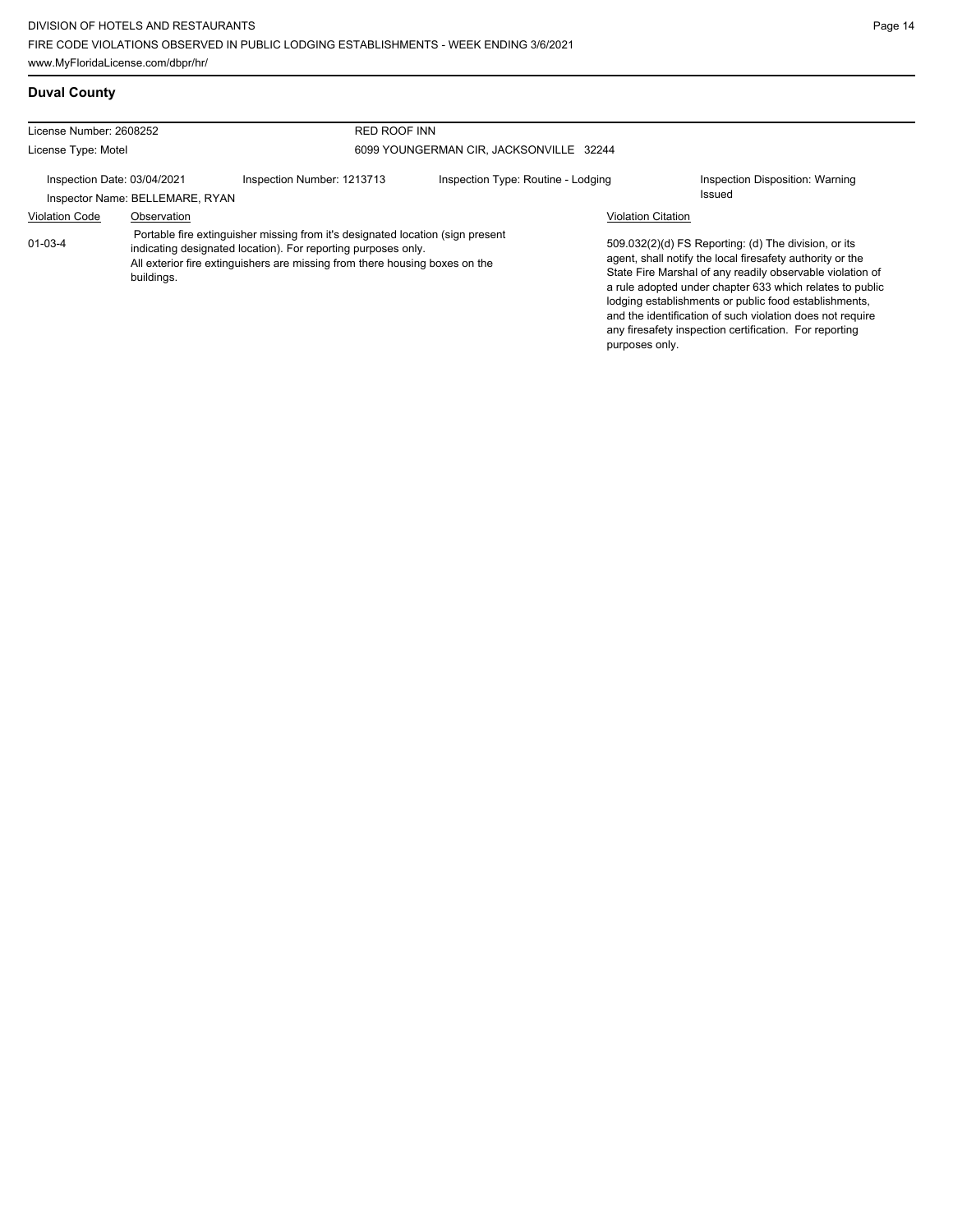## **Escambia County**

| License Number: 2700898     |                                  |                                                                               | <b>GARDEN INN &amp; SUITES</b>       |                                                                                                                                                                                                                                                                                                                                                                                                                                                                                                                                                                                                                                                                                                                                                                                                                                                                   |  |  |
|-----------------------------|----------------------------------|-------------------------------------------------------------------------------|--------------------------------------|-------------------------------------------------------------------------------------------------------------------------------------------------------------------------------------------------------------------------------------------------------------------------------------------------------------------------------------------------------------------------------------------------------------------------------------------------------------------------------------------------------------------------------------------------------------------------------------------------------------------------------------------------------------------------------------------------------------------------------------------------------------------------------------------------------------------------------------------------------------------|--|--|
| License Type: Motel         |                                  |                                                                               | 8500 PINE FOREST RD, PENSACOLA 32534 |                                                                                                                                                                                                                                                                                                                                                                                                                                                                                                                                                                                                                                                                                                                                                                                                                                                                   |  |  |
| Inspection Date: 03/04/2021 | Inspector Name: GARDNER, GREGORY | Inspection Number: 1216629                                                    | Inspection Type: Complaint Partial   | Inspection Disposition: Warning<br>Issued                                                                                                                                                                                                                                                                                                                                                                                                                                                                                                                                                                                                                                                                                                                                                                                                                         |  |  |
| <b>Violation Code</b>       | Observation                      |                                                                               |                                      | <b>Violation Citation</b>                                                                                                                                                                                                                                                                                                                                                                                                                                                                                                                                                                                                                                                                                                                                                                                                                                         |  |  |
| $04 - 02 - 4$               | room 119.                        | No smoke detector provided in guest room/unit. For reporting purposes only in |                                      | 509.215(1) and (2) and 509.032(2)(d) FS Reporting:<br>509.215(1) Each guest room shall be equipped with an<br>approved listed single-station smoke detector meeting<br>the minimum requirements of NFPA-74 Standards for<br>the Installation, Maintenance and Use of Household Fire<br>Warning Equipment. (2) The building has smoke<br>detectors in each guest room individually annunciating<br>to a panel at a supervised location. 509.032(2)(d) The<br>division, or its agent, shall notify the local firesafety<br>authority or the State Fire Marshal of any readily<br>observable violation of a rule adopted under chapter 633<br>which relates to public lodging establishments or public<br>food establishments, and the identification of such<br>violation does not require any firesafety inspection<br>certification. For reporting purposes only. |  |  |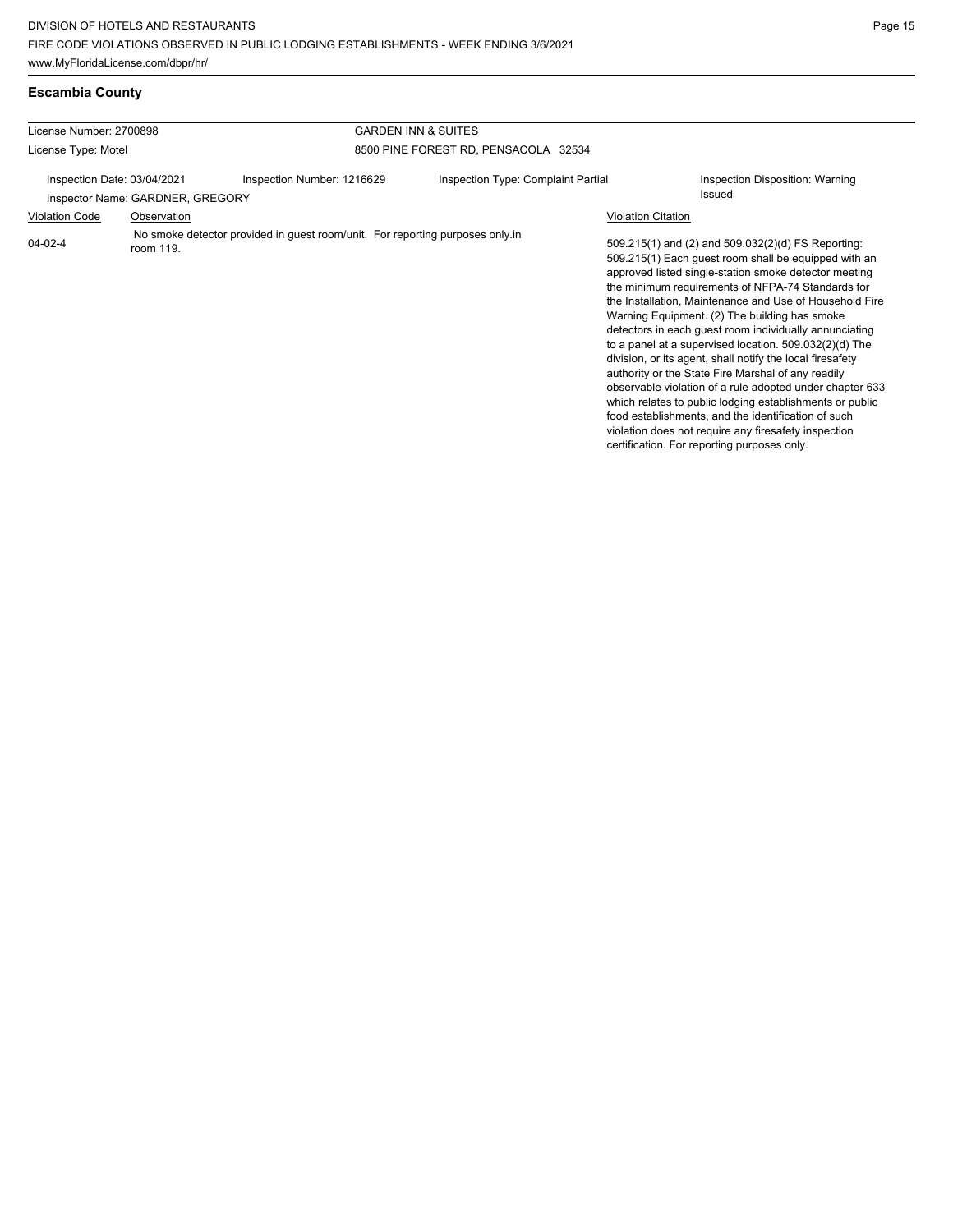| License Number: 3000035     |                                | <b>PALMER MTL</b>                                                             |                                    |                           |                                                                                                                                                                                                                                                                                                                                                                                                                        |
|-----------------------------|--------------------------------|-------------------------------------------------------------------------------|------------------------------------|---------------------------|------------------------------------------------------------------------------------------------------------------------------------------------------------------------------------------------------------------------------------------------------------------------------------------------------------------------------------------------------------------------------------------------------------------------|
| License Type: Motel         |                                |                                                                               | 70 PALMER RD. MIDWAY 32343         |                           |                                                                                                                                                                                                                                                                                                                                                                                                                        |
| Inspection Date: 03/01/2021 | Inspector Name: LYNN, NICKOLAS | Inspection Number: 1212574                                                    | Inspection Type: Routine - Lodging |                           | Inspection Disposition: Warning<br>Issued                                                                                                                                                                                                                                                                                                                                                                              |
| <b>Violation Code</b>       | Observation                    |                                                                               |                                    | <b>Violation Citation</b> |                                                                                                                                                                                                                                                                                                                                                                                                                        |
| $05-02-5$                   | purposes only.                 | Hearing-impaired smoke detector is not functioning when tested. For reporting |                                    | purposes only.            | 509.032(2)(d) FS Reporting: The division, or its agent,<br>shall notify the local firesafety authority or the State Fire<br>Marshal of any readily observable violation of a rule<br>adopted under chapter 633 which relates to public<br>lodging establishments or public food establishments.<br>and the identification of such violation does not require<br>any firesafety inspection certification. For reporting |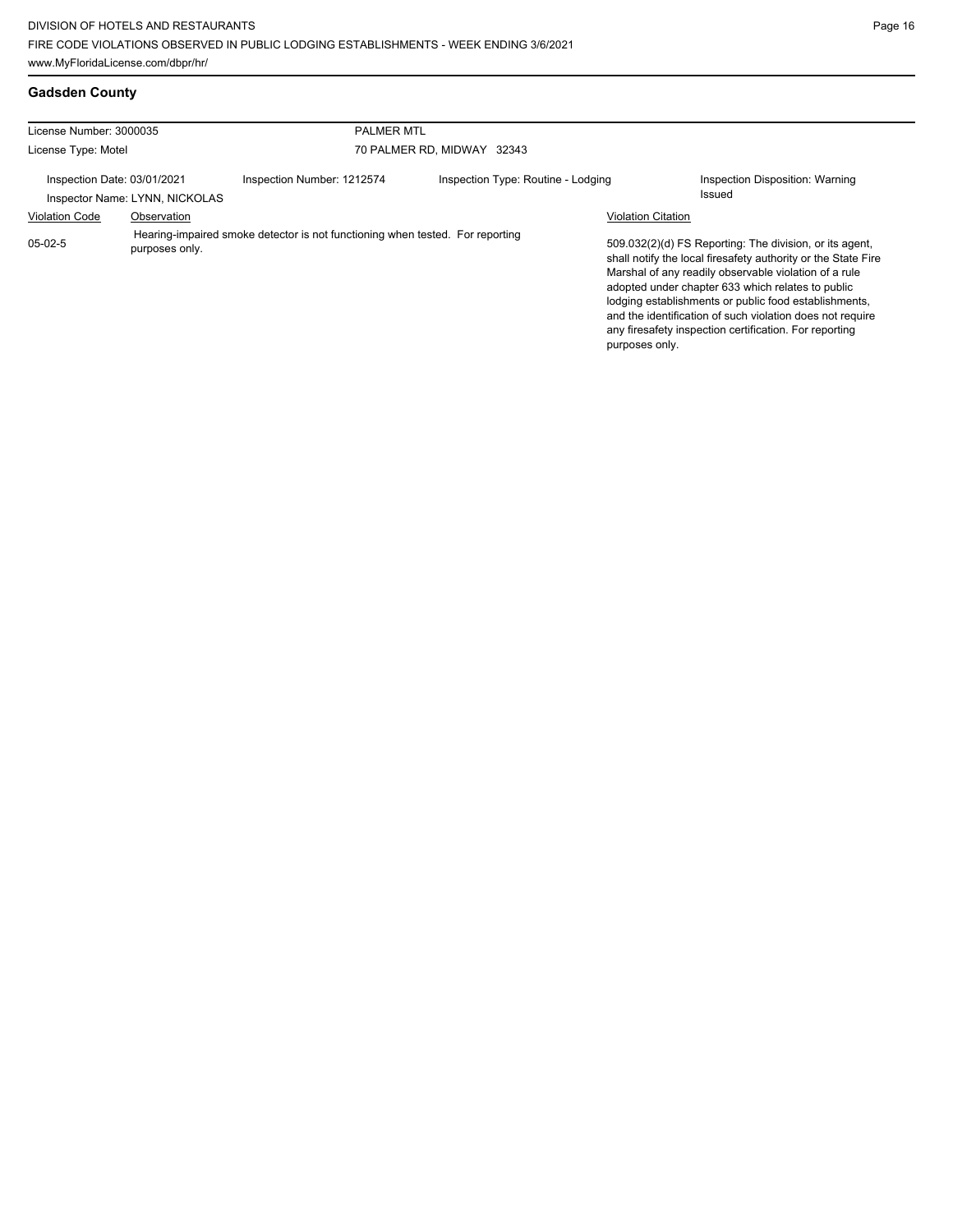## **Hillsborough County**

| License Number: 3913626<br>License Type: Motel                                                                    |                                 | LA QUINTA INN              |                                 |                                                                                                                                                                                                                                                                                                                                                                                                                                          |
|-------------------------------------------------------------------------------------------------------------------|---------------------------------|----------------------------|---------------------------------|------------------------------------------------------------------------------------------------------------------------------------------------------------------------------------------------------------------------------------------------------------------------------------------------------------------------------------------------------------------------------------------------------------------------------------------|
|                                                                                                                   |                                 |                            | 9202 30 TH ST, TAMPA 33612      |                                                                                                                                                                                                                                                                                                                                                                                                                                          |
| Inspection Date: 03/02/2021                                                                                       | Inspector Name: MCINTYRE, REGIS | Inspection Number: 1216623 | Inspection Type: Complaint Full | Inspection Disposition: Inspection<br>Completed - No Further Action                                                                                                                                                                                                                                                                                                                                                                      |
| <b>Violation Code</b>                                                                                             | Observation                     |                            |                                 | <b>Violation Citation</b>                                                                                                                                                                                                                                                                                                                                                                                                                |
| Trouble/alarm light illuminated on the fire alarm control panel. For reporting<br>$04 - 01 - 4$<br>purposes only. |                                 |                            |                                 | 509.032(2)(d) FS Reporting: The division, or its agent,<br>shall notify the local firesafety authority or the State Fire<br>Marshal of any readily observable violation of a rule<br>adopted under chapter 633 which relates to public<br>lodging establishments or public food establishments,<br>and the identification of such violation does not require<br>any firesafety inspection certification. For reporting<br>purposes only. |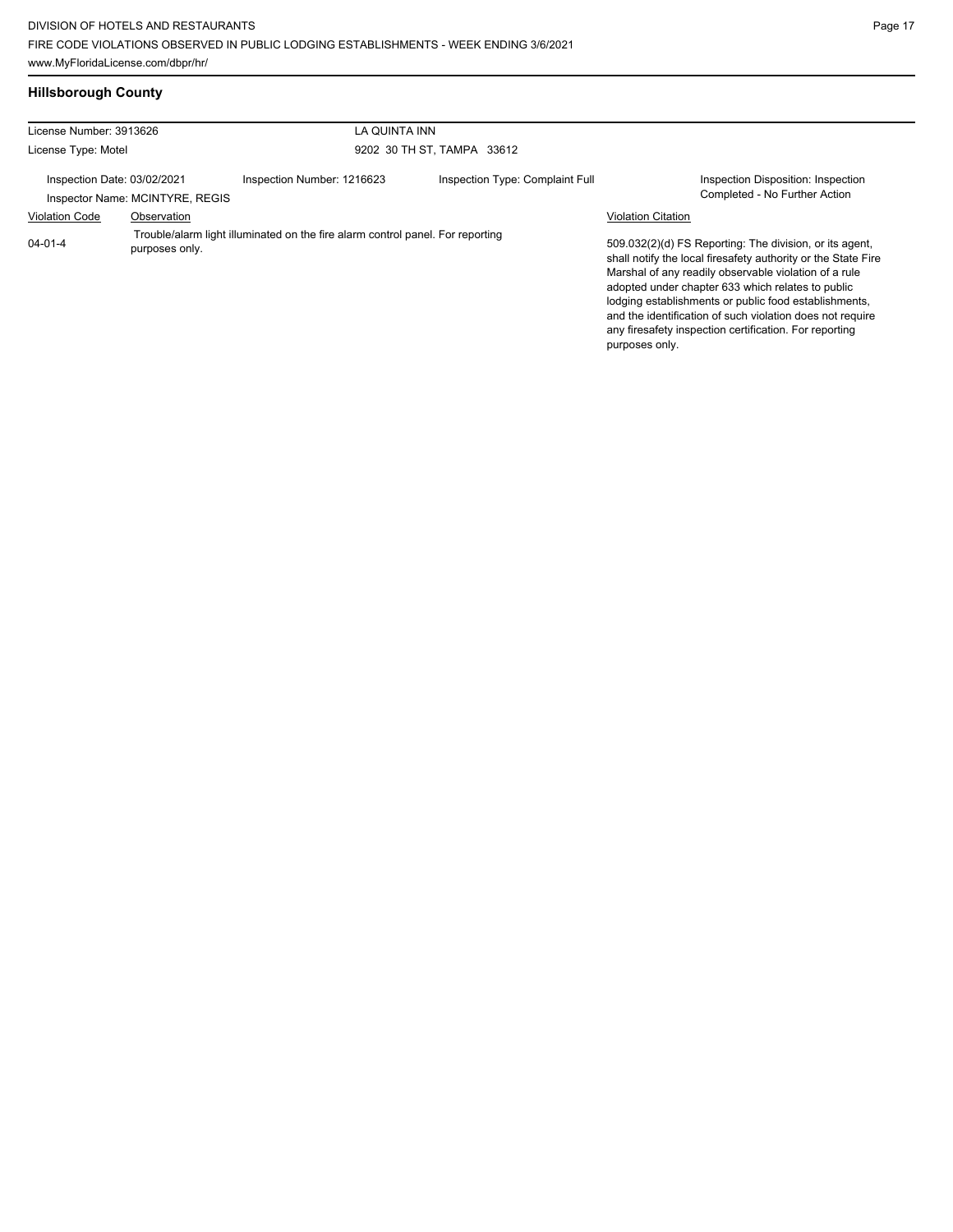#### **Indian River County**

| License Number: 4101361                                        |                |                                                                                       | REGENCY PARK OF VERO BEACH           |                           |                                                                                                                                                                                                                                                                                                                                                                                                                                                                                                                                                                                                                                                                                                 |
|----------------------------------------------------------------|----------------|---------------------------------------------------------------------------------------|--------------------------------------|---------------------------|-------------------------------------------------------------------------------------------------------------------------------------------------------------------------------------------------------------------------------------------------------------------------------------------------------------------------------------------------------------------------------------------------------------------------------------------------------------------------------------------------------------------------------------------------------------------------------------------------------------------------------------------------------------------------------------------------|
| License Type: Apartment                                        |                |                                                                                       | 910 REGENCY SQUARE, VERO BEACH 32967 |                           |                                                                                                                                                                                                                                                                                                                                                                                                                                                                                                                                                                                                                                                                                                 |
| Inspection Date: 03/03/2021<br>Inspector Name: SCHUCK, GREGORY |                | Inspection Number: 1499717                                                            | Inspection Type: Routine - Lodging   |                           | Inspection Disposition: Warning<br>Issued                                                                                                                                                                                                                                                                                                                                                                                                                                                                                                                                                                                                                                                       |
| <b>Violation Code</b>                                          | Observation    |                                                                                       |                                      | <b>Violation Citation</b> |                                                                                                                                                                                                                                                                                                                                                                                                                                                                                                                                                                                                                                                                                                 |
| 08-03-4                                                        | purposes only. | No boiler certificate or insurance inspector's boiler report available. For reporting |                                      |                           | 61C-1.004(10) FAC and 509.032(2)(d) FS Reporting:<br>61C-1.004(10) The insurance inpector's boiler report is<br>required annually for power boilers and high<br>pressure/high temperature boilers and biannually for low<br>pressure steam or vapor heating boilers. 509.032(2)(d)<br>The division, or its agent, shall notify the local firesafety<br>authority or the State Fire Marshal of any readily<br>observable violation of a rule adopted under chapter 633<br>which relates to public lodging establishments or public<br>food establishments, and the identification of such<br>violation does not require any firesafety inspection<br>certification. For reporting purposes only. |
|                                                                |                |                                                                                       |                                      |                           |                                                                                                                                                                                                                                                                                                                                                                                                                                                                                                                                                                                                                                                                                                 |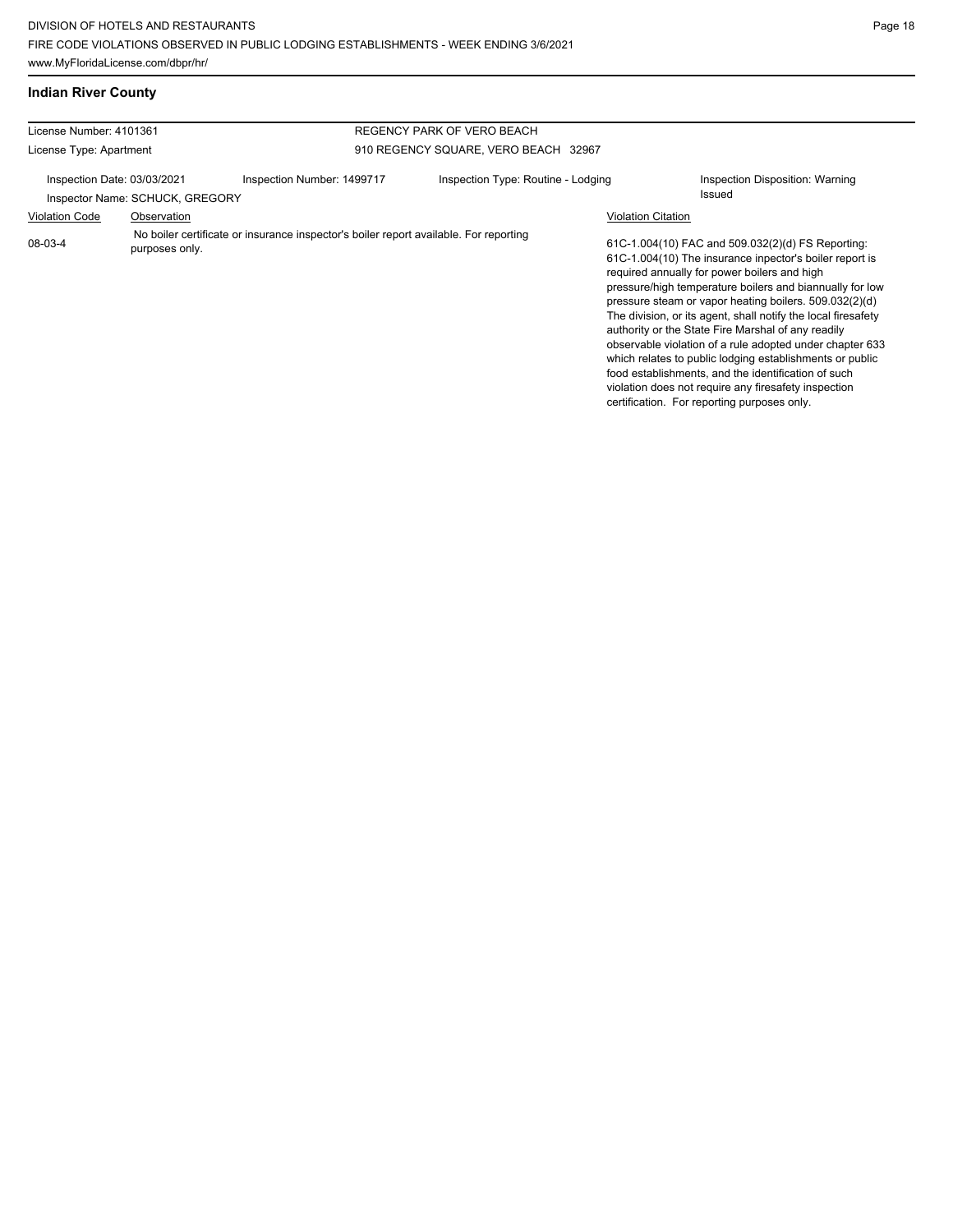**Lee County**

| License Number: 4603054                                      |                |                                                                                  | SANIBEL HARBOUR RESORT & SPA            |                                                                                                                                                                                                                                                                                                                                                                                                                                                                                                                                                                                                                                                                                                 |
|--------------------------------------------------------------|----------------|----------------------------------------------------------------------------------|-----------------------------------------|-------------------------------------------------------------------------------------------------------------------------------------------------------------------------------------------------------------------------------------------------------------------------------------------------------------------------------------------------------------------------------------------------------------------------------------------------------------------------------------------------------------------------------------------------------------------------------------------------------------------------------------------------------------------------------------------------|
| License Type: Hotel                                          |                |                                                                                  | 17260 HARBOUR POINTE DR, FT MYERS 33908 |                                                                                                                                                                                                                                                                                                                                                                                                                                                                                                                                                                                                                                                                                                 |
| Inspection Date: 03/02/2021<br>Inspector Name: SOMMERS, KARA |                | Inspection Number: 1158705                                                       | Inspection Type: Complaint Full         | Inspection Disposition: Warning<br>Issued                                                                                                                                                                                                                                                                                                                                                                                                                                                                                                                                                                                                                                                       |
| <b>Violation Code</b>                                        | Observation    |                                                                                  |                                         | <b>Violation Citation</b>                                                                                                                                                                                                                                                                                                                                                                                                                                                                                                                                                                                                                                                                       |
| $08 - 01 - 4$                                                | purposes only. | Boiler certificate or insurance inspector's boiler report expired. For reporting |                                         | 61C-1.004(10) FAC and 509.032(2)(d) FS Reporting:<br>61C-1.004(10) The insurance inpector's boiler report is<br>required annually for power boilers and high<br>pressure/high temperature boilers and biannually for low<br>pressure steam or vapor heating boilers. 509.032(2)(d)<br>The division, or its agent, shall notify the local firesafety<br>authority or the State Fire Marshal of any readily<br>observable violation of a rule adopted under chapter 633<br>which relates to public lodging establishments or public<br>food establishments, and the identification of such<br>violation does not require any firesafety inspection<br>certification. For reporting purposes only. |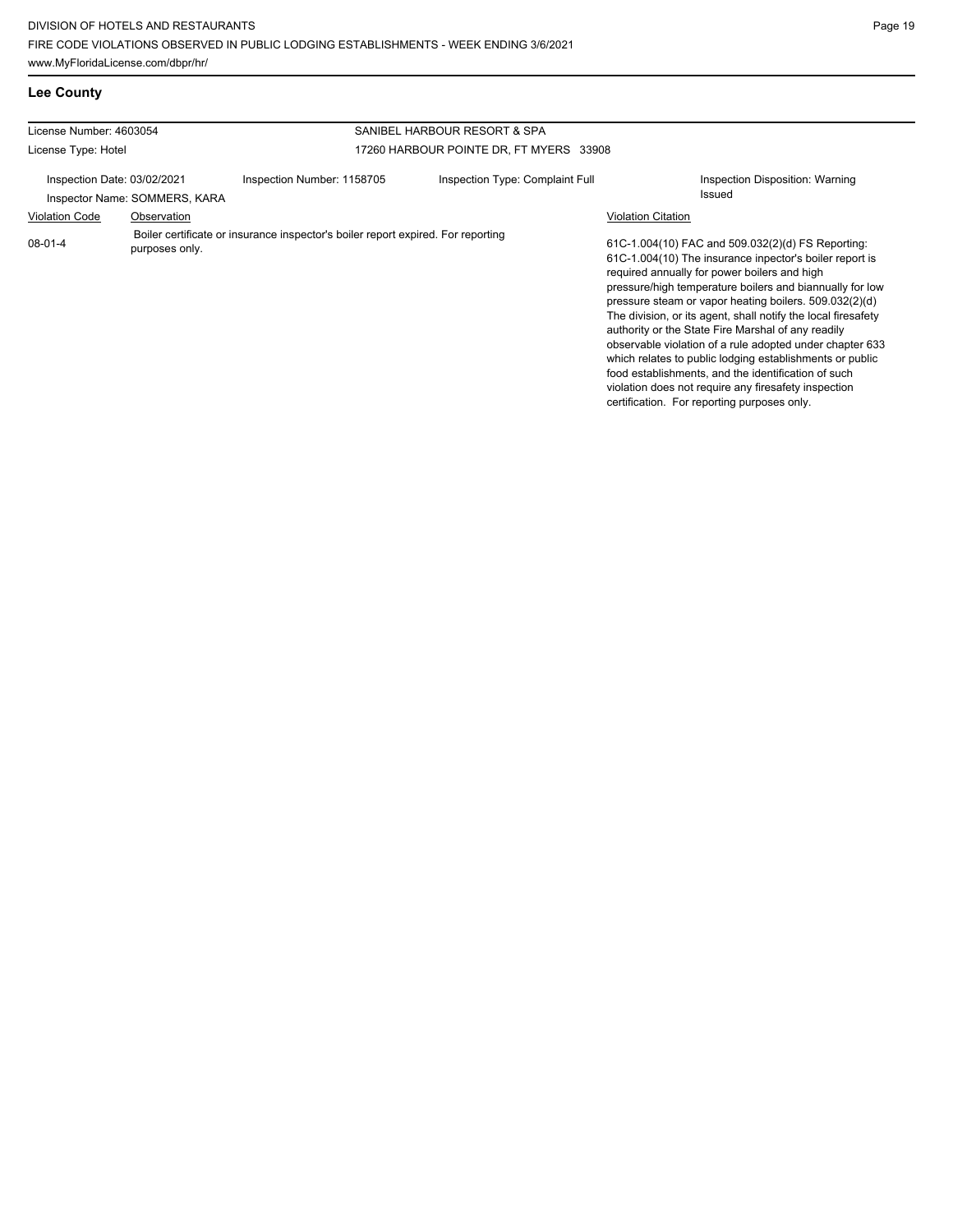▁

#### **Marion County**

| License Number: 5200133                                      |                | MOTEL <sub>6</sub>                                                                    |                                    |                           |                                                                                                                                                                                                                                                                                                                                                                                                                                                                                                                                                                                                                                                                                                 |  |  |
|--------------------------------------------------------------|----------------|---------------------------------------------------------------------------------------|------------------------------------|---------------------------|-------------------------------------------------------------------------------------------------------------------------------------------------------------------------------------------------------------------------------------------------------------------------------------------------------------------------------------------------------------------------------------------------------------------------------------------------------------------------------------------------------------------------------------------------------------------------------------------------------------------------------------------------------------------------------------------------|--|--|
| License Type: Hotel                                          |                |                                                                                       | 3810 NW BLITCHTON RD, OCALA 34475  |                           |                                                                                                                                                                                                                                                                                                                                                                                                                                                                                                                                                                                                                                                                                                 |  |  |
| Inspection Date: 03/03/2021<br>Inspector Name: CHETE, JUSTIN |                | Inspection Number: 1157389                                                            | Inspection Type: Routine - Lodging |                           | Inspection Disposition: Warning<br>Issued                                                                                                                                                                                                                                                                                                                                                                                                                                                                                                                                                                                                                                                       |  |  |
| <b>Violation Code</b>                                        | Observation    |                                                                                       |                                    | <b>Violation Citation</b> |                                                                                                                                                                                                                                                                                                                                                                                                                                                                                                                                                                                                                                                                                                 |  |  |
| 08-03-4                                                      | purposes only. | No boiler certificate or insurance inspector's boiler report available. For reporting |                                    |                           | 61C-1.004(10) FAC and 509.032(2)(d) FS Reporting:<br>61C-1.004(10) The insurance inpector's boiler report is<br>required annually for power boilers and high<br>pressure/high temperature boilers and biannually for low<br>pressure steam or vapor heating boilers. 509.032(2)(d)<br>The division, or its agent, shall notify the local firesafety<br>authority or the State Fire Marshal of any readily<br>observable violation of a rule adopted under chapter 633<br>which relates to public lodging establishments or public<br>food establishments, and the identification of such<br>violation does not require any firesafety inspection<br>certification. For reporting purposes only. |  |  |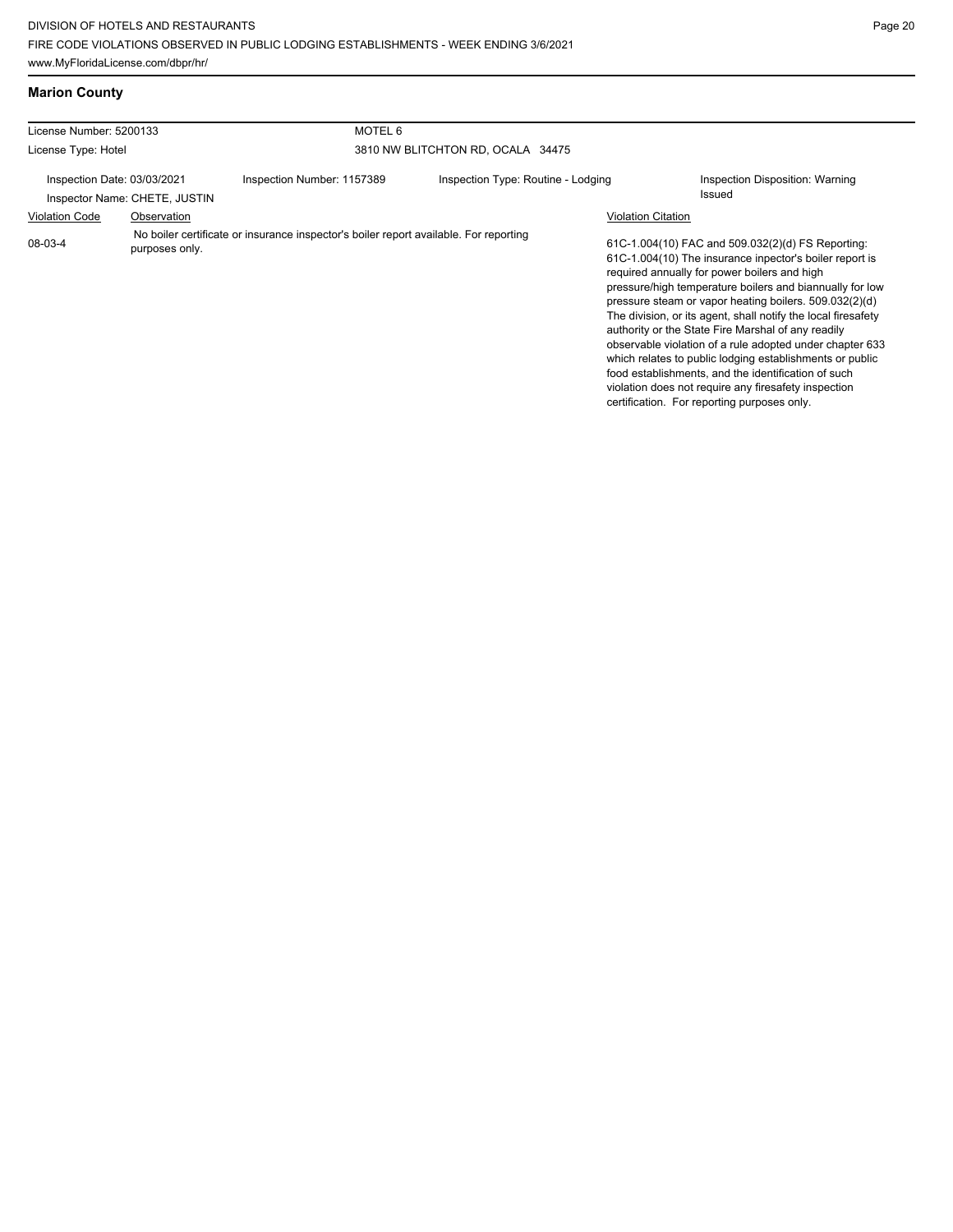**Orange County**

| License Number: 5811125                                                                                                          |                                                |                                                                                  | HAMPTON INN AND SUITES ORLANDO-APOPKA |                                                                                                                                                                                                                                                                                                                                                                                                                                              |                                                                                                                                                                                                                                                                                                                                                                                                                                                                                                                                                                                                                                                                                                 |  |  |
|----------------------------------------------------------------------------------------------------------------------------------|------------------------------------------------|----------------------------------------------------------------------------------|---------------------------------------|----------------------------------------------------------------------------------------------------------------------------------------------------------------------------------------------------------------------------------------------------------------------------------------------------------------------------------------------------------------------------------------------------------------------------------------------|-------------------------------------------------------------------------------------------------------------------------------------------------------------------------------------------------------------------------------------------------------------------------------------------------------------------------------------------------------------------------------------------------------------------------------------------------------------------------------------------------------------------------------------------------------------------------------------------------------------------------------------------------------------------------------------------------|--|--|
| License Type: Hotel                                                                                                              |                                                |                                                                                  | 321 S LAKE CORTEZ DR, APOPKA 32703    |                                                                                                                                                                                                                                                                                                                                                                                                                                              |                                                                                                                                                                                                                                                                                                                                                                                                                                                                                                                                                                                                                                                                                                 |  |  |
| Inspection Date: 03/04/2021                                                                                                      | Inspector Name: BRANNER, LISELOTTE             | Inspection Number: 1156549                                                       |                                       | Inspection Type: Routine - Lodging                                                                                                                                                                                                                                                                                                                                                                                                           | Inspection Disposition: Inspection<br>Completed - No Further Action                                                                                                                                                                                                                                                                                                                                                                                                                                                                                                                                                                                                                             |  |  |
| <b>Violation Code</b>                                                                                                            | Observation                                    |                                                                                  |                                       |                                                                                                                                                                                                                                                                                                                                                                                                                                              | <b>Violation Citation</b>                                                                                                                                                                                                                                                                                                                                                                                                                                                                                                                                                                                                                                                                       |  |  |
| Boiler f113063 screen states ignition failure . For reporting purposes only.<br>08-08-4<br>Maintenance states has part on order. |                                                |                                                                                  |                                       | 509.032(2)(d) FS Reporting: (d) The division, or its<br>agent, shall notify the local firesafety authority or the<br>State Fire Marshal of any readily observable violation of<br>a rule adopted under chapter 633 which relates to public<br>lodging establishments or public food establishments,<br>and the identification of such violation does not require<br>any firesafety inspection certification. For reporting<br>purposes only. |                                                                                                                                                                                                                                                                                                                                                                                                                                                                                                                                                                                                                                                                                                 |  |  |
| License Number: 5800833                                                                                                          |                                                |                                                                                  |                                       | HOLIDAY INN AND SUITES ACROSS FROM UNIVERSAL                                                                                                                                                                                                                                                                                                                                                                                                 |                                                                                                                                                                                                                                                                                                                                                                                                                                                                                                                                                                                                                                                                                                 |  |  |
| License Type: Hotel                                                                                                              |                                                |                                                                                  |                                       | 5905 KIRKMAN RD, ORLANDO 32819                                                                                                                                                                                                                                                                                                                                                                                                               |                                                                                                                                                                                                                                                                                                                                                                                                                                                                                                                                                                                                                                                                                                 |  |  |
| Inspection Date: 03/05/2021                                                                                                      | Inspector Name: KOSTELNY, ROGER                | Inspection Number: 1158741                                                       |                                       | Inspection Type: Complaint Full                                                                                                                                                                                                                                                                                                                                                                                                              | Inspection Disposition: Inspection<br>Completed - No Further Action                                                                                                                                                                                                                                                                                                                                                                                                                                                                                                                                                                                                                             |  |  |
| <b>Violation Code</b>                                                                                                            | Observation                                    |                                                                                  |                                       |                                                                                                                                                                                                                                                                                                                                                                                                                                              | <b>Violation Citation</b>                                                                                                                                                                                                                                                                                                                                                                                                                                                                                                                                                                                                                                                                       |  |  |
| $08-01-4$                                                                                                                        | purposes only.<br>FL132738. Exp 11/07/2020     | Boiler certificate or insurance inspector's boiler report expired. For reporting |                                       |                                                                                                                                                                                                                                                                                                                                                                                                                                              | 61C-1.004(10) FAC and 509.032(2)(d) FS Reporting:<br>61C-1.004(10) The insurance inpector's boiler report is<br>required annually for power boilers and high<br>pressure/high temperature boilers and biannually for low<br>pressure steam or vapor heating boilers. 509.032(2)(d)<br>The division, or its agent, shall notify the local firesafety<br>authority or the State Fire Marshal of any readily<br>observable violation of a rule adopted under chapter 633<br>which relates to public lodging establishments or public<br>food establishments, and the identification of such<br>violation does not require any firesafety inspection<br>certification. For reporting purposes only. |  |  |
| License Number: 5801336                                                                                                          |                                                |                                                                                  |                                       | THE LAKESHORE AT EAST MIL                                                                                                                                                                                                                                                                                                                                                                                                                    |                                                                                                                                                                                                                                                                                                                                                                                                                                                                                                                                                                                                                                                                                                 |  |  |
| License Type: Apartment<br>Inspection Date: 03/05/2021<br><b>Violation Code</b>                                                  | Inspector Name: RULLAN, ALFONSO<br>Observation | Inspection Number: 1511320                                                       |                                       | 1717 W HOLDEN AVE, ORLANDO 32839<br>Inspection Type: Complaint Full                                                                                                                                                                                                                                                                                                                                                                          | Inspection Disposition: Warning<br>Issued<br><b>Violation Citation</b>                                                                                                                                                                                                                                                                                                                                                                                                                                                                                                                                                                                                                          |  |  |
| $06 - 01 - 4$                                                                                                                    | reporting purposes only.                       | Path to door marked as an exit is blocked, trash bags in front apt 1615 DFor     |                                       |                                                                                                                                                                                                                                                                                                                                                                                                                                              | 509.032(2)(d) FS Reporting: The division, or its agent,<br>shall notify the local firesafety authority or the State Fire<br>Marshal of any readily observable violation of a rule<br>adopted under chapter 633 which relates to public<br>lodging establishments or public food establishments,<br>and the identification of such violation does not require<br>any firesafety inspection certification. For reporting                                                                                                                                                                                                                                                                          |  |  |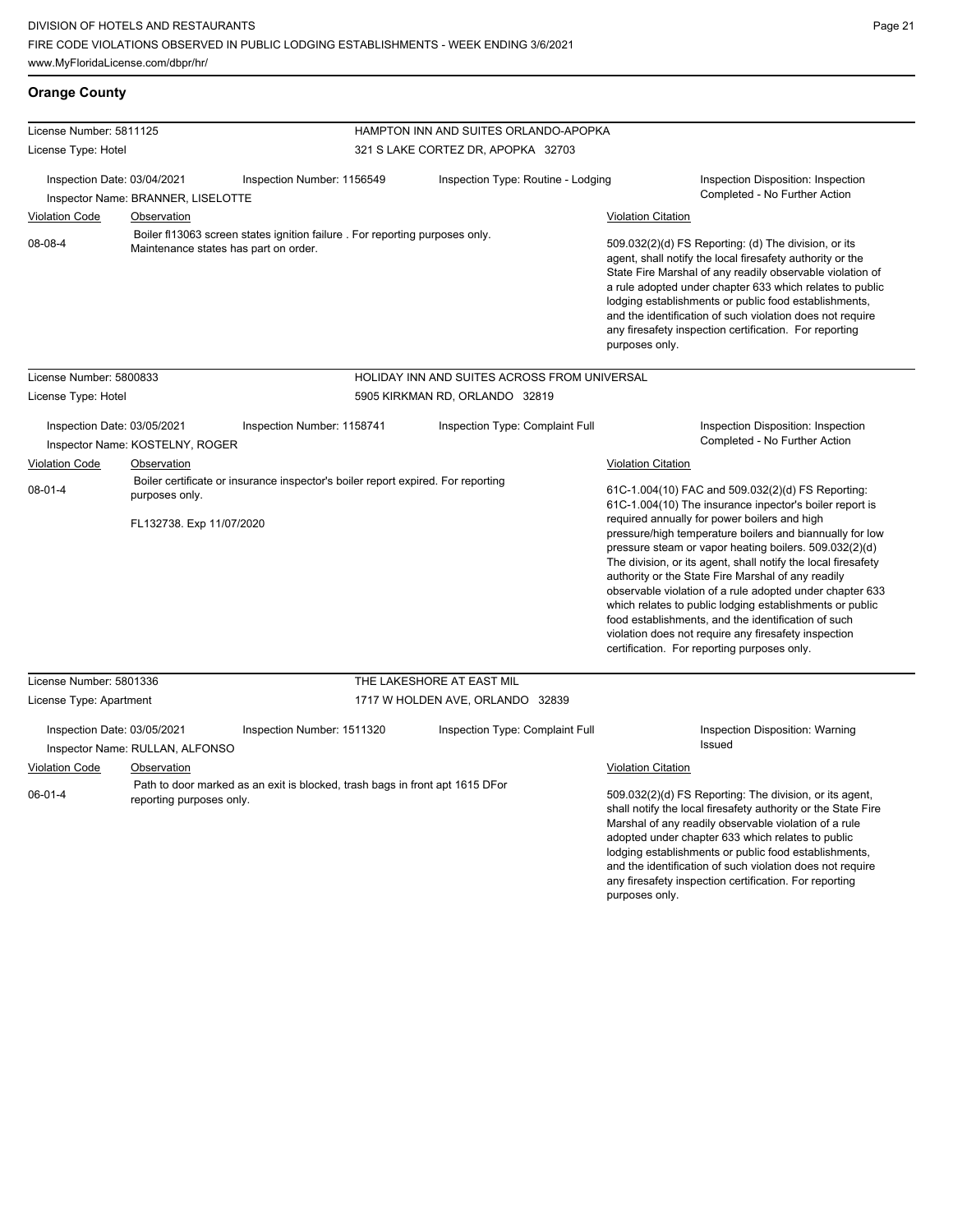and the identification of such violation does not require any firesafety inspection certification. For reporting

purposes only.

#### **Osceola County**

| License Number: 5900879     |                                 | THE GRAND ORLANDO RESORT AT CELEBRATION                                                                                                                                   |                                    |                           |                                                                                                                                                                                                                                                                                                 |
|-----------------------------|---------------------------------|---------------------------------------------------------------------------------------------------------------------------------------------------------------------------|------------------------------------|---------------------------|-------------------------------------------------------------------------------------------------------------------------------------------------------------------------------------------------------------------------------------------------------------------------------------------------|
| License Type: Hotel         |                                 | 2900 PKWY BLVD, KISSIMMEE 34747                                                                                                                                           |                                    |                           |                                                                                                                                                                                                                                                                                                 |
| Inspection Date: 03/04/2021 | Inspector Name: BELTRAN, SANDRA | Inspection Number: 1155708                                                                                                                                                | Inspection Type: Routine - Lodging |                           | Inspection Disposition: Inspection<br>Completed - No Further Action                                                                                                                                                                                                                             |
| <b>Violation Code</b>       | Observation                     |                                                                                                                                                                           |                                    | <b>Violation Citation</b> |                                                                                                                                                                                                                                                                                                 |
| $04 - 01 - 4$               |                                 | Trouble/alarm light illuminated on the fire alarm control panel. Operator state the<br>sprinkler system is being served For reporting purposes only. **Repeat Violation** |                                    |                           | 509.032(2)(d) FS Reporting: The division, or its agent,<br>shall notify the local firesafety authority or the State Fire<br>Marshal of any readily observable violation of a rule<br>adopted under chapter 633 which relates to public<br>lodging establishments or public food establishments, |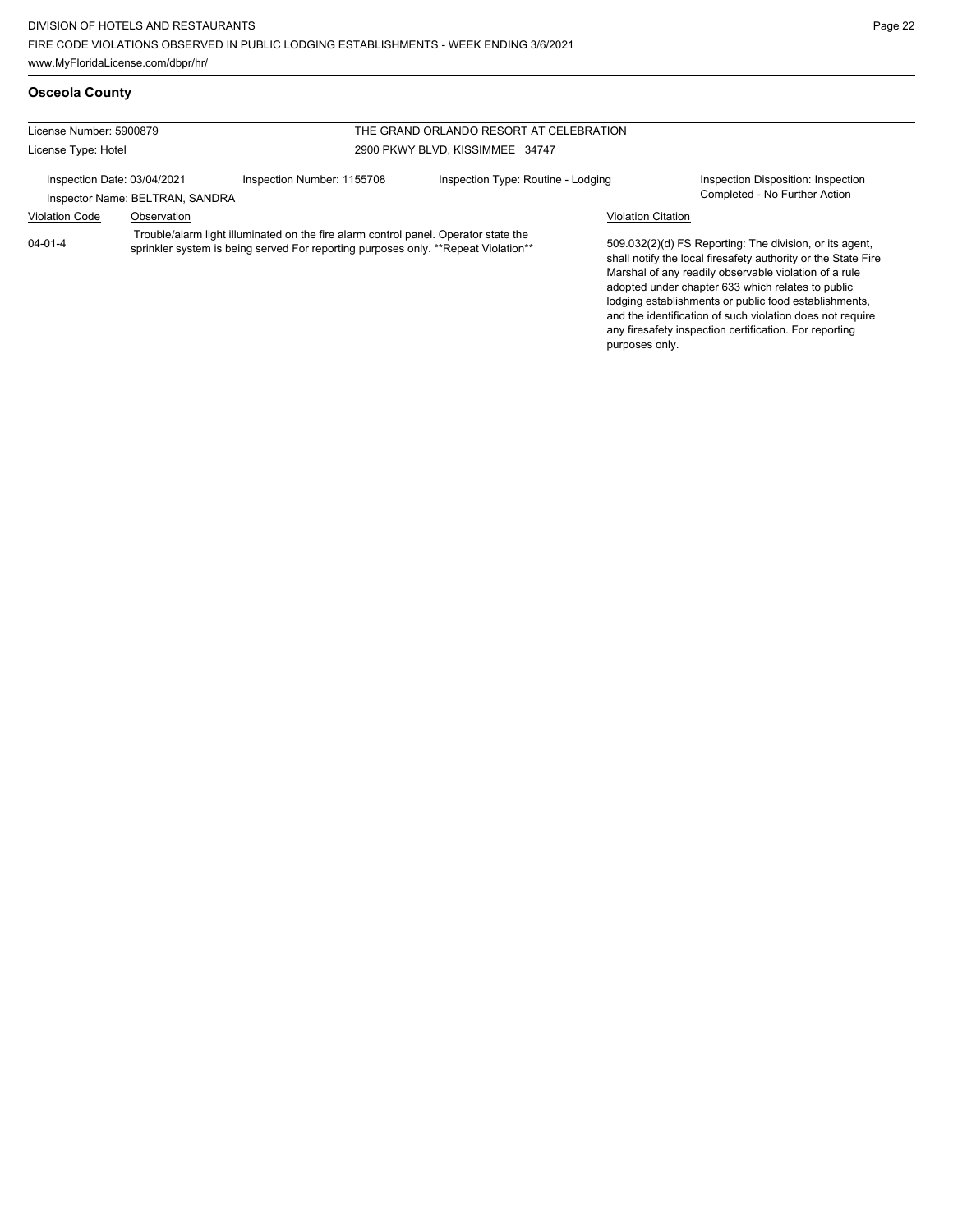#### **Palm Beach County**

| License Number: 6004110     |                                                                                                                                                                                             |                                                                                                                                                                                                 | 1031 SOUTH WOOSTER LTD                             |                                                                                                                                                                                                                                                                                                                                                                                                                                              |                                                                                                                                                                                                                                                                                                                                                                                                                                                                                                                                                                              |  |  |
|-----------------------------|---------------------------------------------------------------------------------------------------------------------------------------------------------------------------------------------|-------------------------------------------------------------------------------------------------------------------------------------------------------------------------------------------------|----------------------------------------------------|----------------------------------------------------------------------------------------------------------------------------------------------------------------------------------------------------------------------------------------------------------------------------------------------------------------------------------------------------------------------------------------------------------------------------------------------|------------------------------------------------------------------------------------------------------------------------------------------------------------------------------------------------------------------------------------------------------------------------------------------------------------------------------------------------------------------------------------------------------------------------------------------------------------------------------------------------------------------------------------------------------------------------------|--|--|
| License Type: Motel         |                                                                                                                                                                                             |                                                                                                                                                                                                 | 1901 PALM BEACH LAKES BLVD., WEST PALM BEACH 33409 |                                                                                                                                                                                                                                                                                                                                                                                                                                              |                                                                                                                                                                                                                                                                                                                                                                                                                                                                                                                                                                              |  |  |
| Inspection Date: 03/05/2021 | Inspector Name: DE JESUS, ARLENNY                                                                                                                                                           | Inspection Number: 1215172                                                                                                                                                                      | Inspection Type: Routine - Lodging                 |                                                                                                                                                                                                                                                                                                                                                                                                                                              | Inspection Disposition: Warning<br><b>Issued</b>                                                                                                                                                                                                                                                                                                                                                                                                                                                                                                                             |  |  |
| <b>Violation Code</b>       | <b>Observation</b>                                                                                                                                                                          |                                                                                                                                                                                                 |                                                    | <b>Violation Citation</b>                                                                                                                                                                                                                                                                                                                                                                                                                    |                                                                                                                                                                                                                                                                                                                                                                                                                                                                                                                                                                              |  |  |
| $05-02-5$                   | purposes only.                                                                                                                                                                              | Hearing-impaired smoke detector is not functioning when tested. For reporting<br>One Gentex Hearing-impaired smoke detector is in disrepair.                                                    |                                                    | purposes only.                                                                                                                                                                                                                                                                                                                                                                                                                               | 509.032(2)(d) FS Reporting: The division, or its agent,<br>shall notify the local firesafety authority or the State Fire<br>Marshal of any readily observable violation of a rule<br>adopted under chapter 633 which relates to public<br>lodging establishments or public food establishments,<br>and the identification of such violation does not require<br>any firesafety inspection certification. For reporting                                                                                                                                                       |  |  |
| 08-04-4                     |                                                                                                                                                                                             | Boiler certificate not posted in the boiler room. For reporting purposes only.                                                                                                                  |                                                    |                                                                                                                                                                                                                                                                                                                                                                                                                                              | 61C-1.004(10) FAC and 509.032(2)(d) FS Reporting:<br>61C-1.004(10) The insurance inspector's boiler report<br>shall be posted in the boiler room. 509.032(2)(d) The<br>division, or its agent, shall notify the local firesafety<br>authority or the State Fire Marshal of any readily<br>observable violation of a rule adopted under chapter 633<br>which relates to public lodging establishments or public<br>food establishments, and the identification of such<br>violation does not require any firesafety inspection<br>certification. For reporting purposes only. |  |  |
| License Number: 6011442     |                                                                                                                                                                                             |                                                                                                                                                                                                 | NORTHLAND ROYAL ST GEORGE LLC                      |                                                                                                                                                                                                                                                                                                                                                                                                                                              |                                                                                                                                                                                                                                                                                                                                                                                                                                                                                                                                                                              |  |  |
| License Type: Apartment     |                                                                                                                                                                                             |                                                                                                                                                                                                 | 1651 BRANDYWINE RD, WEST PALM BEACH 33409          |                                                                                                                                                                                                                                                                                                                                                                                                                                              |                                                                                                                                                                                                                                                                                                                                                                                                                                                                                                                                                                              |  |  |
| Inspection Date: 03/02/2021 | Inspector Name: SEVILLA, FREDDY                                                                                                                                                             | Inspection Number: 1492484                                                                                                                                                                      | Inspection Type: Routine - Lodging                 |                                                                                                                                                                                                                                                                                                                                                                                                                                              | Inspection Disposition: Inspection<br>Completed - No Further Action                                                                                                                                                                                                                                                                                                                                                                                                                                                                                                          |  |  |
| <b>Violation Code</b>       | Observation                                                                                                                                                                                 |                                                                                                                                                                                                 |                                                    | <b>Violation Citation</b>                                                                                                                                                                                                                                                                                                                                                                                                                    |                                                                                                                                                                                                                                                                                                                                                                                                                                                                                                                                                                              |  |  |
| $01 - 02 - 4$               | Portable fire extinguisher pressure gauge indicates the extinguisher is in need of<br>recharge. For reporting purposes only.<br>Building 1,<br>third floor between apartments 1314 and 1313 |                                                                                                                                                                                                 |                                                    | 509.032(2)(d) FS Reporting: (d) The division, or its<br>agent, shall notify the local firesafety authority or the<br>State Fire Marshal of any readily observable violation of<br>a rule adopted under chapter 633 which relates to public<br>lodging establishments or public food establishments,<br>and the identification of such violation does not require<br>any firesafety inspection certification. For reporting<br>purposes only. |                                                                                                                                                                                                                                                                                                                                                                                                                                                                                                                                                                              |  |  |
| $01 - 03 - 4$               | Building 2                                                                                                                                                                                  | Portable fire extinguisher missing from it's designated location (sign present<br>indicating designated location). For reporting purposes only.<br>third floor between apartments 2314 and 2313 |                                                    |                                                                                                                                                                                                                                                                                                                                                                                                                                              | 509.032(2)(d) FS Reporting: (d) The division, or its<br>agent, shall notify the local firesafety authority or the<br>State Fire Marshal of any readily observable violation of<br>a rule adopted under chapter 633 which relates to public<br>lodging establishments or public food establishments,<br>and the identification of such violation does not require<br>any firesafety inspection certification. For reporting                                                                                                                                                   |  |  |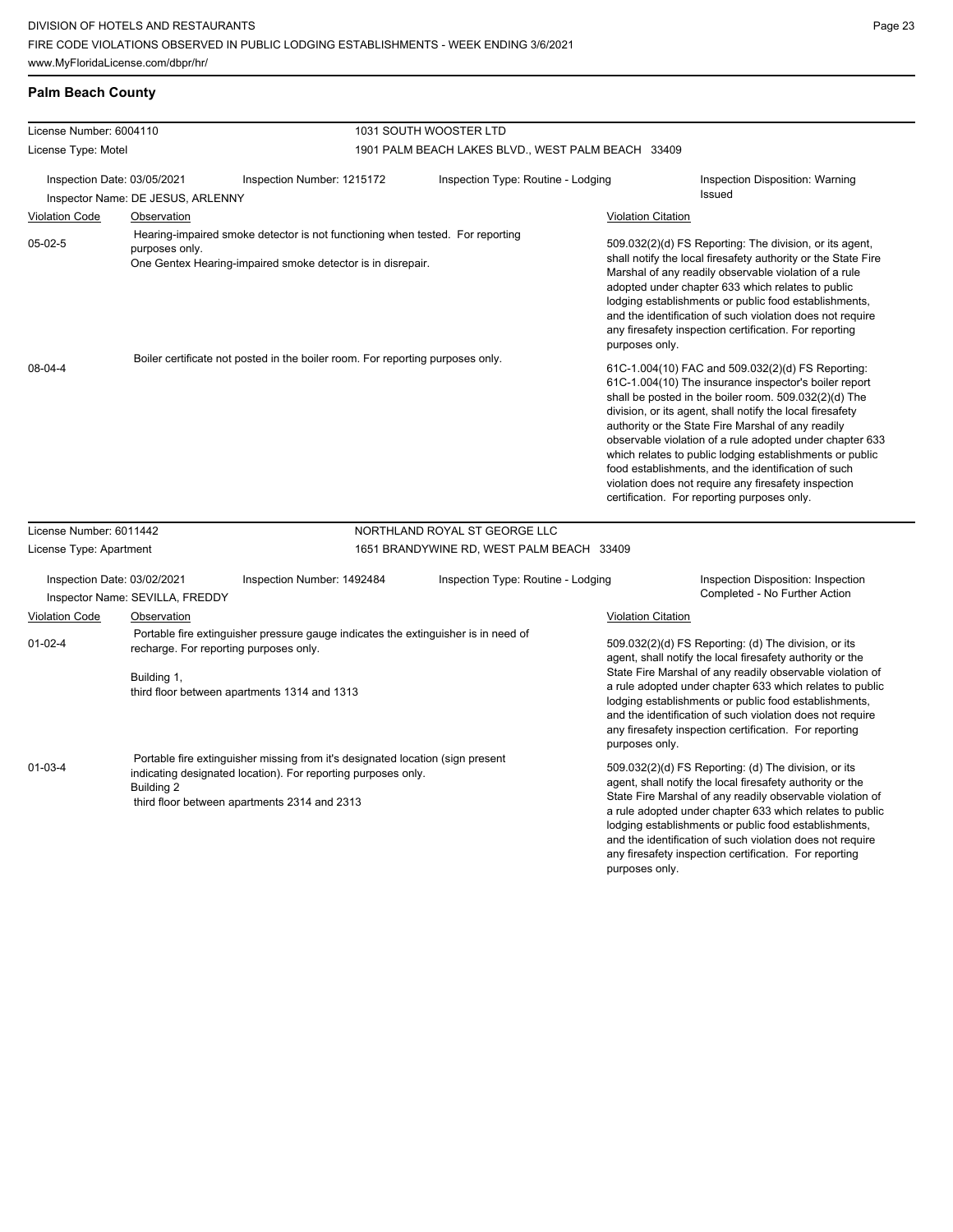#### **Palm Beach County**

| License Number: 6005484     |                                     |                                                                                                                                                                             |                                     | TIDELINE OCEAN RESORT AND SPA - PALM BEACH         |                           |                                                                                                                                                                                                                                                                                                                                                                                                                                                                                                                                                                                                                                                                                                 |
|-----------------------------|-------------------------------------|-----------------------------------------------------------------------------------------------------------------------------------------------------------------------------|-------------------------------------|----------------------------------------------------|---------------------------|-------------------------------------------------------------------------------------------------------------------------------------------------------------------------------------------------------------------------------------------------------------------------------------------------------------------------------------------------------------------------------------------------------------------------------------------------------------------------------------------------------------------------------------------------------------------------------------------------------------------------------------------------------------------------------------------------|
| License Type: Hotel         |                                     |                                                                                                                                                                             | 2842 S OCEAN BLVD, PALM BEACH 33480 |                                                    |                           |                                                                                                                                                                                                                                                                                                                                                                                                                                                                                                                                                                                                                                                                                                 |
| Inspection Date: 03/02/2021 | Inspector Name: AHLE, ROBERT        | Inspection Number: 1155577                                                                                                                                                  |                                     | Inspection Type: Routine - Lodging                 |                           | Inspection Disposition: Warning<br>Issued                                                                                                                                                                                                                                                                                                                                                                                                                                                                                                                                                                                                                                                       |
| <b>Violation Code</b>       | Observation                         |                                                                                                                                                                             |                                     |                                                    | <b>Violation Citation</b> |                                                                                                                                                                                                                                                                                                                                                                                                                                                                                                                                                                                                                                                                                                 |
| 08-03-4                     | purposes only.                      | No boiler certificate or insurance inspector's boiler report available. For reporting                                                                                       |                                     |                                                    |                           | 61C-1.004(10) FAC and 509.032(2)(d) FS Reporting:<br>61C-1.004(10) The insurance inpector's boiler report is<br>required annually for power boilers and high<br>pressure/high temperature boilers and biannually for low<br>pressure steam or vapor heating boilers. 509.032(2)(d)<br>The division, or its agent, shall notify the local firesafety<br>authority or the State Fire Marshal of any readily<br>observable violation of a rule adopted under chapter 633<br>which relates to public lodging establishments or public<br>food establishments, and the identification of such<br>violation does not require any firesafety inspection<br>certification. For reporting purposes only. |
| 08-03-4                     | **Time Extended**                   | - From initial inspection : No boiler certificate or insurance inspector's boiler report<br>available. For reporting purposes only. - From follow-up inspection 2021-03-02: |                                     |                                                    |                           | 61C-1.004(10) FAC and 509.032(2)(d) FS Reporting:<br>61C-1.004(10) The insurance inpector's boiler report is<br>required annually for power boilers and high<br>pressure/high temperature boilers and biannually for low<br>pressure steam or vapor heating boilers. 509.032(2)(d)<br>The division, or its agent, shall notify the local firesafety<br>authority or the State Fire Marshal of any readily<br>observable violation of a rule adopted under chapter 633<br>which relates to public lodging establishments or public<br>food establishments, and the identification of such<br>violation does not require any firesafety inspection<br>certification. For reporting purposes only. |
| License Number: 6014054     |                                     |                                                                                                                                                                             | AMBASSADOR HOTEL                    |                                                    |                           |                                                                                                                                                                                                                                                                                                                                                                                                                                                                                                                                                                                                                                                                                                 |
| License Type: Hotel         |                                     |                                                                                                                                                                             |                                     | 2730 S OCEAN BLVD, PALM BEACH 33480                |                           |                                                                                                                                                                                                                                                                                                                                                                                                                                                                                                                                                                                                                                                                                                 |
| Inspection Date: 03/02/2021 | Inspector Name: AHLE, ROBERT        | Inspection Number: 1156276                                                                                                                                                  |                                     | Inspection Type: Routine - Lodging                 |                           | Inspection Disposition: Warning<br>Issued                                                                                                                                                                                                                                                                                                                                                                                                                                                                                                                                                                                                                                                       |
| <b>Violation Code</b>       | Observation                         |                                                                                                                                                                             |                                     |                                                    | <b>Violation Citation</b> |                                                                                                                                                                                                                                                                                                                                                                                                                                                                                                                                                                                                                                                                                                 |
| 08-03-4                     | purposes only. **Repeat Violation** | No boiler certificate or insurance inspector's boiler report available. For reporting                                                                                       |                                     |                                                    |                           | 61C-1.004(10) FAC and 509.032(2)(d) FS Reporting:<br>61C-1.004(10) The insurance inpector's boiler report is<br>required annually for power boilers and high<br>pressure/high temperature boilers and biannually for low<br>pressure steam or vapor heating boilers. 509.032(2)(d)<br>The division, or its agent, shall notify the local firesafety<br>authority or the State Fire Marshal of any readily<br>observable violation of a rule adopted under chapter 633<br>which relates to public lodging establishments or public<br>food establishments, and the identification of such<br>violation does not require any firesafety inspection<br>certification. For reporting purposes only. |
| License Number: 6000789     |                                     |                                                                                                                                                                             | POINCIANA APARTMENTS                |                                                    |                           |                                                                                                                                                                                                                                                                                                                                                                                                                                                                                                                                                                                                                                                                                                 |
| License Type: Apartment     |                                     |                                                                                                                                                                             |                                     | 233 ROYAL POINCIANA PLZ WAY, PALM BEACH 33480-4046 |                           |                                                                                                                                                                                                                                                                                                                                                                                                                                                                                                                                                                                                                                                                                                 |
| Inspection Date: 03/05/2021 | Inspector Name: AHLE, ROBERT        | Inspection Number: 1495894                                                                                                                                                  |                                     | Inspection Type: Routine - Lodging                 |                           | Inspection Disposition: Inspection<br>Completed - No Further Action                                                                                                                                                                                                                                                                                                                                                                                                                                                                                                                                                                                                                             |
| <b>Violation Code</b>       | Observation                         |                                                                                                                                                                             |                                     |                                                    | <b>Violation Citation</b> |                                                                                                                                                                                                                                                                                                                                                                                                                                                                                                                                                                                                                                                                                                 |
| $01 - 02 - 4$               |                                     | Portable fire extinguisher pressure gauge indicates the extinguisher is in need of<br>recharge. For reporting purposes only. Observed near apt 7.                           |                                     |                                                    | purposes only.            | 509.032(2)(d) FS Reporting: (d) The division, or its<br>agent, shall notify the local firesafety authority or the<br>State Fire Marshal of any readily observable violation of<br>a rule adopted under chapter 633 which relates to public<br>lodging establishments or public food establishments,<br>and the identification of such violation does not require<br>any firesafety inspection certification. For reporting                                                                                                                                                                                                                                                                      |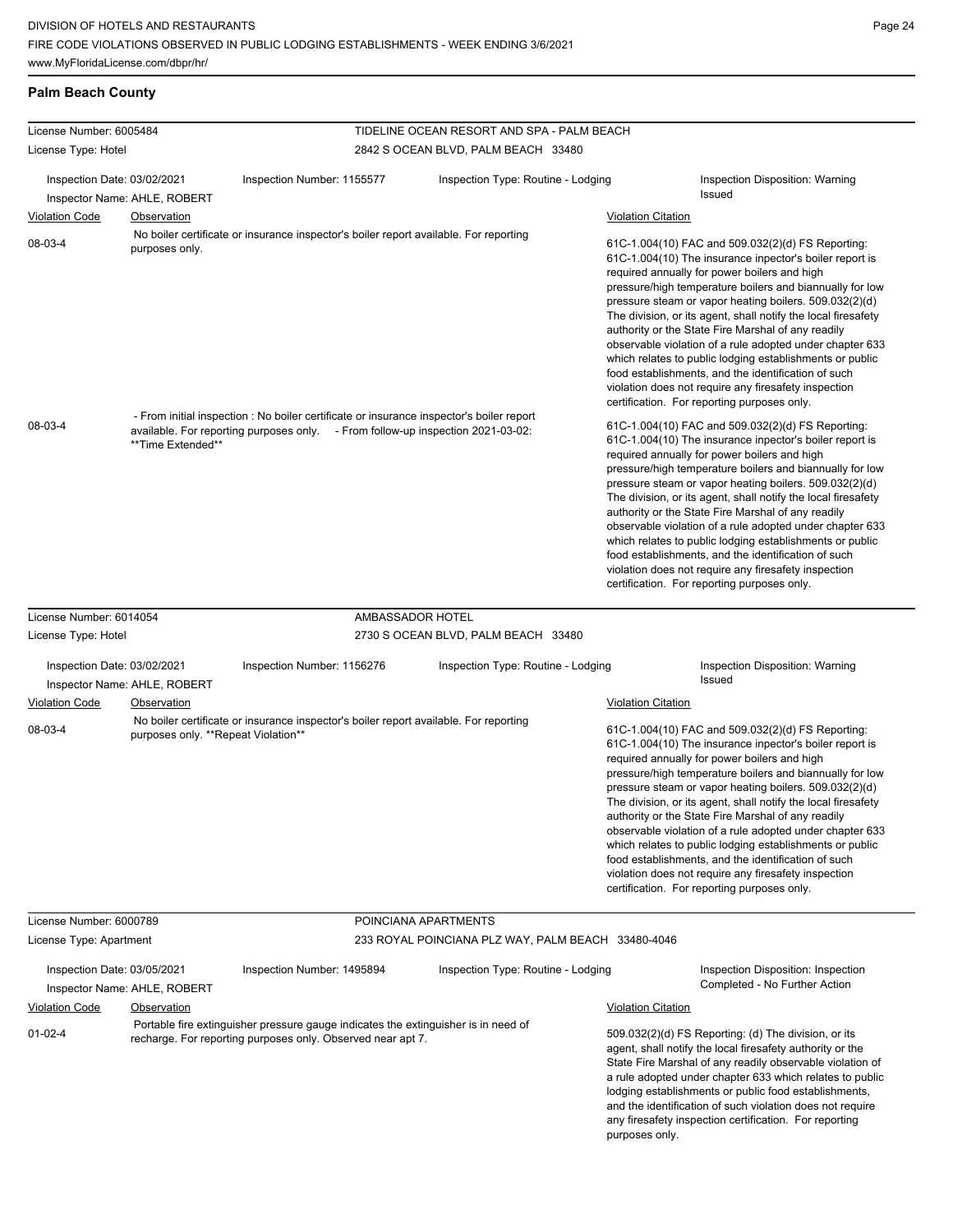#### **Pinellas County**

| License Number: 6209282                                                                                                                                                                 |                                                            |                                                                                                                                                                         | <b>CRESCENT LANE APARTMENTS</b>                                                                                                                                                                                                                                                                                                                                                                                                              |                           |                                                                                                                                                                                                                                                                                                                                                                                                                            |
|-----------------------------------------------------------------------------------------------------------------------------------------------------------------------------------------|------------------------------------------------------------|-------------------------------------------------------------------------------------------------------------------------------------------------------------------------|----------------------------------------------------------------------------------------------------------------------------------------------------------------------------------------------------------------------------------------------------------------------------------------------------------------------------------------------------------------------------------------------------------------------------------------------|---------------------------|----------------------------------------------------------------------------------------------------------------------------------------------------------------------------------------------------------------------------------------------------------------------------------------------------------------------------------------------------------------------------------------------------------------------------|
| License Type: Apartment                                                                                                                                                                 |                                                            |                                                                                                                                                                         | 2000 GANDY BLVD N, ST. PETERSBURG 33702                                                                                                                                                                                                                                                                                                                                                                                                      |                           |                                                                                                                                                                                                                                                                                                                                                                                                                            |
| Inspection Date: 03/03/2021                                                                                                                                                             | Inspector Name: LOZANO, KELVIN                             | Inspection Number: 1506464                                                                                                                                              | Inspection Type: Routine - Lodging                                                                                                                                                                                                                                                                                                                                                                                                           |                           | Inspection Disposition: Inspection<br>Completed - No Further Action                                                                                                                                                                                                                                                                                                                                                        |
| <b>Violation Code</b>                                                                                                                                                                   | Observation                                                |                                                                                                                                                                         |                                                                                                                                                                                                                                                                                                                                                                                                                                              | <b>Violation Citation</b> |                                                                                                                                                                                                                                                                                                                                                                                                                            |
| $01 - 02 - 4$                                                                                                                                                                           | 34.                                                        | Portable fire extinguisher pressure gauge indicates the extinguisher is in need of<br>recharge. For reporting purposes only. Fire extinguisher outside of apartment 33, |                                                                                                                                                                                                                                                                                                                                                                                                                                              | purposes only.            | 509.032(2)(d) FS Reporting: (d) The division, or its<br>agent, shall notify the local firesafety authority or the<br>State Fire Marshal of any readily observable violation of<br>a rule adopted under chapter 633 which relates to public<br>lodging establishments or public food establishments,<br>and the identification of such violation does not require<br>any firesafety inspection certification. For reporting |
| Portable fire extinguisher obstructed/not accessible. For reporting purposes only.<br>$01 - 05 - 4$<br>Unable to view charge zone for fire extinguisher next to 97. Tag obstructs view. |                                                            |                                                                                                                                                                         | 509.032(2)(d) FS Reporting: (d) The division, or its<br>agent, shall notify the local firesafety authority or the<br>State Fire Marshal of any readily observable violation of<br>a rule adopted under chapter 633 which relates to public<br>lodging establishments or public food establishments,<br>and the identification of such violation does not require<br>any firesafety inspection certification. For reporting<br>purposes only. |                           |                                                                                                                                                                                                                                                                                                                                                                                                                            |
| License Number: 6216107                                                                                                                                                                 |                                                            | R ST PETE LLC                                                                                                                                                           |                                                                                                                                                                                                                                                                                                                                                                                                                                              |                           |                                                                                                                                                                                                                                                                                                                                                                                                                            |
| License Type: Apartment                                                                                                                                                                 |                                                            |                                                                                                                                                                         | 550 50 AVE N, ST PETERSBURG 33703                                                                                                                                                                                                                                                                                                                                                                                                            |                           |                                                                                                                                                                                                                                                                                                                                                                                                                            |
| Inspection Date: 03/04/2021                                                                                                                                                             | Inspector Name: WILMOT, TASHARA                            | Inspection Number: 1494936                                                                                                                                              | Inspection Type: Routine - Lodging                                                                                                                                                                                                                                                                                                                                                                                                           |                           | Inspection Disposition: Inspection<br>Completed - No Further Action                                                                                                                                                                                                                                                                                                                                                        |
| <b>Violation Code</b>                                                                                                                                                                   | Observation                                                |                                                                                                                                                                         |                                                                                                                                                                                                                                                                                                                                                                                                                                              | <b>Violation Citation</b> |                                                                                                                                                                                                                                                                                                                                                                                                                            |
| $01 - 02 - 4$                                                                                                                                                                           | recharge. For reporting purposes only.<br>-left of unit 40 | Portable fire extinguisher pressure gauge indicates the extinguisher is in need of                                                                                      |                                                                                                                                                                                                                                                                                                                                                                                                                                              | purposes only.            | 509.032(2)(d) FS Reporting: (d) The division, or its<br>agent, shall notify the local firesafety authority or the<br>State Fire Marshal of any readily observable violation of<br>a rule adopted under chapter 633 which relates to public<br>lodging establishments or public food establishments,<br>and the identification of such violation does not require<br>any firesafety inspection certification. For reporting |
| License Number: 6205545                                                                                                                                                                 |                                                            |                                                                                                                                                                         | <b>MARISOL VISTA APARTMENTS</b>                                                                                                                                                                                                                                                                                                                                                                                                              |                           |                                                                                                                                                                                                                                                                                                                                                                                                                            |
| License Type: Apartment                                                                                                                                                                 |                                                            |                                                                                                                                                                         | 1280 N 102 AVE, ST. PETERSBURG 33716                                                                                                                                                                                                                                                                                                                                                                                                         |                           |                                                                                                                                                                                                                                                                                                                                                                                                                            |
| Inspection Date: 03/02/2021                                                                                                                                                             | Inspector Name: LOZANO, KELVIN                             | Inspection Number: 1501950                                                                                                                                              | Inspection Type: Routine - Lodging                                                                                                                                                                                                                                                                                                                                                                                                           |                           | Inspection Disposition: Inspection<br>Completed - No Further Action                                                                                                                                                                                                                                                                                                                                                        |
| <b>Violation Code</b>                                                                                                                                                                   | Observation                                                |                                                                                                                                                                         |                                                                                                                                                                                                                                                                                                                                                                                                                                              | <b>Violation Citation</b> |                                                                                                                                                                                                                                                                                                                                                                                                                            |
| 04-01-4<br>purposes only. Building 15,13, and 12.                                                                                                                                       |                                                            |                                                                                                                                                                         | Trouble/alarm light illuminated on the fire alarm control panel. For reporting                                                                                                                                                                                                                                                                                                                                                               |                           | 509.032(2)(d) FS Reporting: The division, or its agent,<br>shall notify the local firesafety authority or the State Fire<br>Marshal of any readily observable violation of a rule<br>adopted under chapter 633 which relates to public<br>lodging establishments or public food establishments,<br>and the identification of such violation does not require<br>any firesafety inspection certification. For reporting     |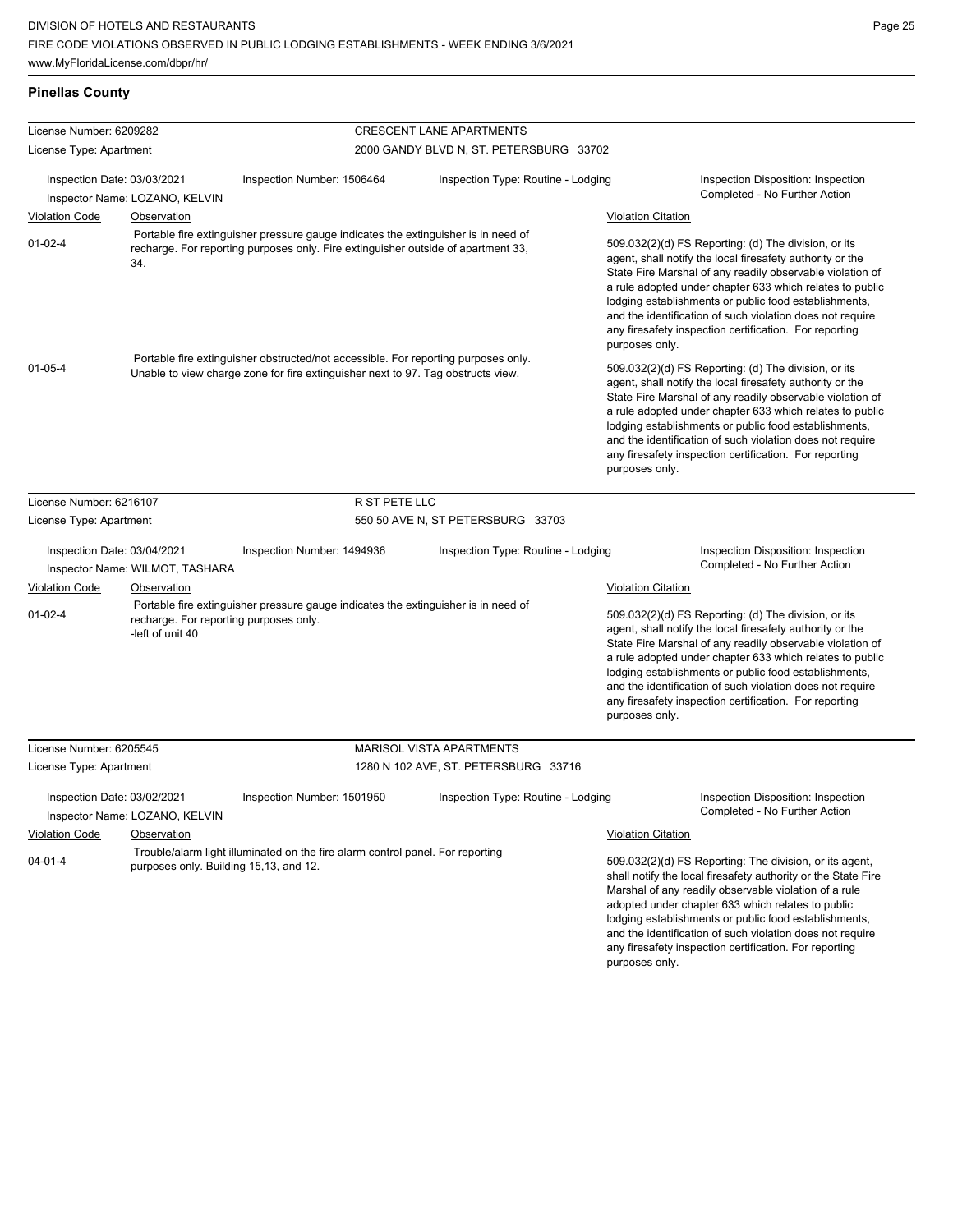|  | <b>Pinellas County</b> |
|--|------------------------|
|  |                        |

| License Number: 6203376                                                                      |                                                                                                                                                                                                                                                                                                                                                                                                                                                                                                                                                                                              | <b>GROVE ST APARTMENTS</b>                                                                                                                                        |                                    |                                                                                                                                                                                                                                                                                                                                                                                                                                              |  |  |
|----------------------------------------------------------------------------------------------|----------------------------------------------------------------------------------------------------------------------------------------------------------------------------------------------------------------------------------------------------------------------------------------------------------------------------------------------------------------------------------------------------------------------------------------------------------------------------------------------------------------------------------------------------------------------------------------------|-------------------------------------------------------------------------------------------------------------------------------------------------------------------|------------------------------------|----------------------------------------------------------------------------------------------------------------------------------------------------------------------------------------------------------------------------------------------------------------------------------------------------------------------------------------------------------------------------------------------------------------------------------------------|--|--|
| License Type: Apartment                                                                      |                                                                                                                                                                                                                                                                                                                                                                                                                                                                                                                                                                                              | 1143 GROVE ST, CLEARWATER 33755                                                                                                                                   |                                    |                                                                                                                                                                                                                                                                                                                                                                                                                                              |  |  |
| Inspection Date: 03/02/2021<br>Inspection Number: 1507779<br>Inspector Name: BENEDICT, TRACY |                                                                                                                                                                                                                                                                                                                                                                                                                                                                                                                                                                                              | Inspection Type: Routine - Lodging                                                                                                                                |                                    | Inspection Disposition: Inspection<br>Completed - No Further Action                                                                                                                                                                                                                                                                                                                                                                          |  |  |
| <b>Violation Code</b>                                                                        | <b>Observation</b>                                                                                                                                                                                                                                                                                                                                                                                                                                                                                                                                                                           |                                                                                                                                                                   |                                    | <b>Violation Citation</b>                                                                                                                                                                                                                                                                                                                                                                                                                    |  |  |
| $07 - 01 - 4$                                                                                | Damaged electrical wire(s). For reporting purposes only.<br>Wire on ground still connected to power pole coming from building **Repeat<br>Violation**                                                                                                                                                                                                                                                                                                                                                                                                                                        |                                                                                                                                                                   |                                    | 509.032(2)(d) FS Reporting: (d) The division, or its<br>agent, shall notify the local firesafety authority or the<br>State Fire Marshal of any readily observable violation of<br>a rule adopted under chapter 633 which relates to public<br>lodging establishments or public food establishments,<br>and the identification of such violation does not require<br>any firesafety inspection certification. For reporting<br>purposes only. |  |  |
|                                                                                              | Damaged electrical wire(s). For reporting purposes only. Wiring on ground from                                                                                                                                                                                                                                                                                                                                                                                                                                                                                                               |                                                                                                                                                                   |                                    |                                                                                                                                                                                                                                                                                                                                                                                                                                              |  |  |
| $07 - 01 - 4$                                                                                | building to pole in back area of building **Repeat Violation**                                                                                                                                                                                                                                                                                                                                                                                                                                                                                                                               |                                                                                                                                                                   |                                    | 509.032(2)(d) FS Reporting: (d) The division, or its<br>agent, shall notify the local firesafety authority or the<br>State Fire Marshal of any readily observable violation of<br>a rule adopted under chapter 633 which relates to public<br>lodging establishments or public food establishments,<br>and the identification of such violation does not require<br>any firesafety inspection certification. For reporting<br>purposes only. |  |  |
| License Number: 6209451                                                                      |                                                                                                                                                                                                                                                                                                                                                                                                                                                                                                                                                                                              | <b>HARBOUR CAY APARTMENTS</b>                                                                                                                                     |                                    |                                                                                                                                                                                                                                                                                                                                                                                                                                              |  |  |
| License Type: Apartment                                                                      |                                                                                                                                                                                                                                                                                                                                                                                                                                                                                                                                                                                              | 12001 BELCHER RD S, LARGO 33773                                                                                                                                   |                                    |                                                                                                                                                                                                                                                                                                                                                                                                                                              |  |  |
| Inspection Date: 03/01/2021                                                                  | Inspection Number: 1503774                                                                                                                                                                                                                                                                                                                                                                                                                                                                                                                                                                   |                                                                                                                                                                   | Inspection Type: Routine - Lodging | Inspection Disposition: Inspection                                                                                                                                                                                                                                                                                                                                                                                                           |  |  |
|                                                                                              | Inspector Name: LOZANO, KELVIN                                                                                                                                                                                                                                                                                                                                                                                                                                                                                                                                                               |                                                                                                                                                                   |                                    | Completed - No Further Action                                                                                                                                                                                                                                                                                                                                                                                                                |  |  |
| <b>Violation Code</b>                                                                        | <b>Observation</b>                                                                                                                                                                                                                                                                                                                                                                                                                                                                                                                                                                           |                                                                                                                                                                   |                                    | <b>Violation Citation</b>                                                                                                                                                                                                                                                                                                                                                                                                                    |  |  |
|                                                                                              |                                                                                                                                                                                                                                                                                                                                                                                                                                                                                                                                                                                              | Portable fire extinguisher pressure gauge indicates the extinguisher is in need of<br>recharge. For reporting purposes only. Breezeway building M between 204 and |                                    |                                                                                                                                                                                                                                                                                                                                                                                                                                              |  |  |
| $01 - 02 - 4$                                                                                | 203.                                                                                                                                                                                                                                                                                                                                                                                                                                                                                                                                                                                         |                                                                                                                                                                   |                                    | 509.032(2)(d) FS Reporting: (d) The division, or its<br>agent, shall notify the local firesafety authority or the<br>State Fire Marshal of any readily observable violation of<br>a rule adopted under chapter 633 which relates to public<br>lodging establishments or public food establishments,<br>and the identification of such violation does not require<br>any firesafety inspection certification. For reporting<br>purposes only. |  |  |
| $01 - 05 - 4$                                                                                | Portable fire extinguisher obstructed/not accessible. For reporting purposes only.<br>Unable to view charge zone of fire extinguisher outside of tenant laundry room<br>near building G.                                                                                                                                                                                                                                                                                                                                                                                                     |                                                                                                                                                                   |                                    | 509.032(2)(d) FS Reporting: (d) The division, or its<br>agent, shall notify the local firesafety authority or the<br>State Fire Marshal of any readily observable violation of<br>a rule adopted under chapter 633 which relates to public<br>lodging establishments or public food establishments,<br>and the identification of such violation does not require<br>any firesafety inspection certification. For reporting<br>purposes only. |  |  |
| $01 - 06 - 4$                                                                                | Portable fire extinguisher locked in a box with no means of access to the fire<br>extinguisher. For reporting purposes only. Outside of building P apartment 252,<br>250, 249, 259, Breezeway of building P between apartments 253 and 254. Building<br>O outside of apartment 239. Building Q outside of apartment 268, 276. Breezeway<br>of building N between apartments 219 and 220. Building N apartment 222.<br>Breezeway building N between 228 and 227. Building N apartment 231.<br>Breezeway building L between 193 and 194. Breezeway building B between<br>apartments 26 and 25. |                                                                                                                                                                   |                                    | 509.032(2)(d) FS Reporting: (d) The division, or its<br>agent, shall notify the local firesafety authority or the<br>State Fire Marshal of any readily observable violation of<br>a rule adopted under chapter 633 which relates to public<br>lodging establishments or public food establishments,<br>and the identification of such violation does not require<br>any firesafety inspection certification. For reporting<br>purposes only. |  |  |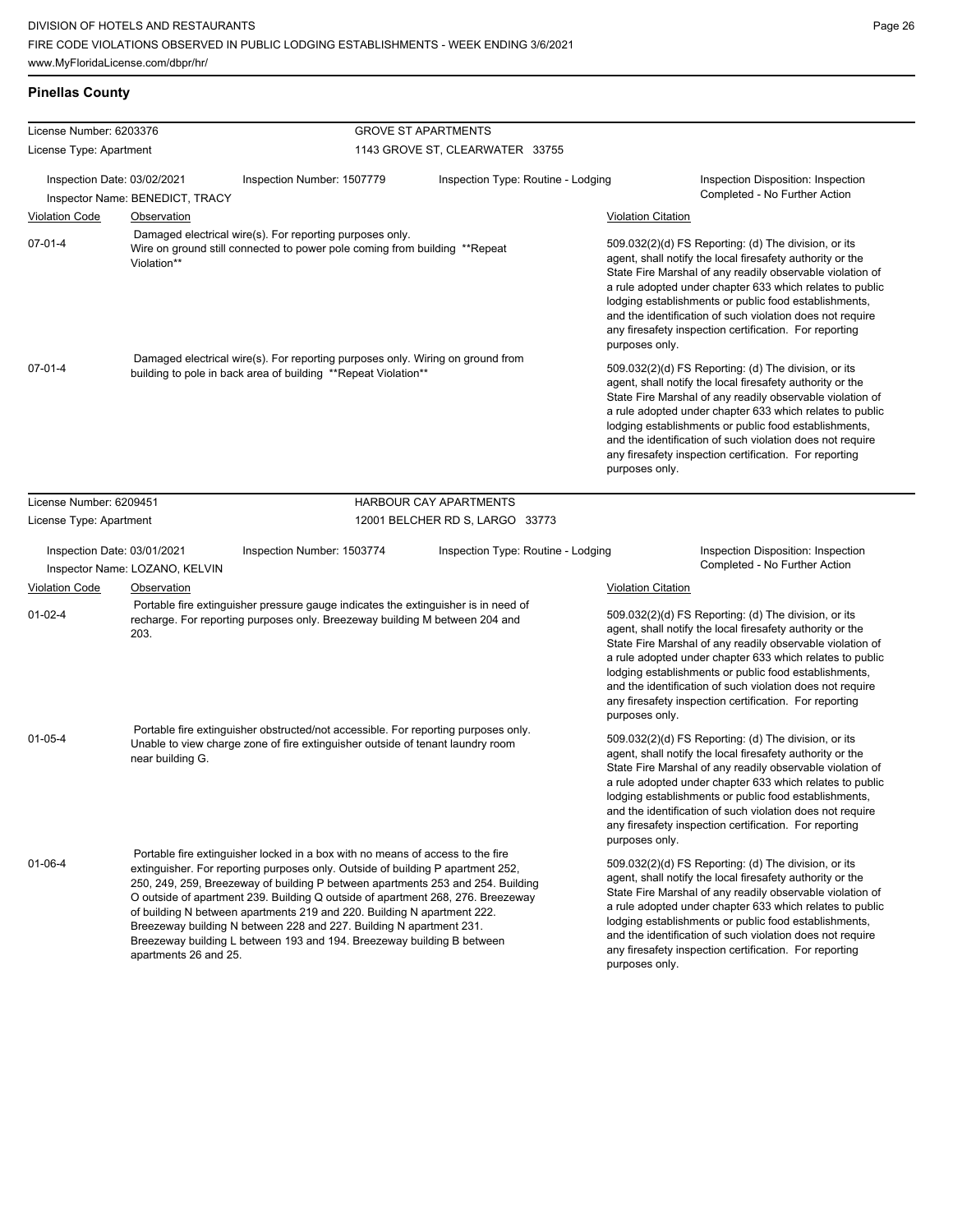#### **Pinellas County**

| License Number: 6209372                                                                                                                                                                                                                          |             |                                        | <b>RUNAWAY BAY APARTMENTS</b>      |                                                                                                                                                                                                                                                                                                                                                                                                                                              |  |  |
|--------------------------------------------------------------------------------------------------------------------------------------------------------------------------------------------------------------------------------------------------|-------------|----------------------------------------|------------------------------------|----------------------------------------------------------------------------------------------------------------------------------------------------------------------------------------------------------------------------------------------------------------------------------------------------------------------------------------------------------------------------------------------------------------------------------------------|--|--|
| License Type: Apartment                                                                                                                                                                                                                          |             |                                        | 4701 88 AVE N, PINELLAS PARK 33782 |                                                                                                                                                                                                                                                                                                                                                                                                                                              |  |  |
| Inspection Date: 03/05/2021<br>Inspector Name: WILMOT, TASHARA                                                                                                                                                                                   |             | Inspection Number: 1509268             | Inspection Type: Routine - Lodging | Inspection Disposition: Inspection<br>Completed - No Further Action                                                                                                                                                                                                                                                                                                                                                                          |  |  |
| <b>Violation Code</b>                                                                                                                                                                                                                            | Observation |                                        |                                    | <b>Violation Citation</b>                                                                                                                                                                                                                                                                                                                                                                                                                    |  |  |
| Portable fire extinguisher pressure gauge indicates the extinguisher is in need of<br>$01 - 02 - 4$<br>recharge. For reporting purposes only.<br>-at 702 building 7                                                                              |             |                                        |                                    | 509.032(2)(d) FS Reporting: (d) The division, or its<br>agent, shall notify the local firesafety authority or the<br>State Fire Marshal of any readily observable violation of<br>a rule adopted under chapter 633 which relates to public<br>lodging establishments or public food establishments,<br>and the identification of such violation does not require<br>any firesafety inspection certification. For reporting<br>purposes only. |  |  |
| License Number: 6215774                                                                                                                                                                                                                          |             | THE TARPON INN                         |                                    |                                                                                                                                                                                                                                                                                                                                                                                                                                              |  |  |
| License Type: Motel                                                                                                                                                                                                                              |             | 110 W TARPON AVE, TARPON SPRINGS 34689 |                                    |                                                                                                                                                                                                                                                                                                                                                                                                                                              |  |  |
| Inspection Date: 03/01/2021<br>Inspector Name: HIRST, DAN                                                                                                                                                                                        |             | Inspection Number: 1216611             | Inspection Type: Complaint Full    | Inspection Disposition: Inspection<br>Completed - No Further Action                                                                                                                                                                                                                                                                                                                                                                          |  |  |
| Violation Code                                                                                                                                                                                                                                   | Observation |                                        |                                    | Violation Citation                                                                                                                                                                                                                                                                                                                                                                                                                           |  |  |
| Portable fire extinguisher pressure gauge indicates the extinguisher is in need of<br>$01 - 02 - 4$<br>recharge. For reporting purposes only.<br>-Extinguisher between rooms 221 and 222 on second floor of second building in<br>recharge zone. |             |                                        |                                    | 509.032(2)(d) FS Reporting: (d) The division, or its<br>agent, shall notify the local firesafety authority or the<br>State Fire Marshal of any readily observable violation of<br>a rule adopted under chapter 633 which relates to public<br>lodging establishments or public food establishments,<br>and the identification of such violation does not require<br>any firesafety inspection certification. For reporting<br>purposes only. |  |  |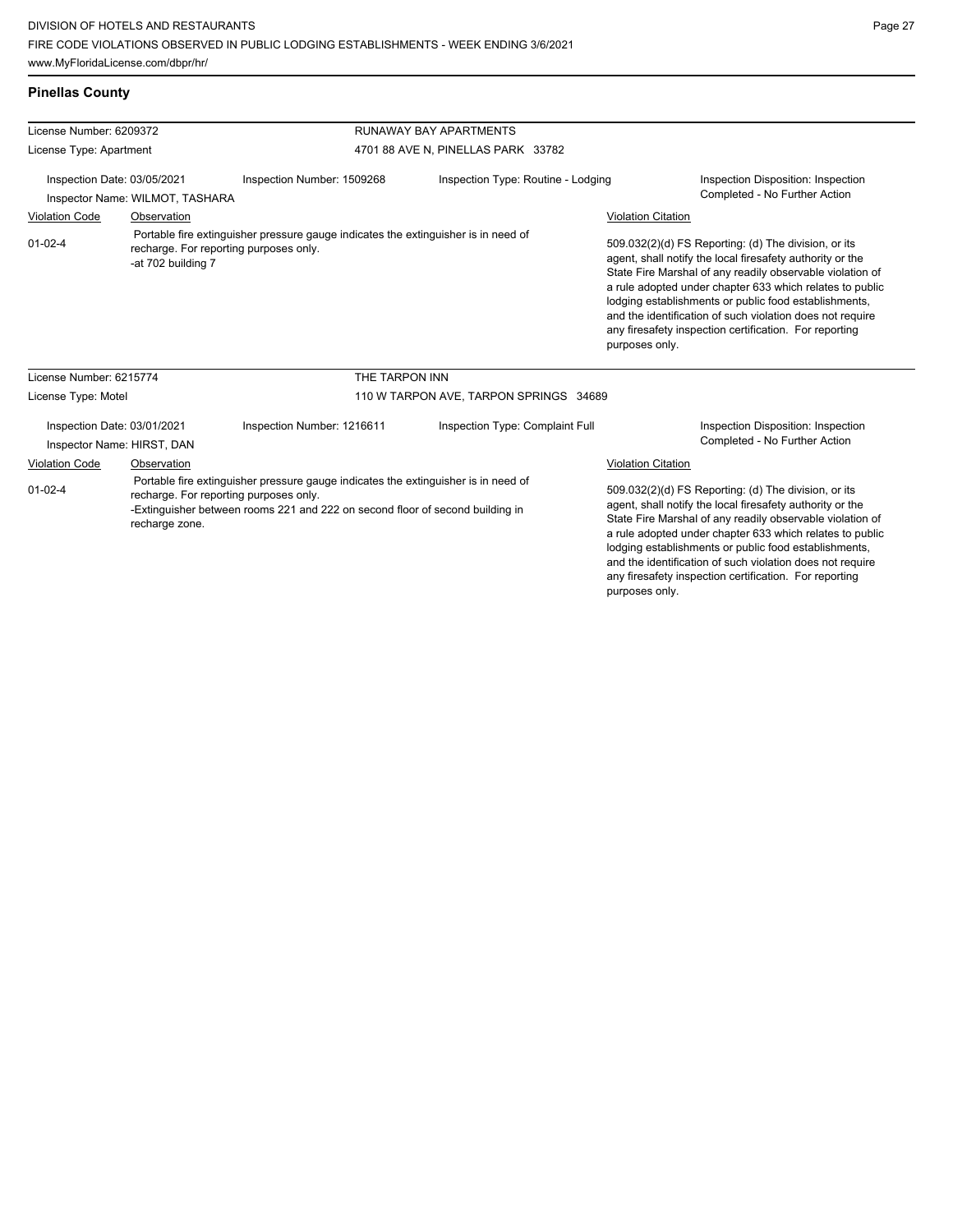and the identification of such violation does not require any firesafety inspection certification. For reporting

purposes only.

#### **Sumter County**

| License Number: 7000060                                        |                                                                                                                                                             |                            | RODEWAY INN                     |                           |                                                                                                                                                                                                                                                                                                 |  |
|----------------------------------------------------------------|-------------------------------------------------------------------------------------------------------------------------------------------------------------|----------------------------|---------------------------------|---------------------------|-------------------------------------------------------------------------------------------------------------------------------------------------------------------------------------------------------------------------------------------------------------------------------------------------|--|
| License Type: Motel                                            |                                                                                                                                                             |                            | 2224 W CR 48, BUSHNELL 33513    |                           |                                                                                                                                                                                                                                                                                                 |  |
| Inspection Date: 03/02/2021<br>Inspector Name: COLE, GABRIELLE |                                                                                                                                                             | Inspection Number: 1216612 | Inspection Type: Complaint Full |                           | Inspection Disposition: Warning<br>Issued                                                                                                                                                                                                                                                       |  |
| <b>Violation Code</b>                                          | Observation                                                                                                                                                 |                            |                                 | <b>Violation Citation</b> |                                                                                                                                                                                                                                                                                                 |  |
| $05-02-5$                                                      | Hearing-impaired smoke detector is not functioning when tested. For reporting<br>purposes only. Hearing impaired smoke detector does not flash when tested. |                            |                                 |                           | 509.032(2)(d) FS Reporting: The division, or its agent,<br>shall notify the local firesafety authority or the State Fire<br>Marshal of any readily observable violation of a rule<br>adopted under chapter 633 which relates to public<br>lodging establishments or public food establishments, |  |